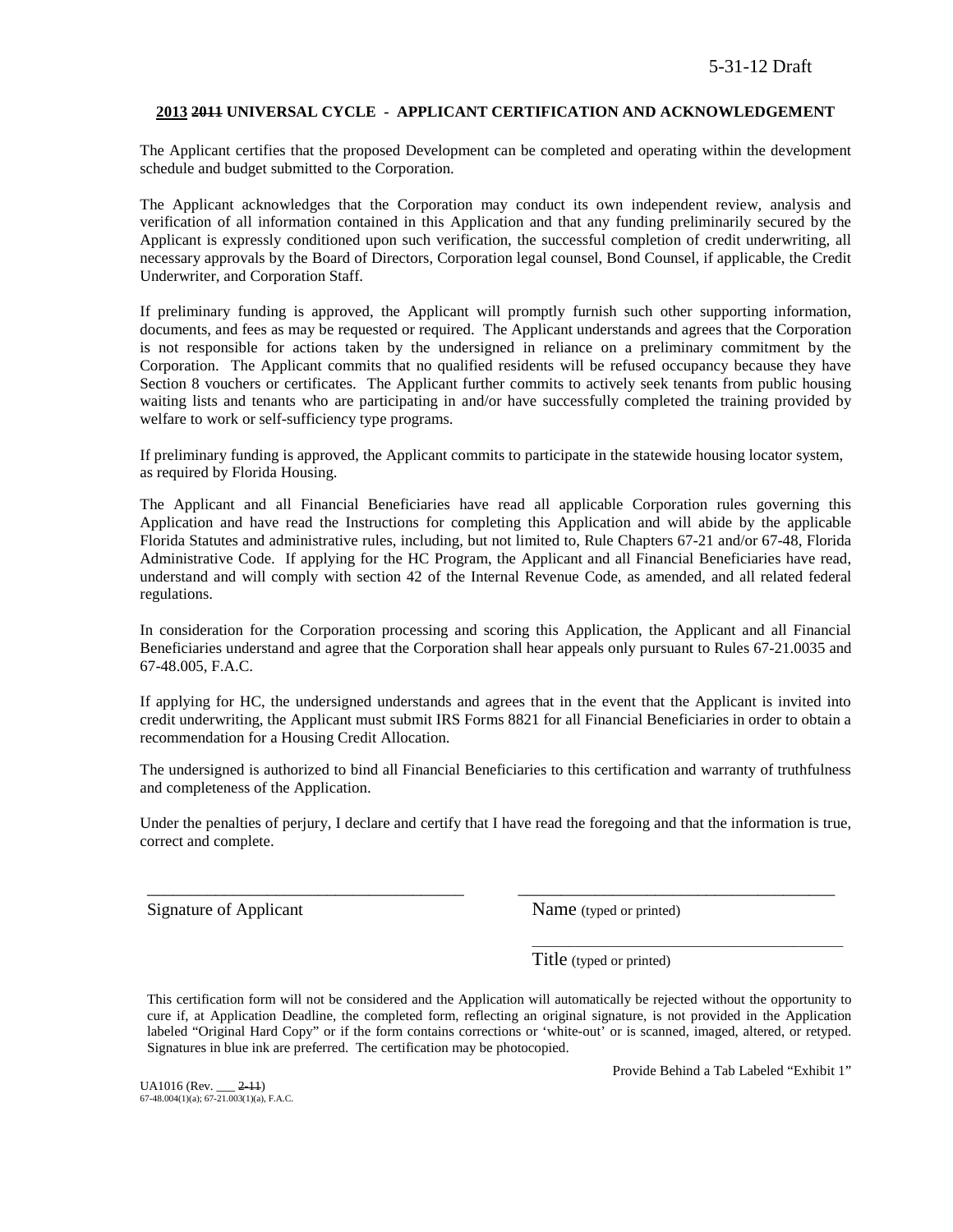# **2013 2011 UNIVERSAL CYCLE - DEVELOPER OR PRINCIPAL OF DEVELOPER CERTIFICATION**

| (Part III.A.1. of the 2013 2014 Universal Cycle Application) |
|--------------------------------------------------------------|
|                                                              |
|                                                              |
|                                                              |
| (street address, city, state)                                |
|                                                              |
|                                                              |
|                                                              |
|                                                              |
|                                                              |

As the Developer or Principal of the Developer of the referenced Development, I certify that I have the requisite skills, experience and credit worthiness to successfully produce the units proposed by this Application. I further certify that the design, plans, and specifications for the proposed Development will comply with all federal, state and local requirements and the requirements of the Federal Fair Housing Act as implemented by 24 CFR 100, Section 504 of the Rehabilitation Act of 1973, and Titles II and III of the Americans with Disabilities Act of 1990 as implemented by 28 CFR 35, incorporating the most recent amendments and other legislation, regulations, rules, and other related requirements which apply or could apply to the proposed Development. Since January 1, 1991, I have developed and completed at least three (3) affordable rental housing developments, at least one (1) of which was completed since January 1, 2001. At least one (1) of the three (3) completed developments consists of a total number of units no less than 50 percent of the total number of units in the Development proposed by this Application, as evidenced by the prior experience chart provided in this Application. For purposes of this certification, completed for each of the three (3) developments means (i) that the temporary or final certificate of occupancy has been issued for at least one (1) unit in a building with dwelling units or (ii) at least one (1) IRS Form 8609 has been issued. I understand I am the Developer or Principal of the Developer of record for this Development and that, if funded by the Corporation, I will remain in this capacity until the Development has been completed. I certify that neither the Developer, Applicant, any Principal or Financial Beneficiary has any existing Developments participating in Corporation programs that remain in non-compliance with the IRC, applicable rule chapter, or applicable loan documents and for which any applicable cure period granted for correcting such noncompliance has ended. I further certify that the information provided within this Application is true and correct.

Signature of Developer or Principal of Developer Print or Type Name of Signatory

# **APPLICANT'S CERTIFICATION**

\_\_\_\_\_\_\_\_\_\_\_\_\_\_\_\_\_\_\_\_\_\_\_\_\_\_\_\_\_\_\_\_\_\_\_\_\_\_\_\_\_\_\_\_\_\_\_\_\_\_\_\_\_\_\_ \_\_\_\_\_\_\_\_\_\_\_\_\_\_\_\_\_\_\_\_\_\_\_\_\_\_\_\_\_\_\_\_\_\_\_\_\_\_\_\_\_\_\_\_\_\_\_\_\_\_\_

I certify that the Developer identified above will serve as the Developer of the proposed Development.

\_\_\_\_\_\_\_\_\_\_\_\_\_\_\_\_\_\_\_\_\_\_\_\_\_\_\_\_\_\_\_\_\_\_\_\_\_\_\_\_\_\_\_\_\_\_\_\_\_\_\_\_\_ \_\_\_\_\_\_\_\_\_\_\_\_\_\_\_\_\_\_\_\_\_\_\_\_\_\_\_\_\_\_\_\_\_\_\_\_\_\_\_\_\_\_\_\_\_\_\_ Applicant's Signature **Print or Type Name of Signatory** Print or Type Name of Signatory

If this certification contains corrections or 'white-out', or if it is scanned, imaged, altered, or retyped, this form will not be considered and the Application will fail to meet threshold. The certification may be photocopied.

 $UA1016$  (Rev.  $2-11$ )  $67-48.004(1)(a)$ ;  $67-21.003(1)(a)$ , F.A.C. Provide Behind a Tab Labeled "Exhibit 10"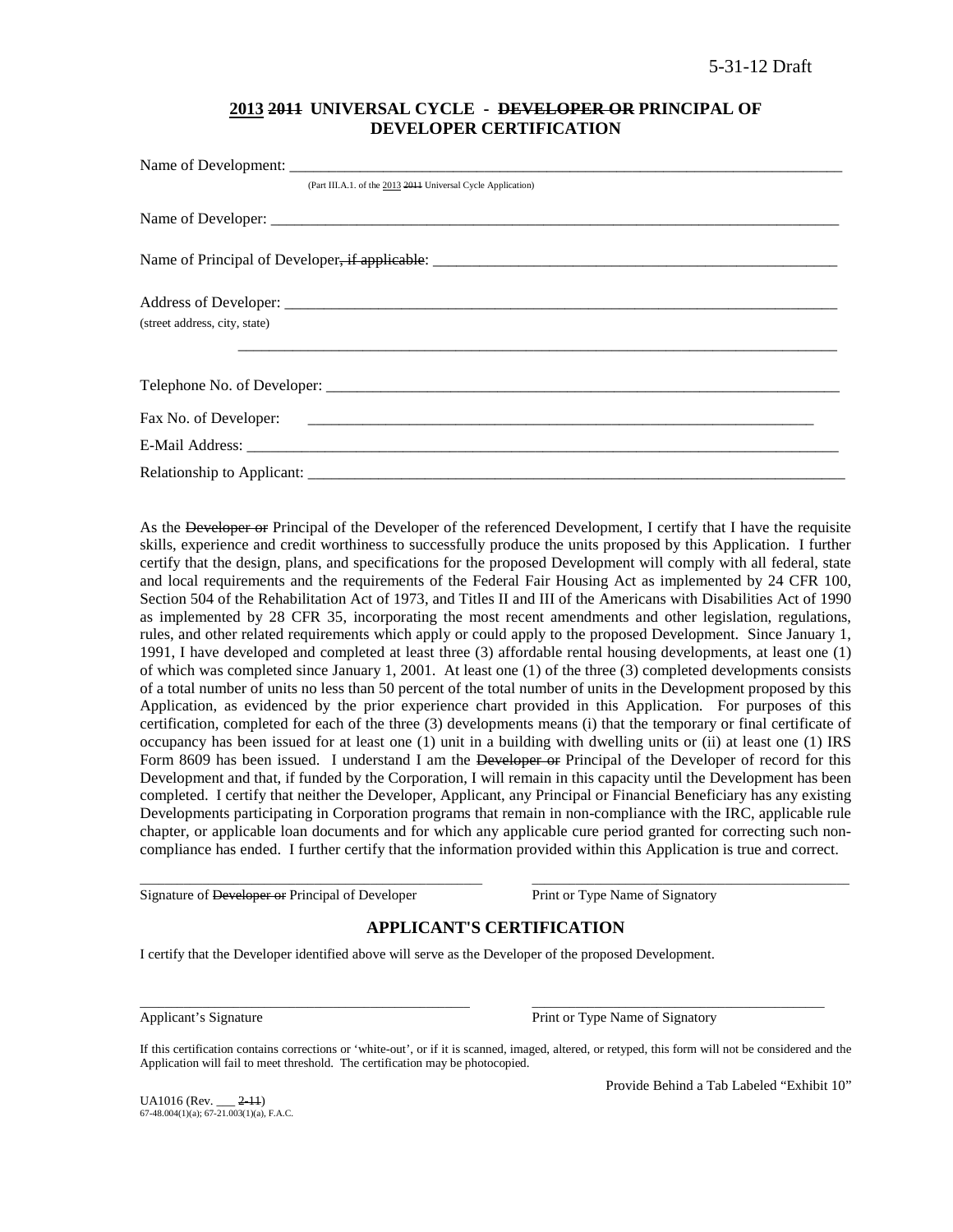# **2013 2011 UNIVERSAL CYCLE - MANAGEMENT COMPANY OR PRINCIPAL OF MANAGEMENT COMPANY CERTIFICATION**

| (Part III.A.1. of the 2013 2014 Universal Cycle Application) |  |
|--------------------------------------------------------------|--|
|                                                              |  |
| Name of principal of Management Company, if applicable:      |  |
| (street address, city, state)                                |  |
| Telephone of Management Company: ___________                 |  |

I certify that I have the requisite skills and knowledge of affordable housing management requirements to successfully manage the units proposed by this Application and that I have specific experience in the management of affordable rental housing and have successfully managed at least two (2) affordable rental housing properties for at least two (2) years each, at least one (1) of which consists of a total number of units no less than 50 percent of the total number of units in the Development proposed by this Application, as evidenced by the prior experience chart provided in this Application. I further certify that the proposed Development will comply with all federal, state and local requirements and the requirements of the Federal Fair Housing Act as implemented by 24 CFR 100, Section 504 of the Rehabilitation Act of 1973 and Titles II and III of the Americans with Disabilities Act of 1990 as implemented by 28 CFR 35, incorporating the most recent amendments and other legislation, regulations, rules and other related requirements which apply or could apply to the proposed Development while under our management. I further certify that the information provided above is true and correct.

| Signature of Management Company or principal of |  |  |
|-------------------------------------------------|--|--|
| <b>Management Company</b>                       |  |  |

Print or Type Name of Signatory

If this certification contains corrections or 'white-out', or if it is scanned, imaged, altered, or retyped, this form will not be considered and the Application will fail to meet threshold. The certification may be photocopied.

\_\_\_\_\_\_\_\_\_\_\_\_\_\_\_\_\_\_\_\_\_\_\_\_\_\_\_\_\_\_\_\_\_\_\_\_\_\_\_\_\_\_\_\_\_ \_\_\_\_\_\_\_\_\_\_\_\_\_\_\_\_\_\_\_\_\_\_\_\_\_\_\_\_\_\_\_\_\_

Provide Behind a Tab Labeled "Exhibit 11"

 $UA1016$  (Rev.  $2-11$ )  $67-48.004(1)(a)$ ;  $67-21.003(1)(a)$ , F.A.C.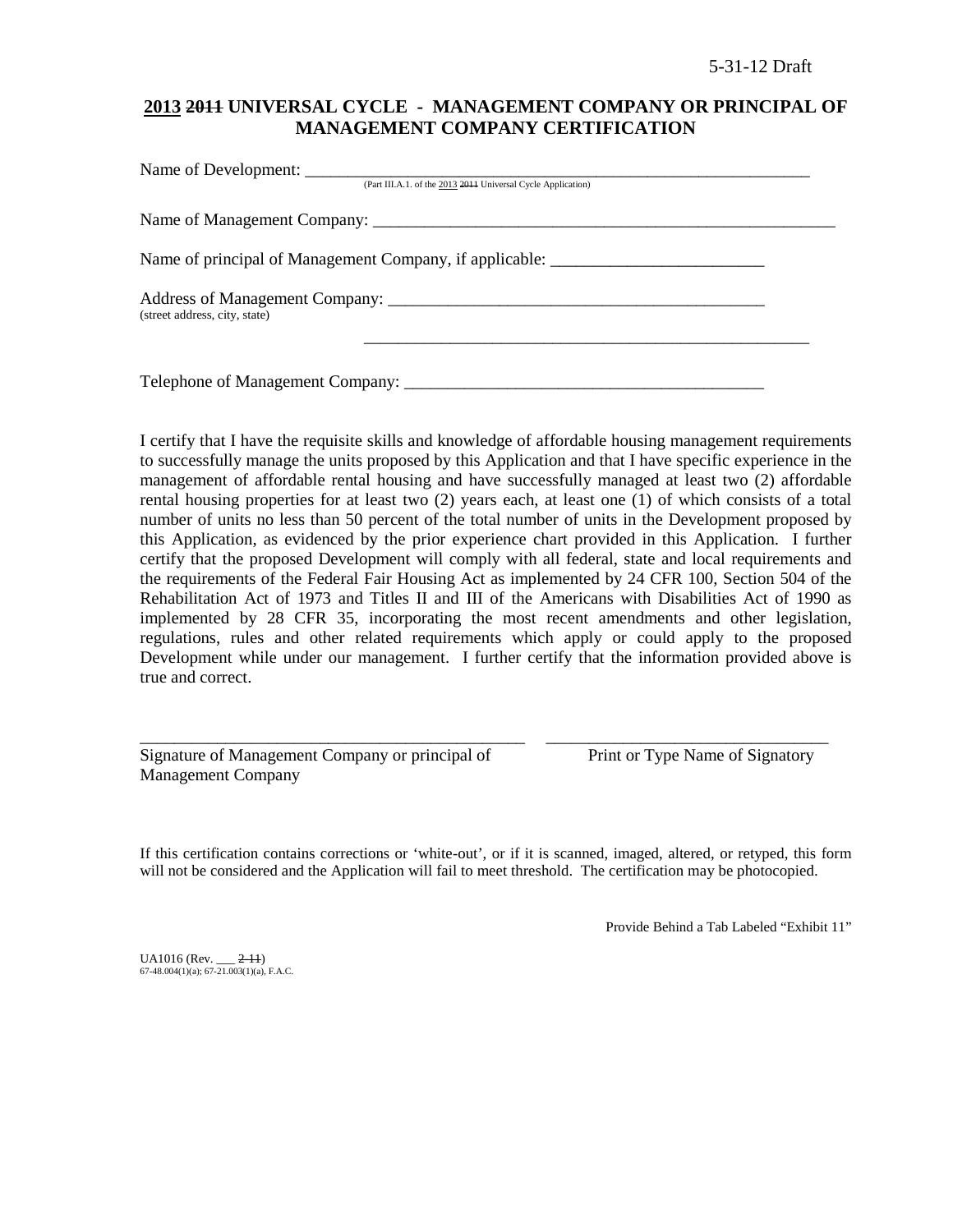### **2013 2011 UNIVERSAL CYCLE - GENERAL CONTRACTOR OR QUALIFYING AGENT OF GENERAL CONTRACTOR CERTIFICATION**

| (Part III.A.1. of the 2013 2014 Universal Cycle Application)   |                |
|----------------------------------------------------------------|----------------|
|                                                                |                |
| Name of qualifying agent of General Contractor, if applicable: |                |
|                                                                |                |
|                                                                |                |
| Expiration of License                                          | Date (mm/yyyy) |
|                                                                |                |

I certify that I am a General Contractor as defined by Rules 67-21and/or 67-48, F.A.C., and licensed in the State of Florida with the requisite skills, experience and credit worthiness to successfully produce the units proposed by this Application and that I have been the General Contractor on at least two (2) developments completed since January 1, 2001 which are of similar development category and development type, at least one (1) of which consists of a total number of units no less than 50 percent of the total number of units in the Development proposed by this Application, as evidenced by the prior experience chart provided in this Application. For purposes of this certification, completed for each of the two (2) developments means (i) that the temporary or final certificate of occupancy has been issued for at least one (1) unit in a building with dwelling units or (ii) at least one (1) IRS Form 8609 has been issued. I further certify that I will construct the proposed Development in accordance with the design plans and specifications as prepared by the licensed Architect. In recognition and support of the implementation of Florida's welfare reform legislation, I certify my willingness to encourage the hiring of welfare-to-work or self-sufficiency type program participants in the construction of the proposed Development, and to provide such substantiating documentation regarding the incorporation of such program participants in the work force as may be requested by the servicing agent in conjunction with construction loan draw disbursements. I further certify my willingness and intention to enter into good faith negotiations or participate in a bidding process with the Applicant to act as the General Contractor for this proposed Development and that the information provided above is true and correct.

**NOTE**: If the Applicant is a Public Housing Authority with prior development experience, or is otherwise subject to the Competitive Consultants Negotiations Act, it may have the General Contractor from a prior development execute this certification. The intent of this provision is to allow experienced Public Housing Authorities or other regulated entities to have an opportunity to meet threshold without violation of bidding procedures. Public Housing Authorities without prior development experience must joint venture with an experienced development entity in order to participate in this Funding Cycle.

Signature of General Contractor or qualifying agent Print or Type Name of Signatory

If this certification contains corrections or 'white-out', or if it is scanned, imaged, altered, or retyped, this form will not be considered and the Application will fail to meet threshold. The certification may be photocopied.

\_\_\_\_\_\_\_\_\_\_\_\_\_\_\_\_\_\_\_\_\_\_\_\_\_\_\_\_\_\_\_\_\_\_\_\_\_\_\_\_\_\_\_\_\_\_\_ \_\_\_\_\_\_\_\_\_\_\_\_\_\_\_\_\_\_\_\_\_\_\_\_\_\_\_\_\_\_\_\_\_\_\_\_\_\_\_\_\_\_

 $UA1016$  (Rev.  $2-11$ )  $67-48.004(1)(a)$ ;  $67-21.003(1)(a)$ , F.A.C. Provide Behind a Tab Labeled "Exhibit 12"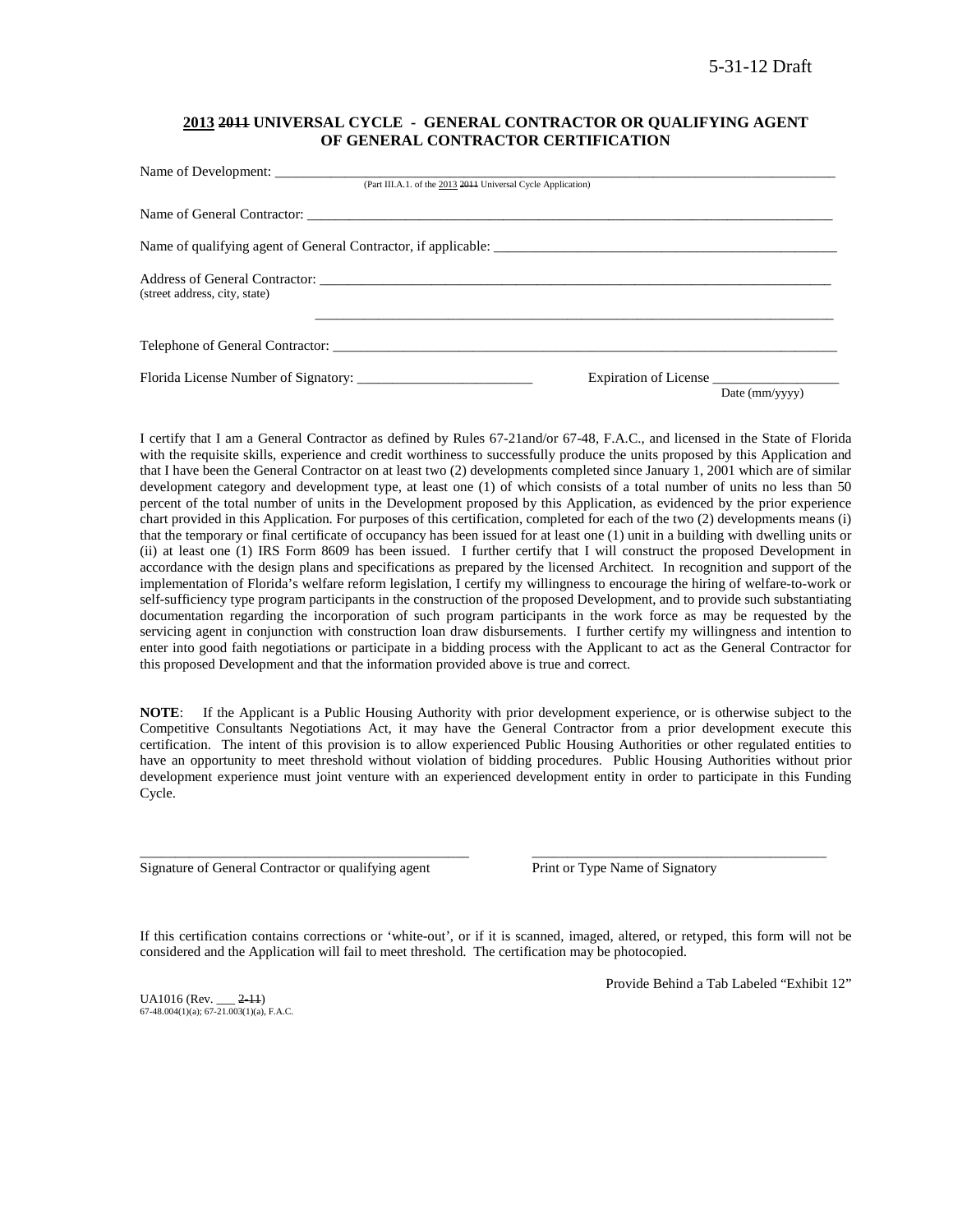# **2013 2011 UNIVERSAL CYCLE - ARCHITECT CERTIFICATION**

| Name of Development:          |                                                              |                        |
|-------------------------------|--------------------------------------------------------------|------------------------|
|                               | (Part III.A.1. of the 2013 2014 Universal Cycle Application) |                        |
|                               |                                                              |                        |
| (street address, city, state) |                                                              |                        |
|                               | Telephone of Architect:                                      |                        |
|                               |                                                              | Date $\text{(mm/vyy)}$ |

The undersigned certifies to the following:

- 1. I am a Florida licensed Architect with the requisite skills and experience to provide the professional services needed to successfully produce the units proposed by this Application; and
- 2. I have experience with more than one (1) previous development of similar development category and development type, at least one (1) of which consists of a total number of units no less than 50 percent of the total number of units in the Development proposed by this Application; and
- 3. The design, plans and specifications for the proposed Development:
	- a. Allow for the inclusion of the Required General Features and Amenities outlined in Part III.B.1. of the 2013 2011 Universal Cycle Application Instructions; and
	- b. Allow for the inclusion of the Required Universal Design and Visitability Features outlined in Part A.1. of the FHFC Universal Design and Visitability Manual, effective \_\_\_\_ 11-3-2010, in the new construction units, if any; and
	- c. Allow for the possible inclusion of some of the Required Universal Design and Visitability Features, as outlined in Part B.1. of the FHFC Universal Design and Visitability Manual, effective  $\frac{11-3-2010}{11-2010}$ , in the rehabilitation units, if any; and
	- d. Allow for the inclusion of the Optional Features and Amenities selected by the Applicant at Part III.B.3.a. and Part III.B.3.b. or c. of the 2013 2014 Universal Cycle Application; and
	- e. Allow for the inclusion of the Optional Universal Design and Visitability Features outlined in Part A.2. of the FHFC Universal Design and Visitability Manual, effective  $\frac{11-3-2010}{11-2010}$ , in at least 15% of the new construction units, if any, if committed to by the Applicant; and
	- f. Allow for the possible inclusion of some of the Optional Universal Design and Visitability Features, as outlined in Part B.2. of the FHFC Universal Design and Visitability Manual, effective  $\frac{11-3-2010}{11}$ , in at least 15% of the rehabilitation units, if any, if committed to by the Applicant; and

Architect's Initials \_\_\_\_\_\_\_\_ (signature required on pg. 2)

Provide Behind a Tab Labeled "Exhibit 13"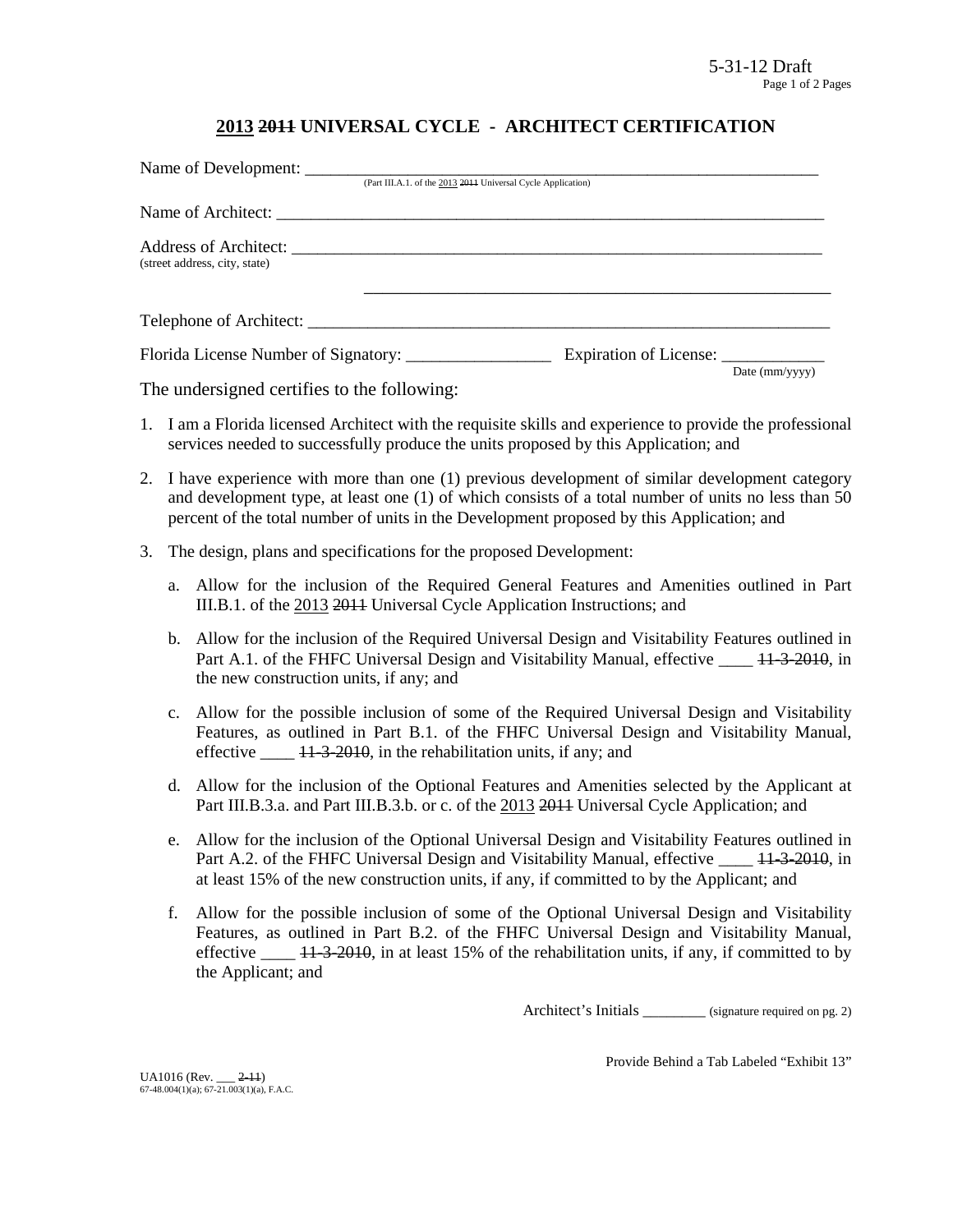# **2013 2011 UNIVERSAL CYCLE - ARCHITECT CERTIFICATION**

- g. If applicable, allow for the inclusion of the additional Required Elderly Features outlined in Part A.3. (for new construction units) and Part B.3. (for rehabilitation units) of the FHFC Universal Design and Visitability Manual, effective  $\_\_\_\_\$  +  $\frac{1}{3}$  +  $\frac{2010}{3}$ , if the Applicant is applying under the Elderly Demographic; and
- h. If selected by the Applicant, allow for the eligible new construction units, if any, to meet the requirements of Energy Star New Homes and the ineligible new construction units, if any, to include the energy features outlined in Part III.B.4.a. of the 2013 2011 Universal Application Instructions; and
- i. Allow for the possible inclusion of some of the energy features outlined in Part III.B.4.b. of the 2013 2011 Universal Application Instructions in the rehabilitation units, if any; and
- j. Depending on the Development Category selected by the Applicant for the proposed Development:
	- (1) If New Construction or Redevelopment (more than 50% of the units are new construction), (a) allow for the inclusion of the Green Building features outlined at Part III.B.5.a.(1) of the 2013 2011 Universal Application Instructions, or (b) allow for the proposed Development to meet one of the Green Building Certifications outlined at Part III.B.5.a.(2) of the 2013 2011 Universal Application Instructions, as committed to the Applicant in the Application; or
	- (2) If Rehabilitation or Preservation (less than 50% of the units are new construction) allow for the inclusion of the Green Building features outlined in Part III.B.5.b. of the 2013 2011 Universal Application Instructions; and
- 4. With regard to the federal, state and local requirements, the minimum requirements can be met for all new construction units and the requirements have been considered and will be addressed as part of the scope of any rehabilitation work, including the requirements of the Federal Fair Housing Act as implemented by 24 CFR 100, Section 504 of the Rehabilitation Act of 1973 and Titles II and III of the Americans with Disabilities Act of 1990 as implemented by 28 CFR 35, incorporating the most recent amendments and other legislation, regulations, rules and other related requirements which apply or could apply to the proposed Development; and
- 5. I am willing and intend to enter into good faith negotiations or participate in a bidding process with the Applicant to act as the Architect for this proposed Development; and
- 6. The information provided above is true and correct.

Architect 's Signature Print or Type Name of Signatory

If this certification contains corrections or 'white-out', or if it is scanned, imaged, altered, or retyped, this form will not be considered and the Application will fail to meet threshold. The certification may be photocopied.

\_\_\_\_\_\_\_\_\_\_\_\_\_\_\_\_\_\_\_\_\_\_\_\_\_\_\_\_\_\_\_\_\_\_ \_\_\_\_\_\_\_\_\_\_\_\_\_\_\_\_\_\_\_\_\_\_\_\_\_\_\_\_\_\_\_\_\_\_\_\_\_\_

Provide Behind a Tab Labeled "Exhibit 13"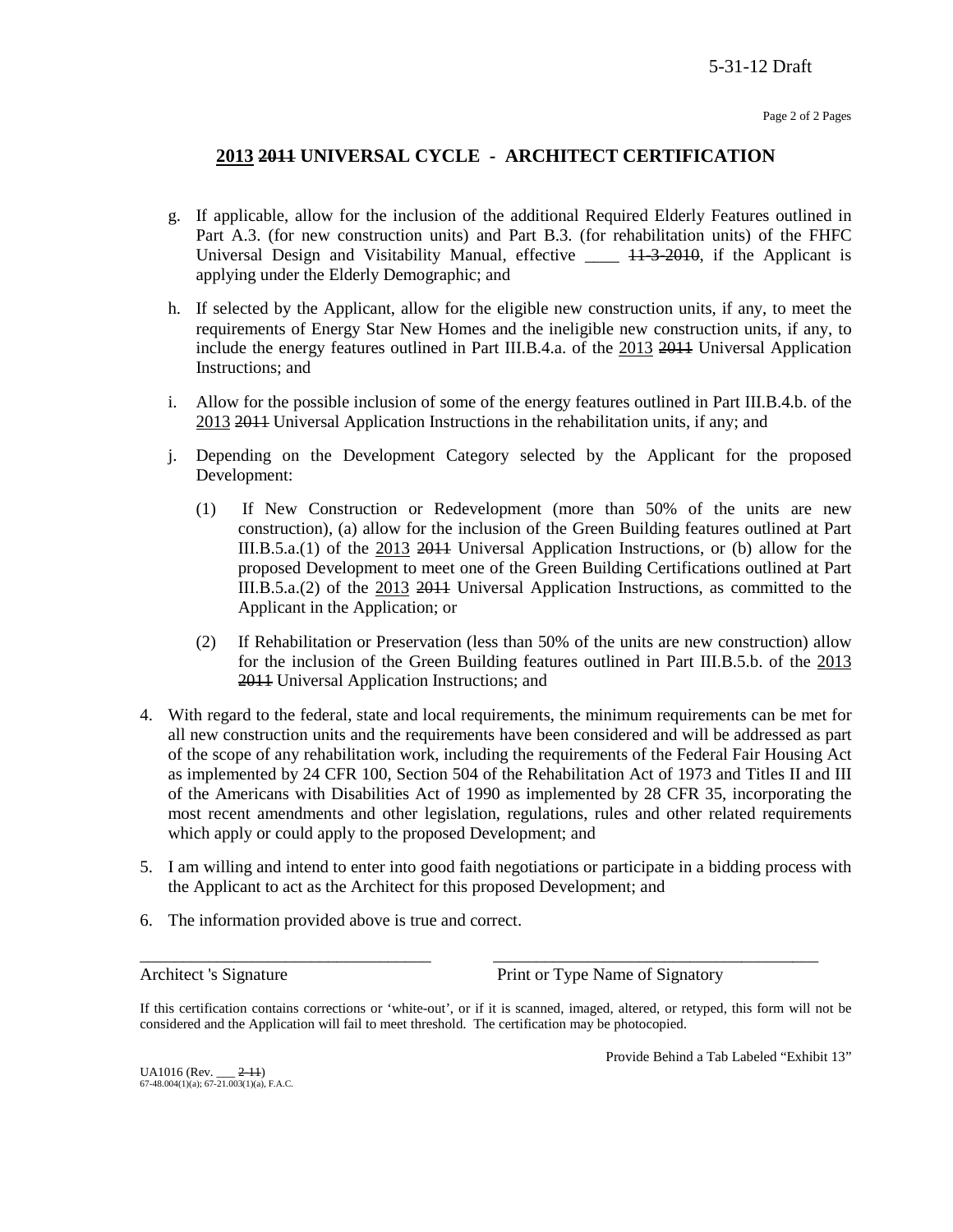# **2013 2011 UNIVERSAL CYCLE - ATTORNEY CERTIFICATION FOR MMRB OR HOME APPLICATIONS ONLY**

|                               | (Part III.A.1. of the 2013 2011 Universal Cycle Application) |
|-------------------------------|--------------------------------------------------------------|
|                               |                                                              |
| (street address, city, state) |                                                              |
|                               |                                                              |
|                               |                                                              |

I certify that I am a member in good standing of The Florida Bar with the requisite skills and experience to provide the professional services needed by the Applicant to produce the units proposed by this Application. I further certify my willingness and intention to enter into good faith negotiations with the Applicant to act as the attorney of record for this proposed Development and that the information provided above is true and correct.

Attorney's Signature

Print or Type Name of Signatory

\_\_\_\_\_\_\_\_\_\_\_\_\_\_\_\_\_\_\_\_\_\_\_\_\_\_\_\_\_\_\_\_\_\_\_\_\_\_\_\_\_\_\_\_\_\_\_\_

\_\_\_\_\_\_\_\_\_\_\_\_\_\_\_\_\_\_\_\_\_\_\_\_\_\_\_\_\_\_\_\_\_\_\_\_\_\_\_\_\_\_\_\_\_\_\_\_

If this certification contains corrections or 'white-out', or if it is scanned, imaged, altered, or retyped, this form will not be considered and the Application will fail to meet threshold. The certification may be photocopied.

Provide Behind a Tab Labeled "Exhibit 14"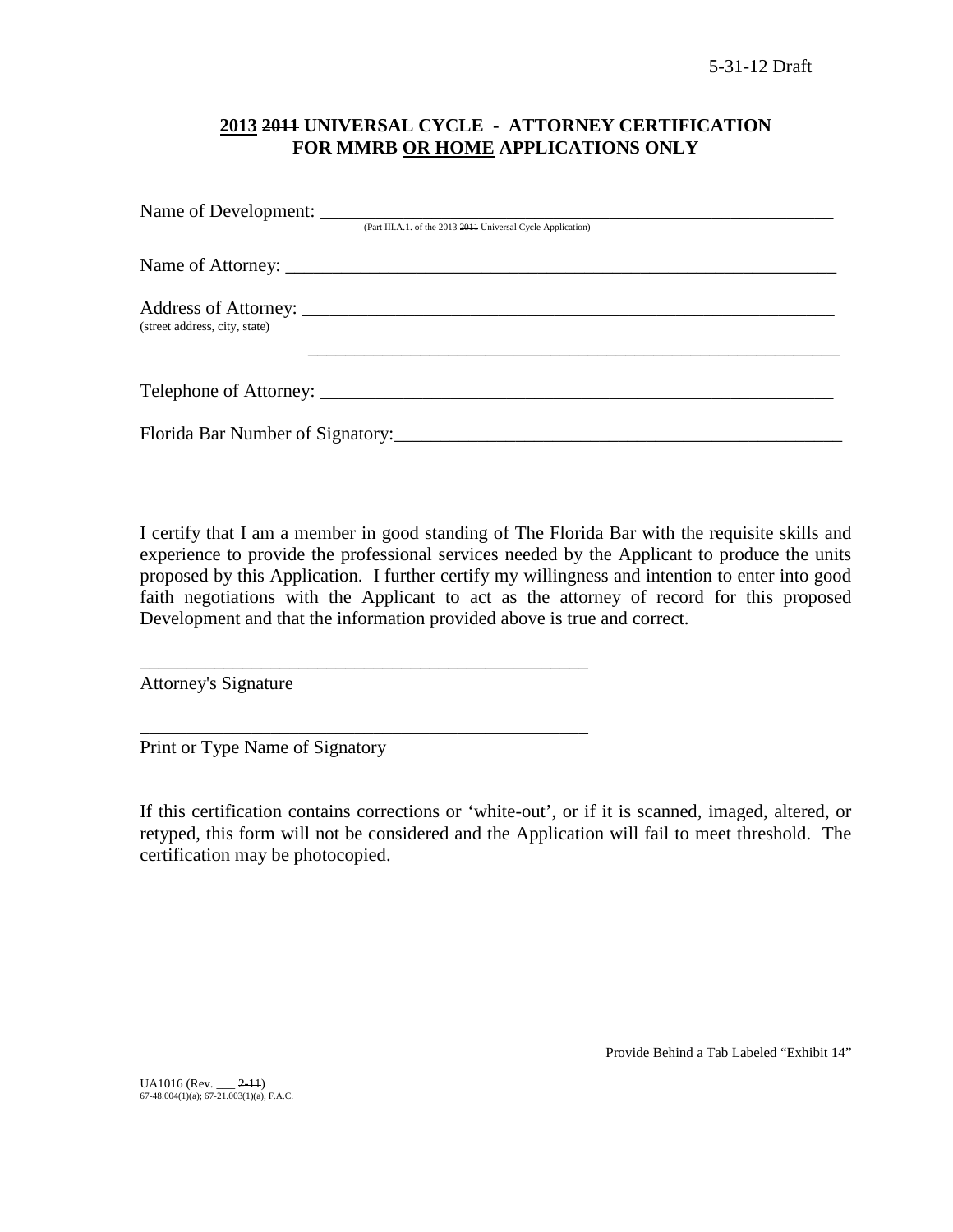# **2013 2011 UNIVERSAL CYCLE - ATTORNEY CERTIFICATION 4% (Competitive and Non-Competitive) and/or9% (Competitive) HOUSING CREDIT APPLICATIONS ONLY**

|                               | (Part III.A.1. of the 2013 2014 Universal Cycle Application) |
|-------------------------------|--------------------------------------------------------------|
|                               |                                                              |
| (street address, city, state) |                                                              |
|                               |                                                              |
| License Number of Signatory:  | State:                                                       |

I certify that I am a duly licensed attorney in good standing with the requisite skills and experience to provide the professional services needed by the Applicant to produce the units proposed by this Application. I further certify my willingness and intention to enter into good faith negotiations with the Applicant to act as the attorney of record for this proposed Development and that the information provided above is true and correct.

**NOTE**: To the extent that the Corporation requires it, an attorney licensed to practice law in Florida and acceptable to the Corporation must provide the enforceability opinion.

Attorney's Signature

Print or Type Name of Signatory

\_\_\_\_\_\_\_\_\_\_\_\_\_\_\_\_\_\_\_\_\_\_\_\_\_\_\_\_\_\_\_\_\_\_\_\_\_\_\_\_\_\_\_\_\_\_\_\_

\_\_\_\_\_\_\_\_\_\_\_\_\_\_\_\_\_\_\_\_\_\_\_\_\_\_\_\_\_\_\_\_\_\_\_\_\_\_\_\_\_\_\_\_\_\_\_\_

If this certification contains corrections or 'white-out', or if it is scanned, imaged, altered, or retyped, this form will not be considered and the Application will fail to meet threshold. The certification may be photocopied.

Provide Behind a Tab Labeled "Exhibit 15"

UA1016 (Rev. \_\_\_ <del>2-11</del>)<br>67-48.004(1)(a); 67-21.003(1)(a), F.A.C.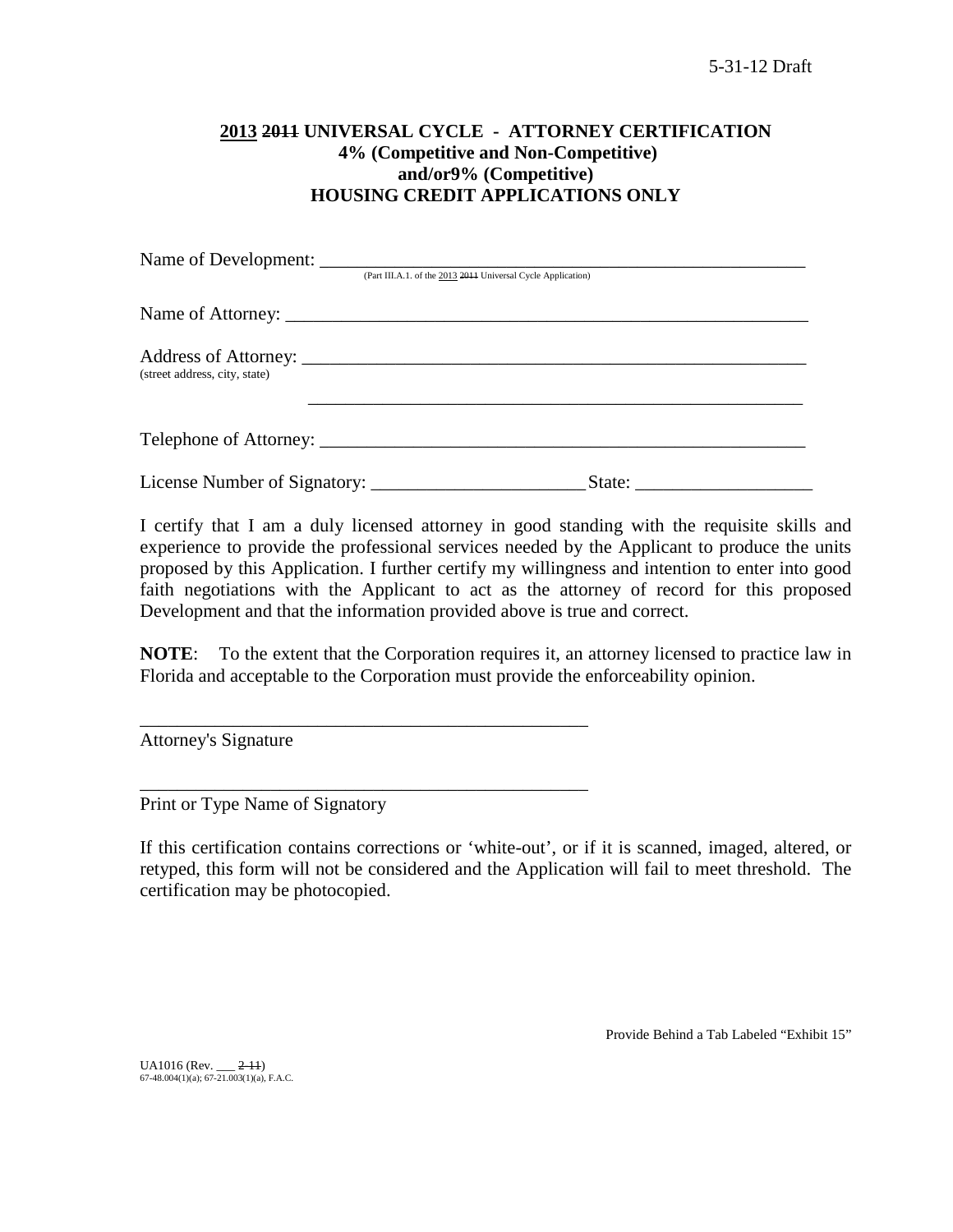# **2013 2011 UNIVERSAL CYCLE - CERTIFICATION OF ACCOUNTANT**

|                               | (Part III.A.1. of the 2013 2011 Universal Cycle Application) |        |
|-------------------------------|--------------------------------------------------------------|--------|
|                               |                                                              |        |
| (street address, city, state) |                                                              |        |
|                               | Telephone of Accountant:                                     |        |
|                               |                                                              | State: |

I certify that I am a licensed Certified Public Accountant with the requisite skills and experience to provide the professional services needed by the Applicant to produce the units proposed by this Application and that I have provided professional accounting services on more than one previous affordable housing development and that, if this Application seeks Housing Credits, I have prior experience with tax credit accounting procedures. I further certify my willingness and intention to enter into good faith negotiations with the Applicant to serve as the Accountant for this proposed Development and that the information provided above is true and correct.

Accountant's Signature

Print or Type Name of Signatory

\_\_\_\_\_\_\_\_\_\_\_\_\_\_\_\_\_\_\_\_\_\_\_\_\_\_\_\_\_\_\_\_\_\_\_\_\_\_\_\_\_\_\_\_\_\_\_\_

\_\_\_\_\_\_\_\_\_\_\_\_\_\_\_\_\_\_\_\_\_\_\_\_\_\_\_\_\_\_\_\_\_\_\_\_\_\_\_\_\_\_\_\_\_\_\_\_

If this certification contains corrections or 'white-out', or if it is scanned, imaged, altered, or retyped, this form will not be considered and the Application will fail to meet threshold. The certification may be photocopied.

UA1016 (Rev. \_\_\_ <del>2-11</del>)<br>67-48.004(1)(a); 67-21.003(1)(a), F.A.C.

Provide Behind a Tab Labeled "Exhibit 16"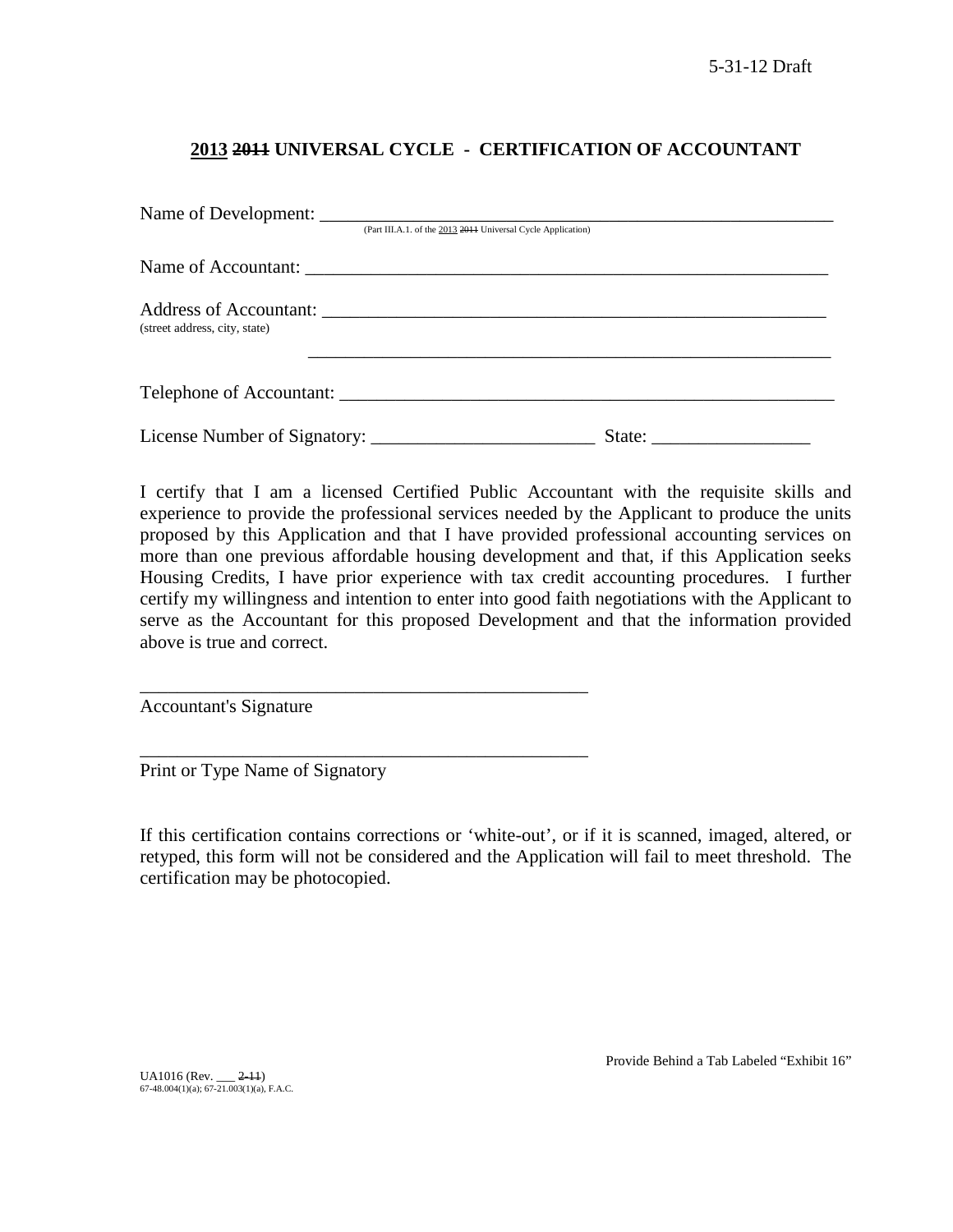# 5-31-12 Draft **2013 2011 UNIVERSAL CYCLE - SERVICE PROVIDER OR PRINCIPAL OF SERVICE PROVIDER CERTIFICATION**

### **ASSISTED LIVING FACILITY DEVELOPMENTS ONLY**

| (Part III.A.1. of the 2013 2014 Universal Cycle Application) |  |
|--------------------------------------------------------------|--|
|                                                              |  |
| Name of principal of Service                                 |  |
|                                                              |  |
|                                                              |  |
| (street address, city, state)                                |  |
|                                                              |  |
| Telephone of Service Provider:                               |  |

I certify that I have the requisite skills and knowledge of assisted living facility service provision to successfully provide or coordinate services for the residents of this Development, as proposed by this Application. I further certify that I have specific experience in assisted living service provision or coordination and have successfully provided or coordinated services for at least two (2) assisted living facilities for at least two (2) years each, at least one (1) of which consists of a total number of units no less than 50 percent of the total number of units in the Development proposed by this Application, as evidenced by the prior experience chart provided in this Application, and that I am knowledgeable of all federal, state and local requirements and the requirements of the Federal Fair Housing Act as implemented by 24 CFR 100, Section 504 of the Rehabilitation Act of 1973 and Titles II and III of the Americans with Disabilities Act of 1990 as implemented by 28 CFR 35, Assisted Living Facility and licensure requirements as implemented by Chapter 429, Part I, F.S. and Rule Chapter 58A-5, F.A.C., incorporating the most recent amendments and other legislation, regulations, rules and other related requirements which apply or could apply to the proposed Development. I further certify that the information provided above is true and correct.

Signature of Service Provider or principal of Print or Type Name of Signatory Service Provider

If this certification contains corrections or 'white-out', or if it is scanned, imaged, altered, or retyped, this form will not be considered and the Application will fail to meet threshold. The certification may be photocopied.

\_\_\_\_\_\_\_\_\_\_\_\_\_\_\_\_\_\_\_\_\_\_\_\_\_\_\_\_\_\_\_\_\_\_\_\_\_\_\_\_\_ \_\_\_\_\_\_\_\_\_\_\_\_\_\_\_\_\_\_\_\_\_\_\_\_\_\_\_\_\_\_\_\_\_\_\_\_\_\_

UA1016 (Rev. \_\_\_ 2-11) 67-48.004(1)(a); 67-21.003(1)(a), F.A.C. Provide Behind a Tab Labeled "Exhibit 17"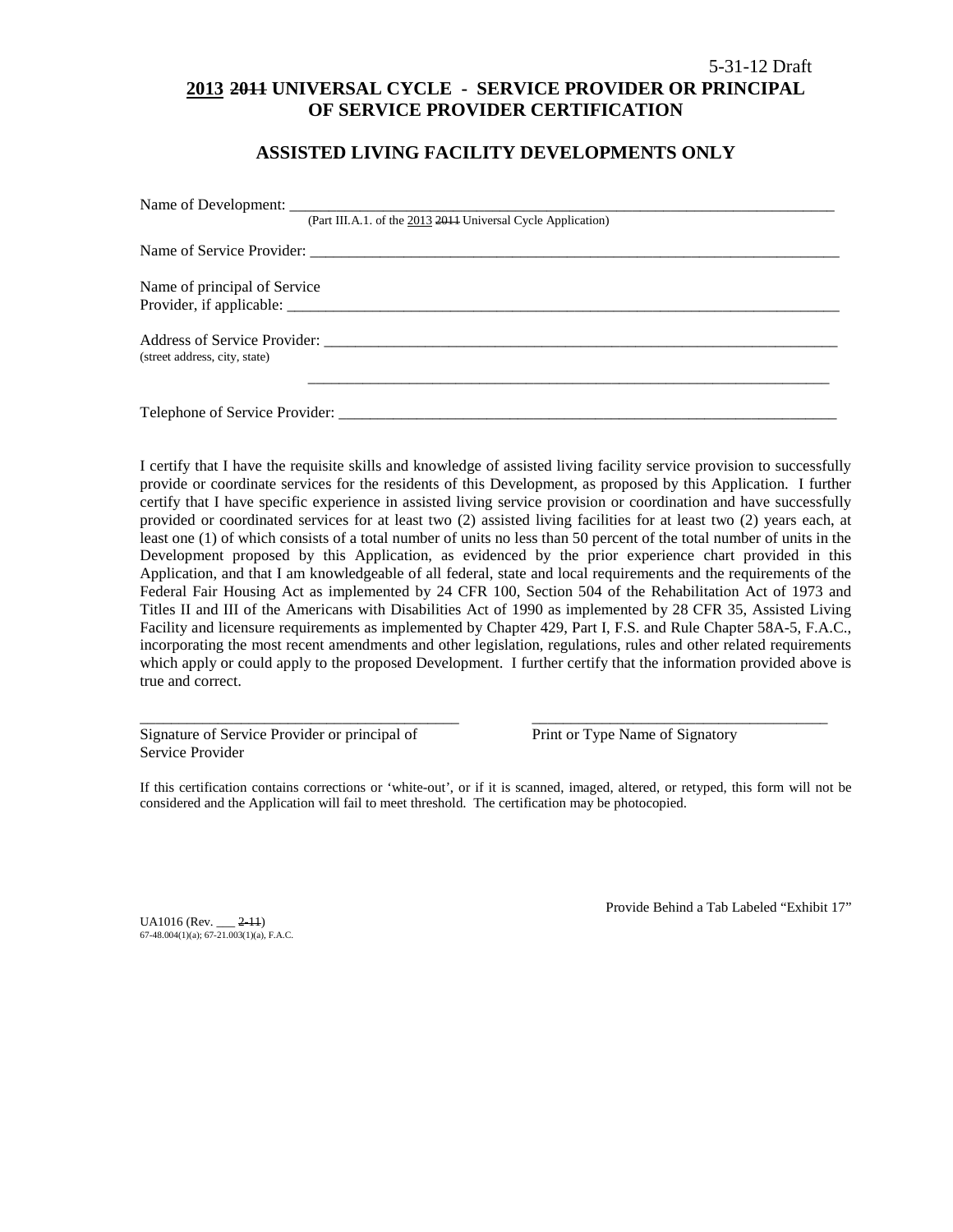#### **2013 2011 UNIVERSAL CYCLE - LOCAL GOVERNMENT VERIFICATION OF QUALIFICATION AS URBAN IN-FILL DEVELOPMENT**

Name of Development: (Part III.A.1. of the 2013 2011 Universal Cycle Application) Development Location: (At a minimum, provide the address assigned by the United States Postal Service, including the address number, street name and city, and/or if the address has not yet been assigned, provide (i) the street name, closest designated intersection and city if located within a city or (ii) the street name, closest designated intersection and county if located in the unincorporated area of the county.) Local Government: \_\_\_\_\_\_\_\_\_\_\_\_\_\_\_\_\_\_\_\_\_\_\_\_\_\_\_\_\_\_\_\_\_\_\_\_\_\_\_\_\_\_\_\_\_\_\_\_\_\_\_\_\_\_\_

The City/County of \_\_\_\_\_\_\_\_\_\_\_\_\_\_\_\_\_\_\_\_\_\_\_\_\_\_\_\_\_\_\_\_\_\_\_\_\_\_ confirms that the Development

(Name of City or County)

identified above meets the following criteria:

- 1. The proposed Development is located on a site or in an area that is targeted for in-fill housing or neighborhood revitalization by the local, county, state or federal government as evidenced by its inclusion in a HUD Empowerment/Enterprise Zone; a HUD-approved Neighborhood Revitalization Strategy; Florida Enterprise Zone; area designated under a Community Development Block Grant (CDBG); area designated as HOPE VI or a Front Porch Florida Community; or a Community Redevelopment Area as described and defined in the Florida Community Redevelopment Act of 1969; or the proposed Development is located in a qualified census tract and the development of which contributes to a concerted community revitalization plan; and
- 2. The site is in an area that is already developed and is part of an incorporated area or existing urban service area; and
- 3. The proposed Development is not located within the Small County Category.

### **CERTIFICATION**

\_\_\_\_\_\_\_\_\_\_\_\_\_\_\_\_\_\_\_\_\_\_\_\_\_\_\_\_\_\_\_\_\_\_\_\_\_\_\_ \_\_\_\_\_\_\_\_\_\_\_\_\_\_\_\_\_\_\_\_\_\_\_\_\_\_\_\_\_\_\_\_\_\_\_\_

I certify that the above information is true and correct.

Signature Print or Type Name

\_\_\_\_\_\_\_\_\_\_\_\_\_\_\_\_\_\_\_\_\_\_\_\_\_\_\_\_\_\_\_\_\_\_\_\_ Print or Type Title

This certification must be signed by the chief appointed official (staff) responsible for such approvals, Mayor, City Manager, County Manager/Administrator/ Coordinator, or Chairperson of the City Council or County Commission. Other signatories are not acceptable. If this certification is inappropriately signed, the Application will not qualify as an Urban In-Fill Development.

If the certification contains corrections or 'white-out' or if it is scanned, imaged, altered, or retyped, the Application will fail to qualify as an Urban In-Fill Development. The certification may be photocopied.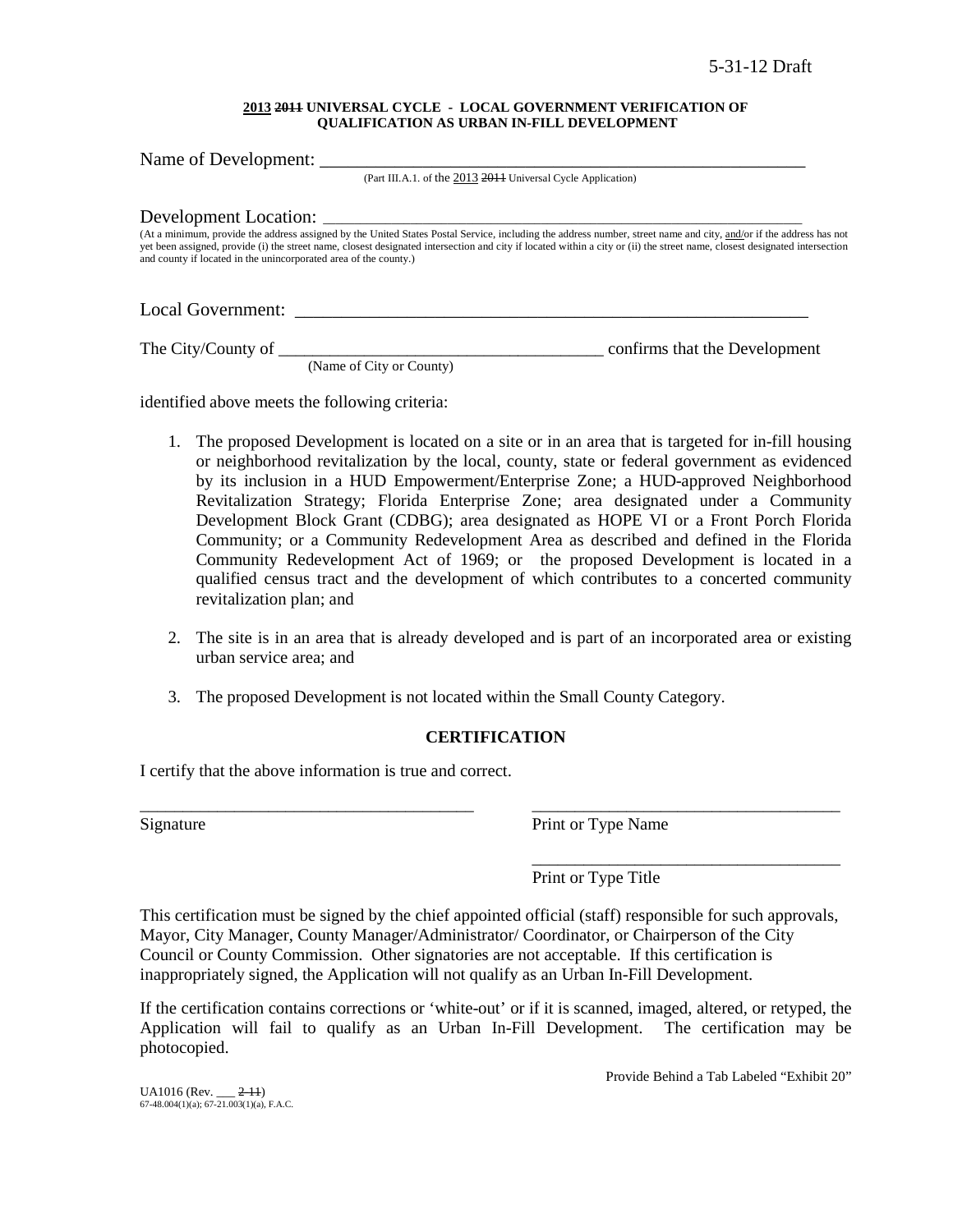# 5-31-12 Draft **2013 2011 UNIVERSAL CYCLE - LOCAL GOVERNMENT CERTIFICATION OF PUBLIC HOUSING REVITALIZATION IN A LOCAL COMMUNITY REDEVELOPMENT OR REVITALIZATION PLAN**

Name of Development:

(Part III.A.1. of the 2013 2011 Universal Cycle Application)

#### Development Location:

(At a minimum, provide the address assigned by the United States Postal Service, including the address number, street name and city, and/or if the address has not yet been assigned, provide (i) the street name, closest designated intersection and city if located within a city or (ii) the street name, closest designated intersection and county if located in the unincorporated area of the county.)

The City/County of \_\_\_\_\_\_\_\_\_\_\_\_\_\_\_\_\_\_\_\_\_\_\_\_\_\_\_\_\_\_\_\_\_\_\_\_\_\_ confirms that the Development identified above meets the following criteria:

The proposed Development is located in an area for which a Local Government has approved and adopted by ordinance, resolution, and or other legal action a community redevelopment or revitalization plan that:

- specifies geographic boundaries, which include the physical location of the Development;
- provides funding through a dedicated local source for such purposes as infrastructure, transit and residential development; and has other projects actively underway to implement the plan; and
- is evidenced by its inclusion in an area designated under a Community Development Block Grant (CDBG); a Community Redevelopment Area as described and defined in the Florida Community Redevelopment Act of 1969; or another geographically defined sub-area for which there is a plan adopted by the Local Government.

### **CERTIFICATION**

I certify that the above information is true and correct. The Applicant's proposed Development is physically located in the following community redevelopment or revitalization plan:

|                                                                  | that is approved and adopted by: |
|------------------------------------------------------------------|----------------------------------|
| (Name of Community Redevelopment or Revitalization Plan)         |                                  |
|                                                                  |                                  |
|                                                                  |                                  |
| (Reference Official Action, Cite Ordinance or Resolution Number) |                                  |
|                                                                  |                                  |
|                                                                  |                                  |
|                                                                  |                                  |

Signature Print or Type Name

\_\_\_\_\_\_\_\_\_\_\_\_\_\_\_\_\_\_\_\_\_\_\_\_\_\_\_\_\_\_\_\_\_\_\_\_\_\_ Print or Type Title

This certification must be signed by the chief appointed official (staff) responsible for such approvals, Mayor, City Manager, County Manager/Administrator/ Coordinator, or Chairperson of the City Council or County Commission. Other signatories are not acceptable. If this certification is inappropriately signed, the Application will not qualify as a Public Housing Revitalization Development.

If the certification contains corrections or 'white-out' or if it is scanned, imaged, altered, or retyped, the Application will fail to qualify as a Public Housing Revitalization Development. The certification may be photocopied.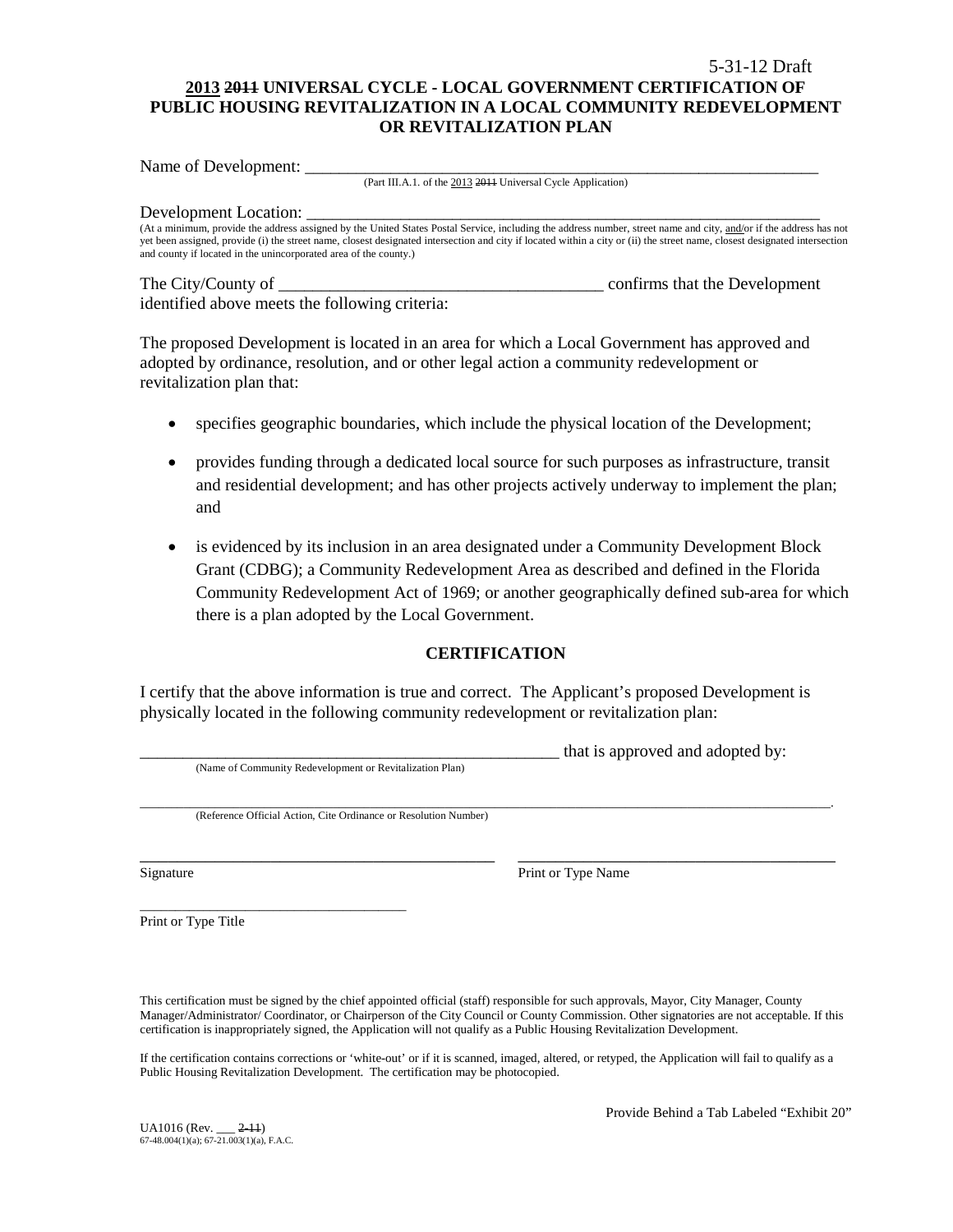# **2013 2011 UNIVERSAL CYCLE - LOCAL GOVERNMENT VERIFICATION OF QUALIFICATION AS A TOD DEVELOPMENT**

Name of Development:

(Part III.A.1. of the 2013 2011 Universal Cycle Application)

#### Development Location:

(At a minimum, provide the address assigned by the United States Postal Service, including the address number, street name and city, and/or if the address has not yet been assigned, provide (i) the street name, closest designated intersection and city if located within a city or (ii) the street name, closest designated intersection and county if located in the unincorporated area of the county.)

The undersigned Local Government official certifies that the proposed Development (identified above) is located within the area identified below which has been designated by the Local Government planning agency in its comprehensive plan, land use plan, land development code, or zoning code as a Transit-Oriented Development, Transit Oriented Development District, Rapid Transit Zone, Transit Village, or Rapid Transit Development Impact Zone:

• Broward County:

Deerfield Beach TOD , Sheridan Station TOD

• Miami-Dade County:

| Dadeland North Metrorail<br><b>Okeechobee Metrorail Station</b> | Government Center Station<br><b>University Station</b><br>Vizcaya Station<br><b>Culmer Station</b><br><b>Northside Station</b> |
|-----------------------------------------------------------------|--------------------------------------------------------------------------------------------------------------------------------|
|-----------------------------------------------------------------|--------------------------------------------------------------------------------------------------------------------------------|

Palm Beach County:

West Palm Beach Station/Seaboard Station

Seminole County:

□ City of Longwood Transit Village

Note: In order for a proposed Development to qualify as a TOD Development for purposes of the 2011 Universal Application, it must (i) be located in one of the above areas, (ii) meet the scoring criteria outlined in the Proximity section of the Application to achieve a Transit Service Score of at least 6 points, based on the proposed Development's proximity to a Public Rail Station, (iii) the Applicant's Competitive HC request amount must be at least 40 percent of the Maximum Competitive HC Request for the applicable County inclusive of any DDA/QCT bonus, and (iv) at least 50 of the proposed Development's set-aside units must be located within the designated TOD area.

### **CERTIFICATION**

I certify that the City/County of the comparison of the authority has vested in me the authority

(Name of City/County)

to certify that the foregoing information is true and correct.

Signature Print or Type Name

Print or Type Title

This certification must be signed by the chief appointed official (staff) responsible for determination of issues related to transportation or planning. Signatures from local elected officials are not acceptable, nor are other signatories. If the certification is applicable to this Development and it is inappropriately signed, the Application will not qualify as a TOD Development.

\_\_\_\_\_\_\_\_\_\_\_\_\_\_\_\_\_\_\_\_\_\_\_\_\_\_\_\_\_\_\_\_\_\_\_\_\_\_\_\_\_\_\_\_ \_\_\_\_\_\_\_\_\_\_\_\_\_\_\_\_\_\_\_\_\_\_\_\_\_\_\_\_\_\_\_\_\_\_\_\_\_\_\_\_

If this certification contains corrections or 'white-out', or if it is scanned, imaged, altered, or retyped, the Application will not qualify as a TOD Development. The certification may be photocopied.

 $U_A$ 1016 (Rev.  $2-11$ )  $67-48.004(1)(a)$ ;  $67-21.003(1)(a)$ , F.A.C. Provide Behind a Tab Labeled "Exhibit 20"

\_\_\_\_\_\_\_\_\_\_\_\_\_\_\_\_\_\_\_\_\_\_\_\_\_\_\_\_\_\_\_\_\_\_\_\_\_\_\_\_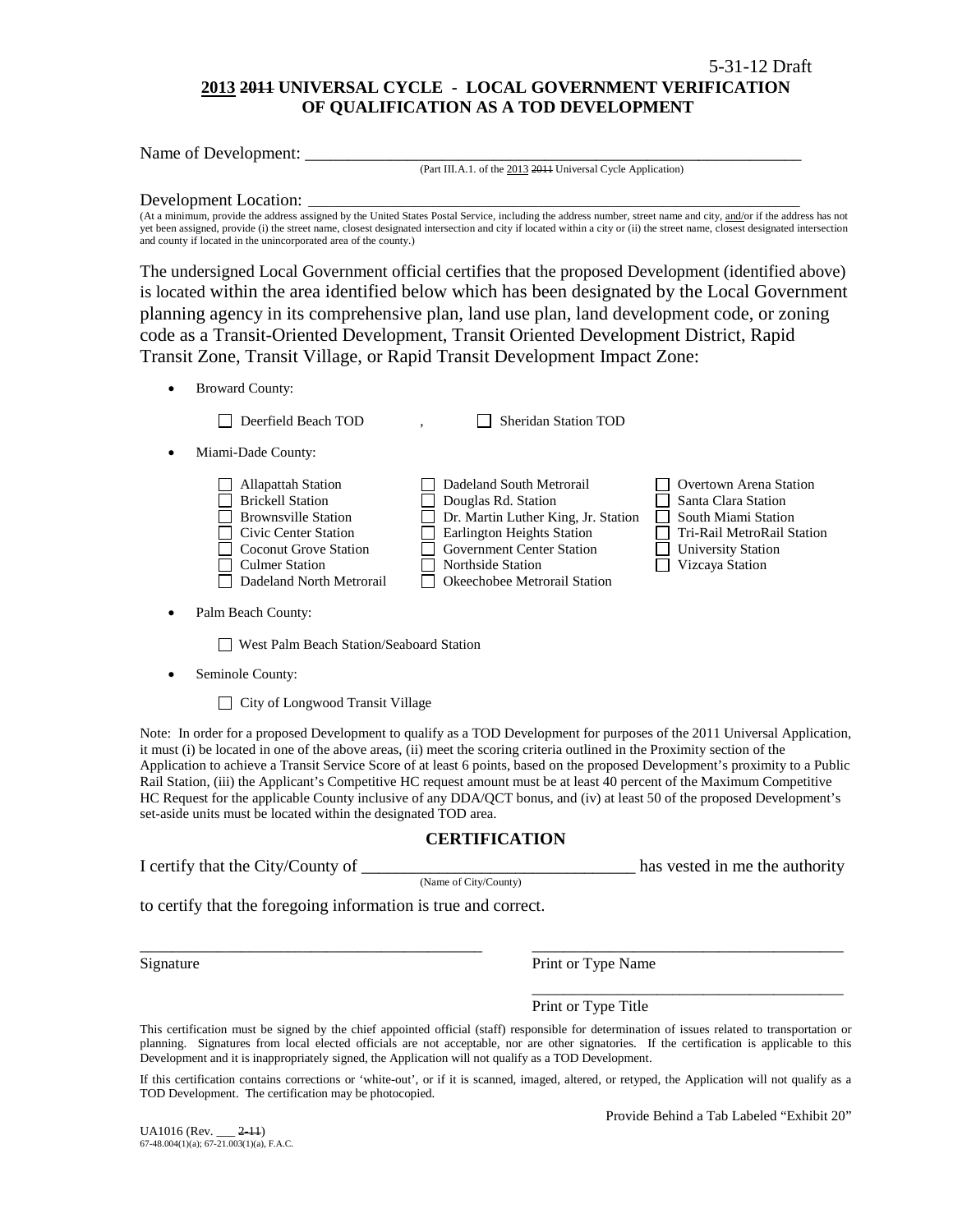### **2013 2011 UNIVERSAL CYCLE - SURVEYOR CERTIFICATION OF DEVELOPMENT LOCATION POINT FOR MMRB AND NON-COMPETITIVE HC APPLICATIONS**

Name of Development:

(Part III.A.1. of the 2013 2011 Universal Cycle Application)

Development Location \*:

(At a minimum, provide the address assigned by the United States Postal Service, including the address number, street name and city, and/or if the address has not yet been assigned, provide (i) the street name, closest designated intersection and city if located within a city or (ii) the street name, closest designated intersection and county if located in the unincorporated area of the county.) \* If the Development consists of Scattered Sites, the Development Location stated above must reflect the Scattered Site where the Development Location Point is located.)

The undersigned Florida licensed surveyor confirms that the method used to determine the following latitude and longitude coordinates conforms to Rule 61G17-6, F.A.C.:

| State the       |         |         |                        |         |         |                        |
|-----------------|---------|---------|------------------------|---------|---------|------------------------|
| Development     |         |         |                        |         |         |                        |
| Location Point. | Degrees | Minutes | Seconds (truncated)    | Degrees | Minutes | Seconds (truncated)    |
|                 |         |         | after 1 decimal place) |         |         | after 1 decimal place) |

\*If the proposed Development will be financed with Florida Housing-issued MMRB and it consists of Scattered Sites, is a part of the boundary of each Scattered Site located within 1/2 mile of the Scattered Site with the most units?  $\Box$  Yes or  $\Box$  No (Must check one if Development consists of Scattered Sites.)<sup>1</sup>

If the Corporation discovers that there are any false statements made in this certification, the Corporation will forward a copy to the State of Florida Department of Business and Professional Regulation for investigation.

**CERTIFICATION** - Under penalties of perjury, I declare that the foregoing statement is true and correct.

\_\_\_\_\_\_\_\_\_\_\_\_\_\_\_\_\_\_\_\_\_\_\_\_\_\_\_\_\_\_\_\_\_\_\_\_\_ \_\_\_\_\_\_\_\_\_\_\_\_\_\_\_\_\_\_\_\_\_\_\_\_\_\_\_\_\_\_\_\_\_\_\_\_\_\_\_\_

\_\_\_\_\_\_\_\_\_\_\_\_\_\_\_\_\_\_\_\_\_\_\_\_\_\_\_\_\_\_\_\_\_\_\_\_\_ \_\_\_\_\_\_\_\_\_\_\_\_\_\_\_\_\_\_\_\_\_\_\_\_\_\_\_\_\_\_\_\_\_\_\_\_\_\_\_\_

\_\_\_\_\_\_\_\_\_\_\_\_\_\_\_\_\_\_\_\_\_\_\_\_\_\_\_\_\_\_\_\_\_\_\_\_\_ \_\_\_\_\_\_\_\_\_\_\_\_\_\_\_\_\_\_\_\_\_\_\_\_\_\_\_\_\_\_\_\_\_\_\_\_\_\_\_ Signature **Print or Type Name and Title of Signatory** Print or Type Name and Title of Signatory

Florida License Number Name of Surveyor

Address (street address, city, state)

Telephone Number (including area code)

\_\_\_\_\_\_\_\_\_\_\_\_\_\_\_\_\_\_\_\_\_\_\_\_\_\_\_\_\_\_\_\_\_\_\_\_\_

 $1$  If the proposed Development will be financed with Florida Housing-issued MMRB and it meets the definition of Scattered Sites, a part of the boundary of each Scattered Site must be located within 1/2 mile of the Scattered Site with the most units.

"Scattered Sites," as applied to a single Development, means a Development site that, when taken as a whole, is comprised of real property that is not contiguous (each such non-contiguous site within a Scattered Site Development, a "Scattered Site"). For purposes of this definition "contiguous" means touching at a point or along a boundary. Real property is contiguous if the only intervening real property interest is an easement provided the easement is not a roadway or street. (See Rules 67-48.002 and 67-21.002, F.A.C.);

This certification may not be signed by the Applicant, by any related parties of the Applicant, or by any Principals or Financial Beneficiaries of the Applicant. If the certification is inappropriately signed the form will not be considered and the Application will fail to meet threshold. If this certification contains corrections or 'white-out', or if it is scanned, imaged, altered, or retyped, this form will not be considered and the Application will fail to meet threshold. The certification may be photocopied.

> Provide Behind a Tab Labeled "Exhibit 22" (Supplemental MMRB App. Cycle); or

Provide Behind a Tab Labeled "Exhibit 5" (4 Percent HC County HFA Bonds Application Form)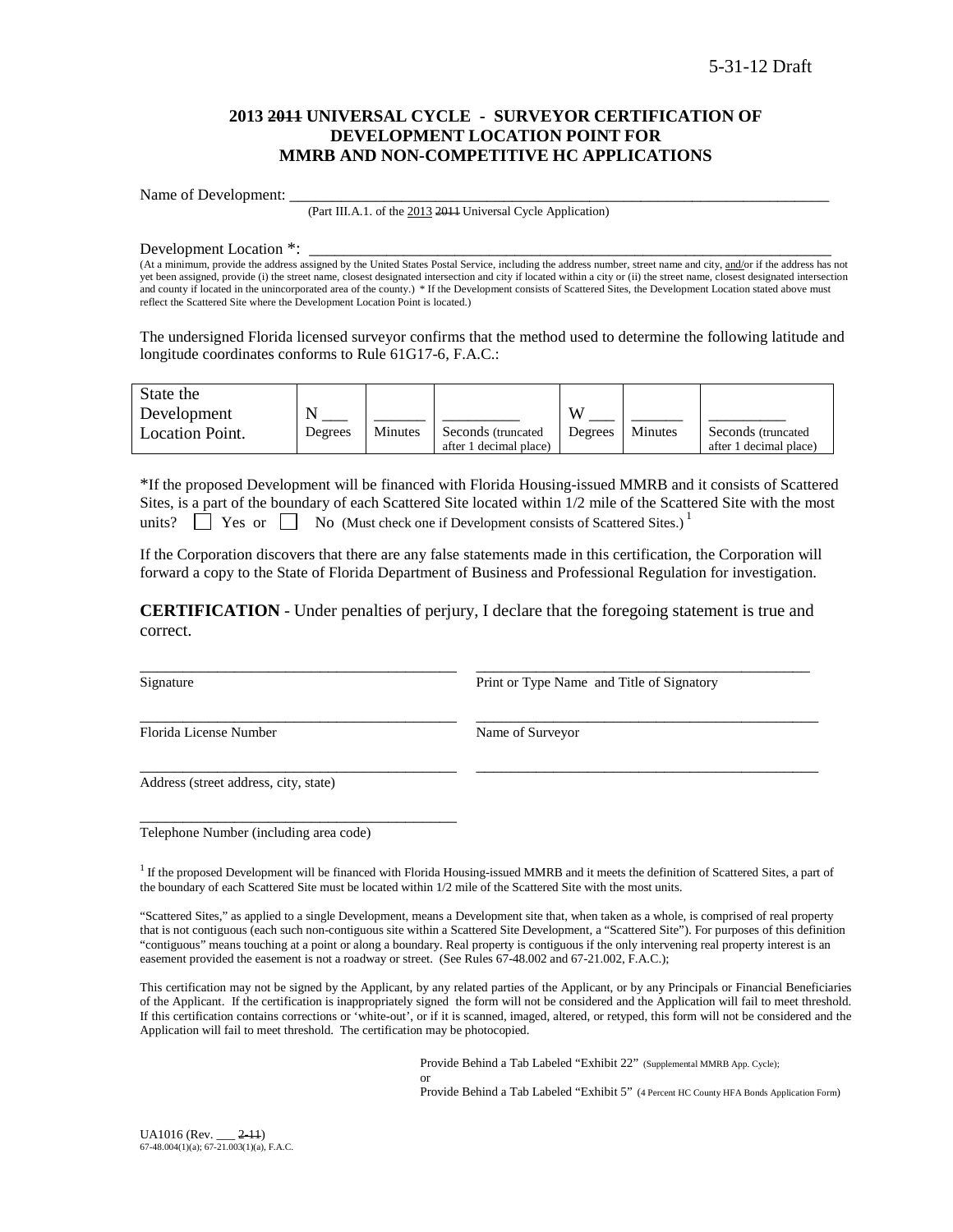#### Page 1 of 2

#### **2011 UNIVERSAL CYCLE - SURVEYOR CERTIFICATION FOR COMPETITIVE HC APPLICATIONS**

|  |  | Name of Developmer |
|--|--|--------------------|
|  |  |                    |

Name of Development: \_\_\_\_\_\_\_\_\_\_\_\_\_\_\_\_\_\_\_\_\_\_\_\_\_\_\_\_\_\_\_\_\_\_\_\_\_\_\_\_\_\_\_\_\_\_\_\_\_\_\_\_\_\_\_\_\_\_\_\_\_\_\_\_\_\_\_\_\_\_\_\_\_\_\_\_\_\_\_\_\_\_\_\_\_\_\_\_\_\_\_\_\_\_\_\_\_\_\_\_\_\_\_\_\_\_\_\_\_ (Part III.A.1. of the 2011 Universal Cycle Application)

Development Location \*\* provide the address assigned by the United States Postal Service, including the address number, street<br>closest designated intersection and city if located within a city or (ii) the street name, closest designate the street name, provide the address assigned by the United States Postal Service, including the address number, street name and city, or if the address has not yet been assignated intersection and county if located within county.<br>2d Sites, the Development L

The undersigned Florida licensed surveyor confirms that the method used to determine the following latitude and longitude coordinates conforms to Rule 61G17-6, F.A.C.:

| ---<br>State<br><del>sreaker Measurement</del><br>10<br>᠇᠇᠇᠇<br>$\overline{\phantom{a}}$<br>Point. | _______<br>Degrees | ______<br>$\mathbf{v}$<br>41nutes | Seconds<br>runcotad oftar<br><del>uuncatou anoi</del><br>decimal place) | <b>TY</b><br>Degrees | $ -$<br>. <del>Minute:</del> | <del>seconds</del><br>fruncated atter:<br><del>uuncatou artor 1</del><br>$n \cdot \alpha$<br>ыасс<br>uceman |
|----------------------------------------------------------------------------------------------------|--------------------|-----------------------------------|-------------------------------------------------------------------------|----------------------|------------------------------|-------------------------------------------------------------------------------------------------------------|
|----------------------------------------------------------------------------------------------------|--------------------|-----------------------------------|-------------------------------------------------------------------------|----------------------|------------------------------|-------------------------------------------------------------------------------------------------------------|

ists of Scattered Sites, is a part of the boundary of each Scattered Site located within 1/2 mile of the Scattered Site with the  $\Box$  Yes or  $\Box$  No (Must check one if Development consists of Scattered Sites.)<sup>2</sup>

To be eligible for proximity tie-breaker points, Degrees and Minutes must be stated as whole numbers and Seconds must be truncated after 1 decimal place. The Corporation will utilize Street Atlas USA 2010, published by DeLorme, to determine the proximity of an eligible service to the proposed Development's Tie-Breaker Measurement Point.

**Transit Service** – State the latitude and longitude coordinates for one (1) Transit Service on the chart below.<sup>3</sup>

|                                                                        |                |                | Latitude                                     | Longitude                       |                |                                              |  |
|------------------------------------------------------------------------|----------------|----------------|----------------------------------------------|---------------------------------|----------------|----------------------------------------------|--|
| <b>Public Bus Stop</b>                                                 | Degrees        | <b>Minutes</b> | Seconds (truncated<br>after 1 decimal place) | $\frac{w}{1}$<br><b>Degrees</b> | <b>Minutes</b> | Seconds (truncated<br>after 1 decimal place) |  |
| <b>Public Bus Transfer</b><br>Stop or Public Bus<br>Rapid Transit Stop | Degrees        | Minutes        | Seconds (truncated<br>after 1 decimal place) | W-<br>______<br>Degrees         | <b>Minutes</b> | Seconds (truncated<br>after 1 decimal place) |  |
| <b>Public Rail Station</b>                                             | <b>Degrees</b> | <b>Minutes</b> | Seconds (truncated<br>after 1 decimal place) | W<br><b>Degrees</b>             | <b>Minutes</b> | Seconds (truncated<br>after 1 decimal place) |  |

**Tier 1 and Tier 2 Services** - State the Name, Address and latitude and longitude coordinates of the closest service(s) on the chart below. <sup>3</sup>

| <b>Tier 1 Services:</b>                                                                                                                                                                                                                                                                                                                                           |                                       | Latitude                |                                                        |                                       | Longitude               |                                                                |
|-------------------------------------------------------------------------------------------------------------------------------------------------------------------------------------------------------------------------------------------------------------------------------------------------------------------------------------------------------------------|---------------------------------------|-------------------------|--------------------------------------------------------|---------------------------------------|-------------------------|----------------------------------------------------------------|
| Grocery Store:<br>Name - Name - Name - Name - Name - Name - Name - Name - Name - Name - Name - Name - Name - Name - Name - Name - Name - Name - Name - Name - Name - Name - Name - Name - Name - Name - Name - Name - Name - Name - Name - Name<br>Address - The Committee of the Committee of the Committee of the Committee of the Committee of the Committee o | $\rm N_{\rm \, max}$<br>-Degrees      | <b>Minutes</b>          | Seconds<br>(truncated after 1<br>decimal place)        | - Degrees                             | <b>Minutes</b>          | Seconds<br>(truncated after 1<br>decimal place)                |
| Public School:                                                                                                                                                                                                                                                                                                                                                    | $N_{\overline{}}$<br>-Degrees         | Minutes                 | <b>Seconds</b><br>(truncated after 1<br>decimal place) | $W$ <sub>-----</sub><br>-Degrees      | <b>Minutes</b>          | <b>Seconds</b><br>(truncated after 1<br>decimal place)         |
| <b>Medical Facility:</b>                                                                                                                                                                                                                                                                                                                                          | $N_{-}$<br>-Degrees                   | <b>Minutes</b>          | Seconds<br>(truncated after +<br>decimal place)        | $\mathbf{w}_{\text{max}}$<br>-Degrees | <b>Minutes</b>          | Seconds<br>(truncated after 1<br>decimal place)                |
| Senior Center:                                                                                                                                                                                                                                                                                                                                                    | $\mathbf{N}_{\text{max}}$<br>-Degrees | <b>Minutes</b>          | Seconds<br>(truncated after 1<br>decimal place)        | W <sub>1</sub><br>-Degrees            | <b>Minutes</b>          | Seconds<br>(truncated after 1<br>decimal place)                |
|                                                                                                                                                                                                                                                                                                                                                                   |                                       |                         |                                                        |                                       |                         |                                                                |
| <b>Tier 2 Services:</b>                                                                                                                                                                                                                                                                                                                                           |                                       | <b>Latitude</b>         |                                                        |                                       | Longitude               |                                                                |
| <b>Public Park:</b><br>Address - The Commission of the Commission of the Commission of the Commission of the Commission of the Commission of the Commission of the Commission of the Commission of the Commission of the Commission of the Commission                                                                                                             | $\mathbf{N}_{\text{max}}$<br>-Degrees | _____<br><b>Minutes</b> | Seconds<br>(truncated after 1<br>decimal place)        | -Degrees                              | _____<br><b>Minutes</b> | seconds<br>(truncated after 1<br>decimal place)                |
| <b>Community Center:</b>                                                                                                                                                                                                                                                                                                                                          | $N_{\perp}$<br>-Degrees               | <b>Minutes</b>          | <b>Seconds</b><br>(truncated after 1<br>decimal place) | $W$ <sub>_______</sub><br>-Degrees    | <b>Minutes</b>          | _______________Seconds<br>(truncated after 1<br>decimal place) |
| Pharmacy:<br>Name - The Commission of the Commission of the Commission of the Commission of the Commission of the Commission of the Commission of the Commission of the Commission of the Commission of the Commission of the Commission of<br>Public Library:                                                                                                    | N<br>-Degrees                         | <b>Minutes</b>          | Seconds<br>(truncated after 1<br>decimal place)        | -Degrees                              | <b>Minutes</b>          | Seconds<br>(truncated after 1<br>decimal place)                |

If the Corporation discovers that there are any false statements made in this certification, the Corporation will forward a copy to the State of Florida Department of<br>Business and Professional Pequlation for investigation .<br>and Professional Regulation for investigation.

**CERTIFICATION** - Under penalties of perjury, I declare that the foregoing statement is true and correct.

\_\_\_\_\_\_\_\_\_\_\_\_\_\_\_\_\_\_\_\_\_\_\_\_\_\_\_\_\_\_\_\_\_\_\_\_\_\_\_\_\_\_\_\_\_\_\_\_\_ \_\_\_\_\_\_\_\_\_\_\_\_\_\_\_\_\_\_\_\_\_\_\_\_\_\_\_\_\_\_\_\_\_ \_\_\_\_\_\_\_\_\_\_\_\_\_\_\_\_\_\_\_\_\_\_\_\_\_\_\_\_\_\_\_\_\_\_\_\_\_

Signature **Print or Type Name and Title of Signatory** Florida License Number

\_\_\_\_\_\_\_\_\_\_\_\_\_\_\_\_\_\_\_\_\_\_\_\_\_\_\_\_\_\_\_\_ \_\_\_\_\_\_\_\_\_\_\_\_\_\_\_\_\_\_\_\_\_\_\_\_\_\_\_\_\_\_\_\_\_\_\_\_\_\_\_\_\_\_\_\_\_\_\_\_\_\_ \_\_\_\_\_\_\_\_\_\_\_\_\_\_\_\_\_\_\_\_\_\_\_\_\_\_\_\_\_\_\_\_\_\_\_\_\_\_\_\_\_\_\_ Name of Surveyor Address (street address, city, state) Telephone Number (including area code)

UA1016 (Rev. 2-11)<br>67-48.004(1)(a); 67-21.003(1)(a), F.A.C.

Provide Behind a Tab Labeled "Exhibit 25"

This certification, consists of 2 pages. This certification may not be signed by the Applicant, by any related parties of the Applicant, or by any Principals or Financial Beneficiaries of the Applicant. If the certification is inappropriately signed, the Application will not be eligible to receive proximity tie-breaker points.<br>If this certification contains corrections or 'white o ed, imaged, altered, or retyped, the Application will not be eligible to receive proximity tiebreaker points. The Application may still be eligible for automatic points. The certification may be photocopied. To be considered for scoring purposes, at least page 1 of this 2 page certification form must be provided by the Applicant.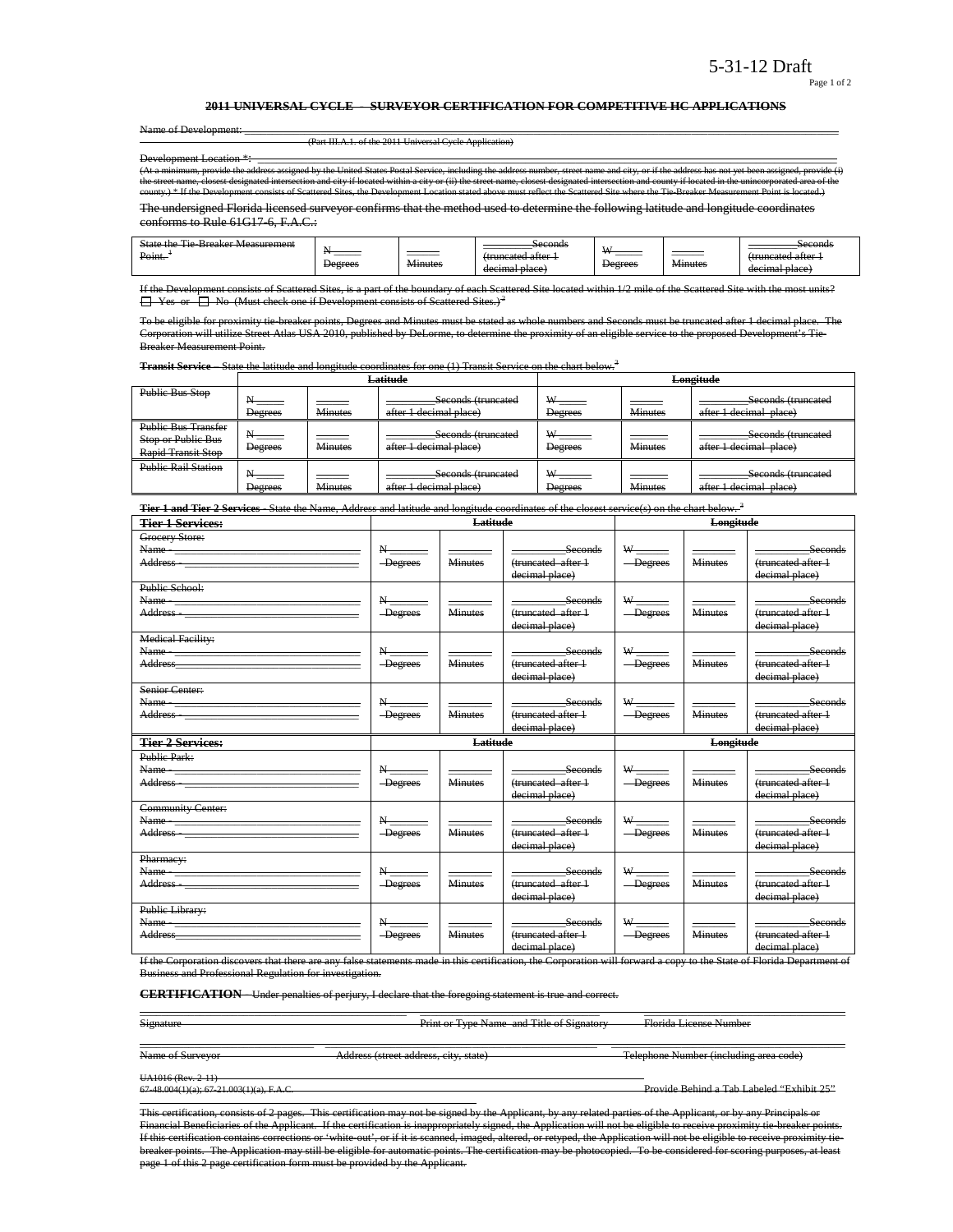<sup>+</sup>Tie-Breaker Measurement Point means a single point selected by the Applicant on the proposed Development site that is located within 100 feet of a residential building existing or to be constructed as part of the proposed Development. For a Development which consists of Scattered Sites, this means a single point on one of the Scattered Sites which comprise the Development site that is located within 100 feet of a residential building existing or to be constructed as part of the proposed Development. In addition, the Tie-Breaker Measurement Point must be located on the site with the most units.

<sup>2</sup>If the proposed Development meets the definition of Scattered Sites, a part of the boundary of each Scattered Site must be located within 1/2 mile of the Scattered Site with the most units. "Scattered Sites," as applied to a single Development, means a Development site that, when taken as a whole, is comprised of real property that is not contiguous (each such non-contiguous site within a Scattered Site Development, a "Scattered Site"). For purposes of this definition "contiguous" means touching at a point or along a boundary. Real property is contiguous if the only intervening real property interest is an easement provided the easement is not a roadway or street. (See Rules 67-48.002, F.A.C.)

 $^3$ The latitude and longitude coordinates for all Proximity Services must represent a point as outlined below. The coordinates for each service must be stated in degrees, minutes and seconds, with the degrees and minutes stated as whole numbers and the seconds truncated after one decimal place. If the degrees and minutes are not stated as whole numbers and the seconds are not truncated after one decimal place, the Applicant will not be eligible for proximity tie-breaker points for that service.

The Corporation will utilize Street Atlas USA 2010, published by DeLorme, using the method described below, to determine the proximity of an eligible service to the proposed Development's Tie-Breaker Measurement Point.

| <b>Service</b>                                                                             | Location where latitude and longitude coordinates must be obtained |                                                                                                              |  |  |  |  |
|--------------------------------------------------------------------------------------------|--------------------------------------------------------------------|--------------------------------------------------------------------------------------------------------------|--|--|--|--|
| Grocery Store, Public School, Medical Facility,<br>Community Center, Senior Center, Public | direct public access to the building where the service is located. | Coordinates must represent a point that is on the doorway threshold of an exterior entrance that provides    |  |  |  |  |
| <b>Library and Pharmacy</b>                                                                |                                                                    |                                                                                                              |  |  |  |  |
|                                                                                            |                                                                    |                                                                                                              |  |  |  |  |
| Public Park                                                                                |                                                                    | Coordinates must represent a point that is on the premises; however, the point may not be located in the     |  |  |  |  |
|                                                                                            |                                                                    | parking lot, street, or any area that is not intended for recreational activities. Additionally, if the area |  |  |  |  |
|                                                                                            |                                                                    | intended for recreational activities is enclosed, the coordinates must represent the public ingress/egress   |  |  |  |  |
|                                                                                            | point of entry to the enclosed area.                               |                                                                                                              |  |  |  |  |
|                                                                                            |                                                                    |                                                                                                              |  |  |  |  |
| Public Bus Stop, Public Bus Rapid Transit Stop,                                            |                                                                    | With the exception of SunRail Rail Stations, coordinates must represent the location where passengers        |  |  |  |  |
| Public Bus Transfer Stop and Public Rail Station                                           | coordinates listed below:                                          | may embark and disembark the bus or train. SunRail Rail Stations coordinates must represent the              |  |  |  |  |
|                                                                                            |                                                                    |                                                                                                              |  |  |  |  |
|                                                                                            | <b>Station Name</b>                                                | Latitude/Longitude Coordinates                                                                               |  |  |  |  |
|                                                                                            | <b>Altamonte Springs Station</b>                                   | N 28 39 50.1, W 81 21 23.4                                                                                   |  |  |  |  |
|                                                                                            | Church Street Station                                              | N 28 32 20 3, W 81 22 50.6                                                                                   |  |  |  |  |
|                                                                                            | <b>DeBary Station</b>                                              | N 28 51 20.3, W 81 19 24.1                                                                                   |  |  |  |  |
|                                                                                            | Florida Hospital Station                                           | N 28 34 21.8, W 81 22 17.4                                                                                   |  |  |  |  |
|                                                                                            | <b>Lake Mary Station</b>                                           | N28 45 31.8, W 81 19 04.3                                                                                    |  |  |  |  |
|                                                                                            | <b>Longwood Station</b>                                            | N 28 42 04.1, W 81 20 43.4                                                                                   |  |  |  |  |
|                                                                                            | <b>LYNX Central Station</b>                                        | N 28 32 52.2, W 81 22 51.0                                                                                   |  |  |  |  |
|                                                                                            | Maitland Station                                                   | N 28 38 03.7, W 81 21 44.7                                                                                   |  |  |  |  |
|                                                                                            | Orlando Amtrak/ORMC Station                                        | N 28 31 39.5, W 81 22 55.6                                                                                   |  |  |  |  |
|                                                                                            | <b>Sand Lake Road Station</b>                                      | N 28 27 11.3, W 81 22 1.0                                                                                    |  |  |  |  |
|                                                                                            | Sanford/SR46 Station                                               | N 28 48 49 8, W 81 17 56 9                                                                                   |  |  |  |  |
|                                                                                            | Winter Park/Park Ave Station                                       | N 28 35 51.5, W 81 21 6.0                                                                                    |  |  |  |  |

If there is no exterior public entrance to the Tier 1 or Tier 2 Service, then a point should be used that is at the exterior entrance doorway threshold that is the closest walking distance to the doorway threshold of the interior public entrance to the service. For example, for a Pharmacy located within an enclosed shopping mall structure that does not have a direct public exterior entrance, the latitude and longitude coordinates at the doorway threshold of the exterior public entranc the enclosed shopping mall that provide the shortest walking distance to the doorway threshold of the interior entrance to the Pharmacy would be used.

The Applicant may not use any other Tier 1 or Tier 2 Service for multiple point items unless they are separate functioning services that are housed at the same location. For instance, an Applicant may not use a Senior Center as both a Senior Center and a Community Center. However, Applicants may use the same latitude and longitude coordinates for the Grocery Store, Medical Facility and/or Pharmacy if the Grocery Store, Medical Facility and/or Pharmacy is housed at the same location.

UA1016 (Rev. 2-11)<br>67-48.004(1)(a); 67-21.003(1)(a), F.A.C. Provide Behind a Tab Labeled "Exhibit 25"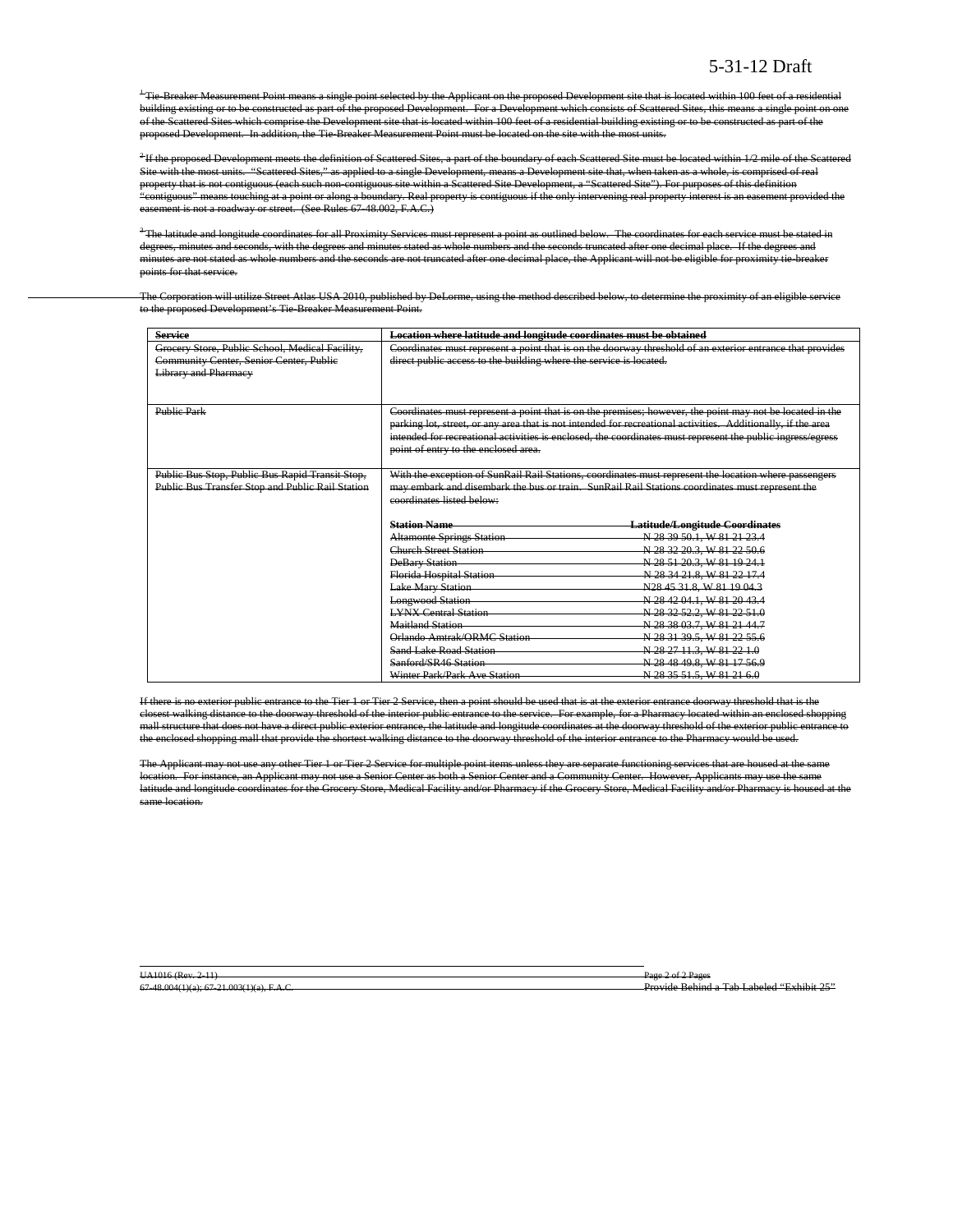#### **2013 UNIVERSAL CYCLE - SURVEYOR CERTIFICATION FOR COMPETITIVE HC APPLICATIONS**

#### Name of Development:

### (Part III.A.1. of the 2013 Universal Cycle Application)

Development Location \*:

(At a minimum, provide the address assigned by the United States Postal Service, including the address number, street name and city, or if the address has not yet been assigned, provide (i) the street name, closest designated intersection and city if located within a city or (ii) the street name, closest designated intersection and county if located in the unincorporated area of the county.)\* If the Development consists of Scattered Sites, the Development Location stated above must reflect the Scattered Site where the Tie-Breaker Measurement Point is located.)

The undersigned Florida licensed surveyor confirms that the method used to determine the following latitude and longitude coordinates conforms to Rule 5J-17, F.A.C., formerly 61G17-6, F.A.C.:

*\*\*All calculations shall be based on "WGS 84" and be grid distances. The horizontal positions shall be collected to meet sub-meter accuracy (no autonomous hand-held GPS units shall be used).*

| <b>State the Tie-Breaker</b>    |         |         | Seconds          | <b>VY</b>      |         | Seconds          |
|---------------------------------|---------|---------|------------------|----------------|---------|------------------|
| Measurement Point. <sup>1</sup> | Degrees | Minutes | (truncated after | <b>Degrees</b> | Minutes | (truncated after |
|                                 |         |         | decimal place)   |                |         | decimal place)   |

To be eligible for proximity tie-breaker points, Degrees and Minutes must be stated as whole numbers and Seconds must be truncated after 1 decimal place.

|                                                          |              | Latitude       |                                                                                                                                                                                                                              |              |                | Longitude                                    |
|----------------------------------------------------------|--------------|----------------|------------------------------------------------------------------------------------------------------------------------------------------------------------------------------------------------------------------------------|--------------|----------------|----------------------------------------------|
| <b>Public Bus Stop</b>                                   | N<br>Degrees | Minutes        | Seconds<br>(truncated after 1 decimal<br>place)                                                                                                                                                                              | W<br>Degrees | Minutes        | Seconds (truncated<br>after 1 decimal place) |
| <b>Public Bus</b><br><b>Transfer Stop</b>                | N<br>Degrees | Minutes        | Seconds<br>(truncated after 1 decimal<br>place)                                                                                                                                                                              | W<br>Degrees | <b>Minutes</b> | Seconds (truncated<br>after 1 decimal place) |
| <b>Public Bus</b><br><b>Rapid Transit</b><br><b>Stop</b> | N<br>Degrees | Minutes        | Seconds<br>(truncated after 1 decimal<br>place)                                                                                                                                                                              | W<br>Degrees | Minutes        | Seconds (truncated<br>after 1 decimal place) |
| <b>Public Rail</b><br><b>Station</b>                     | N<br>Degrees | <b>Minutes</b> | Seconds<br>(truncated after 1 decimal<br>place)                                                                                                                                                                              | W<br>Degrees | Minutes        | Seconds (truncated<br>after 1 decimal place) |
|                                                          |              |                | Using the method described above <sup>**</sup> , the distance (rounded up to the nearest hundredth of a mile) between<br>the coordinates of the Tie-Breaker Measurement Point and the coordinates of the Transit Service is: |              |                | Miles                                        |

**Transit Service –** State the latitude and longitude coordinates for one (1) Transit Service on the chart below.<sup>2</sup>

**Tier 1 and Tier 2 Services** - State the Name, Address and latitude and longitude coordinates of the closest service(s) on the chart below.<sup>2</sup>

| <b>Grocery Store:</b>                                                                                                                                                                                                      | Latitude     |         |                                                 | Longitude    |         |                                                |
|----------------------------------------------------------------------------------------------------------------------------------------------------------------------------------------------------------------------------|--------------|---------|-------------------------------------------------|--------------|---------|------------------------------------------------|
| Name -<br>Address -                                                                                                                                                                                                        | N<br>Degrees | Minutes | Seconds<br>(truncated after 1<br>decimal place) | W<br>Degrees | Minutes | Seconds (truncated<br>after 1decimal<br>place) |
| Using the method described above <sup>**</sup> , the distance (rounded up to the nearest hundredth of a mile) between<br>the coordinates of the Tie-Breaker Measurement Point and the coordinates of the Grocery Store is: |              |         |                                                 |              |         | Miles                                          |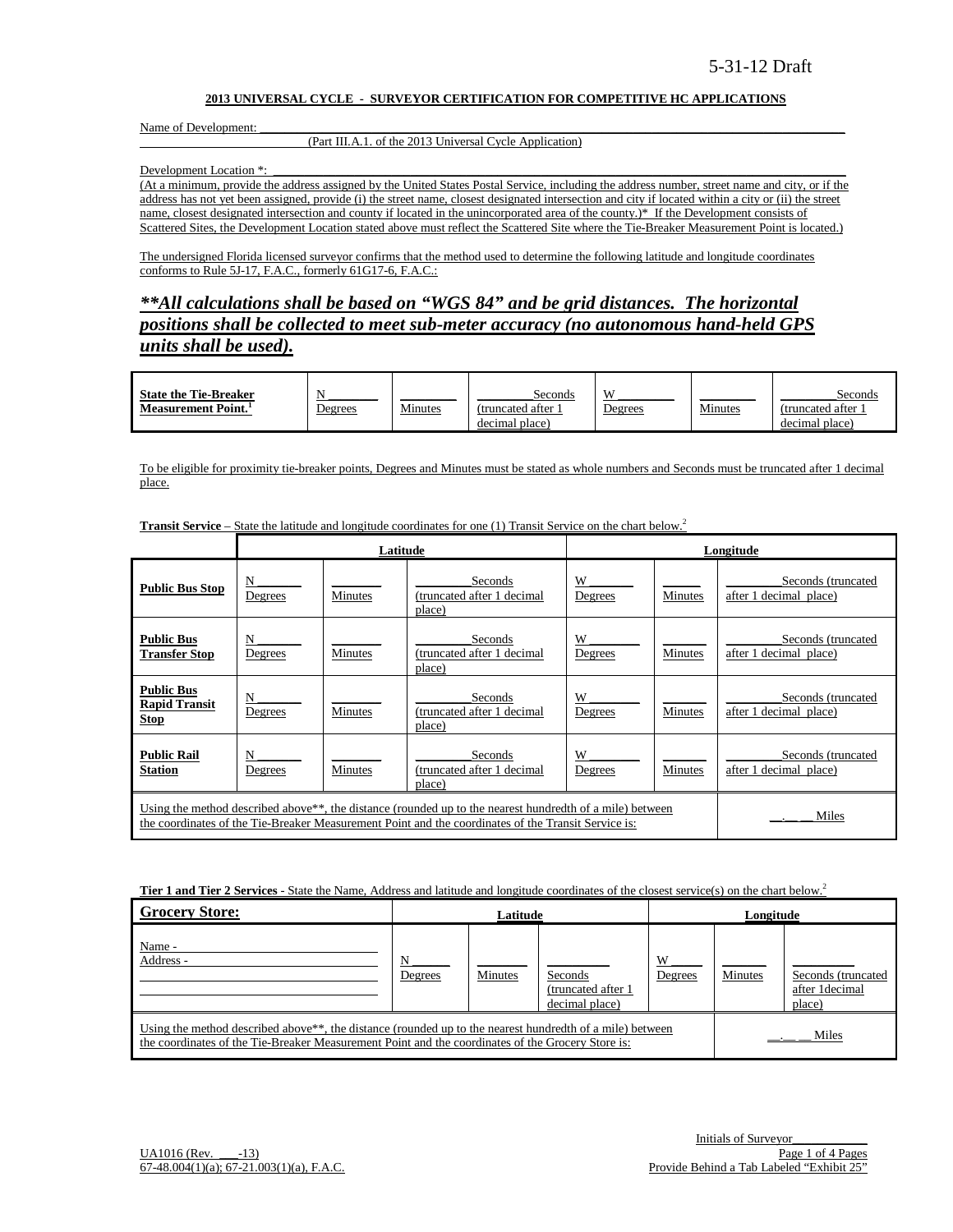| Public School:                                                                                                                                                                                                             | Latitude     |         |                                                 | Longitude    |         |                                                 |
|----------------------------------------------------------------------------------------------------------------------------------------------------------------------------------------------------------------------------|--------------|---------|-------------------------------------------------|--------------|---------|-------------------------------------------------|
| Name -<br>Address -                                                                                                                                                                                                        | N<br>Degrees | Minutes | Seconds<br>(truncated after 1<br>decimal place) | W<br>Degrees | Minutes | Seconds (truncated<br>after 1 decimal<br>place) |
| Using the method described above <sup>**</sup> , the distance (rounded up to the nearest hundredth of a mile) between<br>the coordinates of the Tie-Breaker Measurement Point and the coordinates of the Public School is: |              |         |                                                 |              |         | Miles                                           |

| <b>Medical Facility:</b>                                                                                                                                                                                                      | Latitude     |         |                                                  | Longitude    |         |                                                 |
|-------------------------------------------------------------------------------------------------------------------------------------------------------------------------------------------------------------------------------|--------------|---------|--------------------------------------------------|--------------|---------|-------------------------------------------------|
| Name -<br>Address -                                                                                                                                                                                                           | N<br>Degrees | Minutes | Seconds<br>(truncated after 1)<br>decimal place) | W<br>Degrees | Minutes | Seconds (truncated<br>after 1 decimal<br>place) |
| Using the method described above <sup>**</sup> , the distance (rounded up to the nearest hundredth of a mile) between<br>the coordinates of the Tie-Breaker Measurement Point and the coordinates of the Medical Facility is: |              |         |                                                  |              |         | Miles                                           |

| <b>Senior Center:</b>                                                                                                                                                                                                      | Latitude     |         |                                                 | Longitude    |         |                                                 |
|----------------------------------------------------------------------------------------------------------------------------------------------------------------------------------------------------------------------------|--------------|---------|-------------------------------------------------|--------------|---------|-------------------------------------------------|
| Name -<br>Address -                                                                                                                                                                                                        | N<br>Degrees | Minutes | Seconds<br>(truncated after 1<br>decimal place) | W<br>Degrees | Minutes | Seconds (truncated<br>after 1 decimal<br>place) |
| Using the method described above <sup>**</sup> , the distance (rounded up to the nearest hundredth of a mile) between<br>the coordinates of the Tie-Breaker Measurement Point and the coordinates of the Senior Center is: |              |         |                                                 |              |         | Miles                                           |

| <b>Public Park:</b>                                                                                                                                                                                                      | Latitude     |         |                                                 | Longitude    |         |                                                 |
|--------------------------------------------------------------------------------------------------------------------------------------------------------------------------------------------------------------------------|--------------|---------|-------------------------------------------------|--------------|---------|-------------------------------------------------|
| Name -<br>Address -                                                                                                                                                                                                      | N<br>Degrees | Minutes | Seconds<br>(truncated after 1<br>decimal place) | W<br>Degrees | Minutes | Seconds (truncated<br>after 1 decimal<br>place) |
| Using the method described above <sup>**</sup> , the distance (rounded up to the nearest hundredth of a mile) between<br>the coordinates of the Tie-Breaker Measurement Point and the coordinates of the Public Park is: |              |         |                                                 |              |         | Miles                                           |

| <b>Community Center:</b>                                                                                                                                                                                                               | Latitude     |         |                                                  | Longitude    |         |                                                 |
|----------------------------------------------------------------------------------------------------------------------------------------------------------------------------------------------------------------------------------------|--------------|---------|--------------------------------------------------|--------------|---------|-------------------------------------------------|
| Name -<br>Address -                                                                                                                                                                                                                    | N<br>Degrees | Minutes | Seconds<br>(truncated after 1)<br>decimal place) | W<br>Degrees | Minutes | Seconds (truncated<br>after 1 decimal<br>place) |
| Using the method described above <sup>**</sup> , the distance (rounded up to the nearest hundredth of a mile) between the<br>Miles<br>coordinates of the Tie-Breaker Measurement Point and the coordinates of the Community Center is: |              |         |                                                  |              |         |                                                 |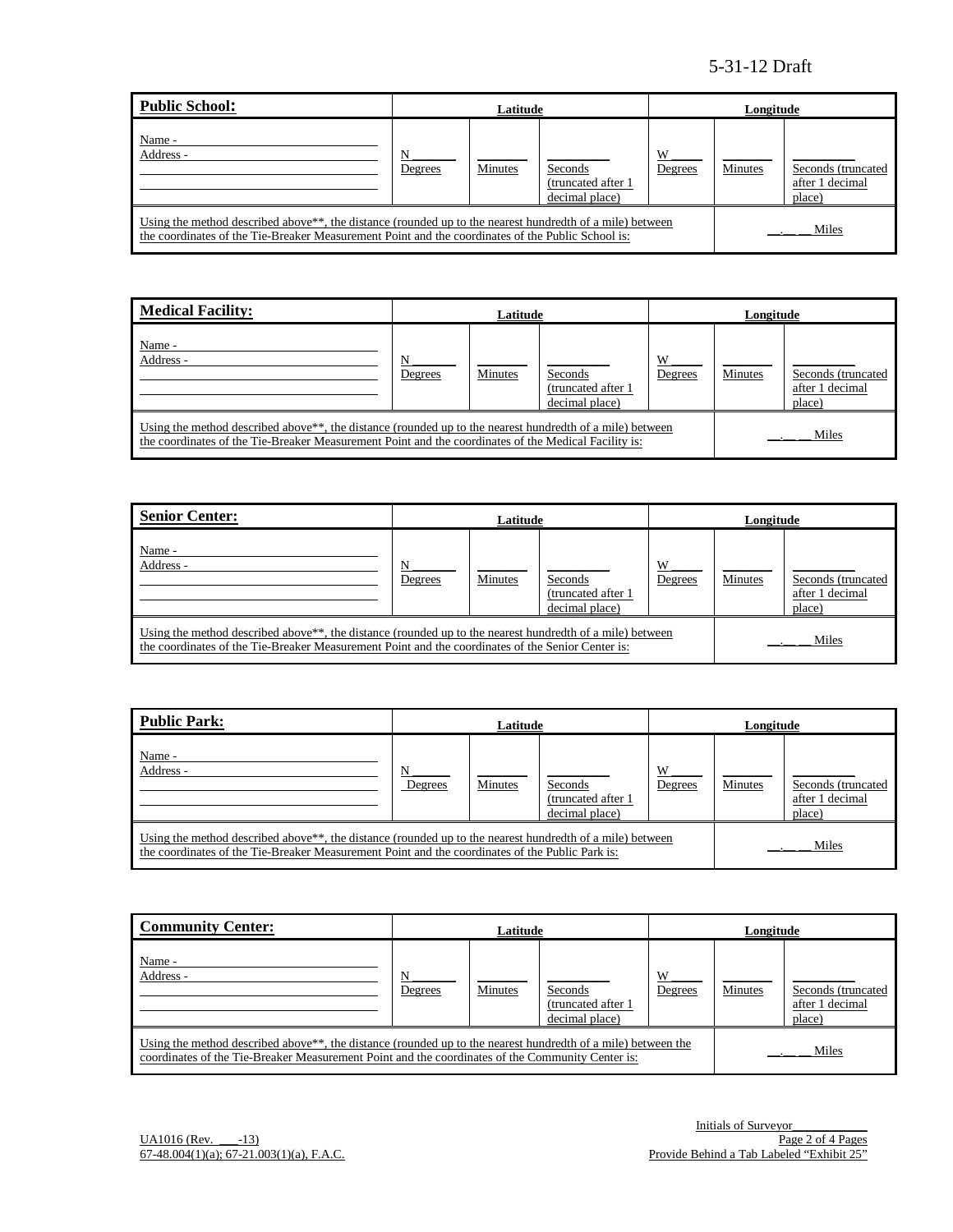| <b>Pharmacy:</b>                                                                                                                                                                                                      | Latitude     |         |                                                  | Longitude    |         |                                                  |
|-----------------------------------------------------------------------------------------------------------------------------------------------------------------------------------------------------------------------|--------------|---------|--------------------------------------------------|--------------|---------|--------------------------------------------------|
| Name -<br>Address -                                                                                                                                                                                                   | N<br>Degrees | Minutes | Seconds<br>(truncated after 1)<br>decimal place) | W<br>Degrees | Minutes | Seconds (truncated)<br>after 1 decimal<br>place) |
| Using the method described above <sup>**</sup> , the distance (rounded up to the nearest hundredth of a mile) between<br>the coordinates of the Tie-Breaker Measurement Point and the coordinates of the Pharmacy is: |              |         |                                                  |              | Miles   |                                                  |

| Public Library:                                                                                                                                                                                                             | Latitude     |                |                                                  |              | Longitude |                                                 |  |
|-----------------------------------------------------------------------------------------------------------------------------------------------------------------------------------------------------------------------------|--------------|----------------|--------------------------------------------------|--------------|-----------|-------------------------------------------------|--|
| Name -<br>Address -                                                                                                                                                                                                         | N<br>Degrees | <b>Minutes</b> | Seconds<br>(truncated after 1)<br>decimal place) | W<br>Degrees | Minutes   | Seconds (truncated<br>after 1 decimal<br>place) |  |
| Using the method described above <sup>**</sup> , the distance (rounded up to the nearest hundredth of a mile) between<br>the coordinates of the Tie-Breaker Measurement Point and the coordinates of the Public Library is: |              |                |                                                  |              | Miles     |                                                 |  |

If the Corporation discovers that there are any false statements made in this certification, the Corporation will forward a copy to the State of Florida Department of Business and Professional Regulation for investigation.

**CERTIFICATION** - Under penalties of perjury, I declare that the foregoing statement is true and correct.

 $\_$  . The contribution of the contribution of  $\mathcal{L}_1$  ,  $\mathcal{L}_2$  ,  $\mathcal{L}_3$  ,  $\mathcal{L}_4$  ,  $\mathcal{L}_5$  ,  $\mathcal{L}_6$  ,  $\mathcal{L}_7$  ,  $\mathcal{L}_8$  ,  $\mathcal{L}_9$  ,  $\mathcal{L}_8$  ,  $\mathcal{L}_9$  ,  $\mathcal{L}_9$  ,  $\mathcal{L}_8$  ,  $\mathcal{L}_9$  ,  $\mathcal{L}_$ Signature of Florida Licensed Surveyor Florida License Number of Signatory

\_\_\_\_\_\_\_\_\_\_\_\_\_\_\_\_\_\_\_\_\_\_\_\_\_\_\_\_\_\_\_\_\_\_\_\_\_\_\_\_\_\_\_\_ Print or Type Name of Signatory

This certification, consists of 4 pages. This certification may not be signed by the Applicant, by any related parties of the Applicant, or by any Principals or Financial Beneficiaries of the Applicant. If the certification is inappropriately signed, the Application will not be eligible to receive proximity tie-breaker points. If this certification contains corrections or 'white-out', or if it is scanned, imaged, altered, or retyped, the Application will not be eligible to receive proximity tie-breaker points. The Application may still be eligible for automatic points. The certification may be photocopied. To be considered for scoring purposes, at least pages 1, 2 and 3 of this 4 page certification form must be provided by the Applicant.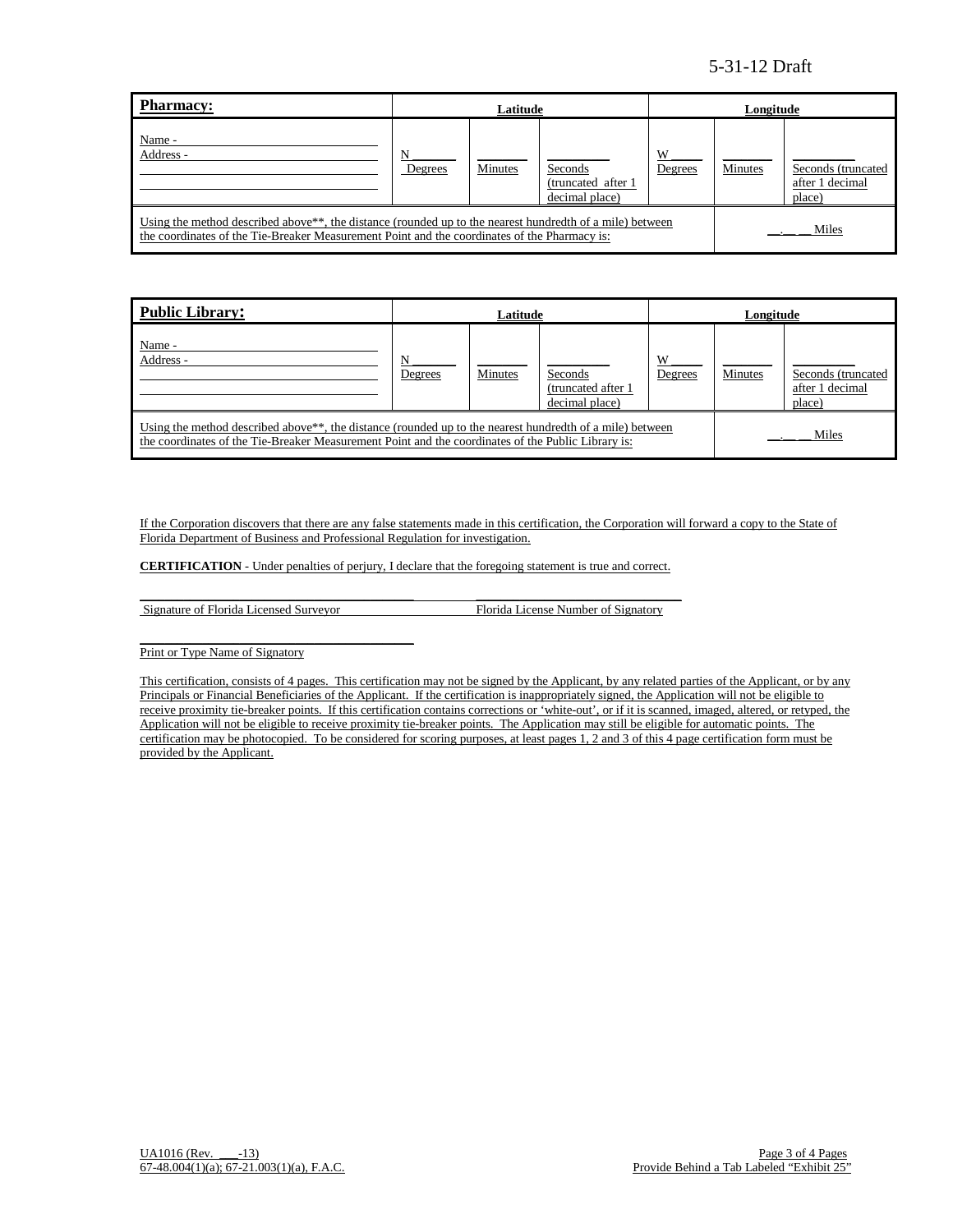$1$ <sup>1</sup> Tie-Breaker Measurement Point means a single point selected by the Applicant on the proposed Development site that is located within 100 feet of a residential building existing or to be constructed as part of the proposed Development. For a Development which consists of Scattered Sites, this means a single point on one of the Scattered Sites which comprise the Development site that is located within 100 feet of a residential building existing or to be constructed as part of the proposed Development. In addition, the Tie-Breaker Measurement Point must be located on the site with the most units.

 $2$ The latitude and longitude coordinates for all Proximity Services must represent a point as outlined below. The coordinates for each service must be stated in degrees, minutes and seconds, with the degrees and minutes stated as whole numbers and the seconds truncated after one decimal place. If the degrees and minutes are not stated as whole numbers and the seconds are not truncated after one decimal place, the Applicant will not be eligible for proximity tie-breaker points for that service.

| <b>Service</b>                                                                                                     |                                                                                                                                                                                                                                       | Location where latitude and longitude coordinates must be obtained                                                                                                                                                                                                                                                                                                                       |  |  |
|--------------------------------------------------------------------------------------------------------------------|---------------------------------------------------------------------------------------------------------------------------------------------------------------------------------------------------------------------------------------|------------------------------------------------------------------------------------------------------------------------------------------------------------------------------------------------------------------------------------------------------------------------------------------------------------------------------------------------------------------------------------------|--|--|
| Grocery Store, Public School, Medical<br>Facility, Community Center, Senior<br>Center, Public Library and Pharmacy | that provides direct public access to the building where the service is located.                                                                                                                                                      | Coordinates must represent a point that is on the doorway threshold of an exterior entrance                                                                                                                                                                                                                                                                                              |  |  |
| <b>Public Park</b>                                                                                                 |                                                                                                                                                                                                                                       | Coordinates must represent a point that is on the premises; however, the point may not be<br>located in the parking lot, street, or any area that is not intended for recreational activities.<br>Additionally, if the perimeter area intended for recreational activities is enclosed, the<br>coordinates must represent the public ingress/egress point of entry to the enclosed area. |  |  |
| Public Bus Stop, Public Bus Rapid Transit<br>Stop, Public Bus Transfer Stop and Public<br>Rail Station             | With the exception of SunRail Rail Stations, coordinates must represent the location where<br>passengers may embark and disembark the bus or train. SunRail Rail Stations coordinates<br>must represent the coordinates listed below: |                                                                                                                                                                                                                                                                                                                                                                                          |  |  |
|                                                                                                                    | <b>Station Name</b>                                                                                                                                                                                                                   | <b>Latitude/Longitude Coordinates</b>                                                                                                                                                                                                                                                                                                                                                    |  |  |
|                                                                                                                    | <b>Altamonte Springs Station</b>                                                                                                                                                                                                      | N 28 39 50.1, W 81 21 23.4                                                                                                                                                                                                                                                                                                                                                               |  |  |
|                                                                                                                    | <b>Church Street Station</b>                                                                                                                                                                                                          | N 28 32 20.3, W 81 22 50.6                                                                                                                                                                                                                                                                                                                                                               |  |  |
|                                                                                                                    | <b>DeBary Station</b>                                                                                                                                                                                                                 | N 28 51 20.3, W 81 19 24.1                                                                                                                                                                                                                                                                                                                                                               |  |  |
|                                                                                                                    | Florida Hospital Station                                                                                                                                                                                                              | N 28 34 21.8, W 81 22 17.4                                                                                                                                                                                                                                                                                                                                                               |  |  |
|                                                                                                                    | <b>Lake Mary Station</b>                                                                                                                                                                                                              | N28 45 31.8, W 81 19 04.3                                                                                                                                                                                                                                                                                                                                                                |  |  |
|                                                                                                                    | <b>Longwood Station</b>                                                                                                                                                                                                               | N 28 42 04.1, W 81 20 43.4                                                                                                                                                                                                                                                                                                                                                               |  |  |
|                                                                                                                    | <b>LYNX Central Station</b>                                                                                                                                                                                                           | N 28 32 52.2, W 81 22 51.0                                                                                                                                                                                                                                                                                                                                                               |  |  |
|                                                                                                                    | <b>Maitland Station</b>                                                                                                                                                                                                               | N 28 38 03.7, W 81 21 44.7                                                                                                                                                                                                                                                                                                                                                               |  |  |
|                                                                                                                    | Orlando Amtrak/ORMC Station                                                                                                                                                                                                           | N 28 31 39.5, W 81 22 55.6                                                                                                                                                                                                                                                                                                                                                               |  |  |
|                                                                                                                    | Sand Lake Road Station                                                                                                                                                                                                                | N 28 27 11.3, W 81 22 1.0                                                                                                                                                                                                                                                                                                                                                                |  |  |
|                                                                                                                    | Sanford/SR46 Station                                                                                                                                                                                                                  | N 28 48 49.8, W 81 17 56.9                                                                                                                                                                                                                                                                                                                                                               |  |  |
|                                                                                                                    | Winter Park/Park Ave Station                                                                                                                                                                                                          | N 28 35 51.5, W 81 21 6.0                                                                                                                                                                                                                                                                                                                                                                |  |  |

If there is no exterior public entrance to the Tier 1 or Tier 2 Service, then a point should be used that is at the exterior entrance doorway threshold that is the closest walking distance to the doorway threshold of the interior public entrance to the service. For example, for a Pharmacy located within an enclosed shopping mall structure that does not have a direct public exterior entrance, the latitude and longitude coordinates at the doorway threshold of the exterior public entrance to the enclosed shopping mall that provide the shortest walking distance to the doorway threshold of the interior entrance to the Pharmacy would be used.

The Applicant may not use any other Tier 1 or Tier 2 Service for multiple point items unless they are separate functioning services that are housed at the same location. For instance, an Applicant may not use a Senior Center as both a Senior Center and a Community Center. However, Applicants may use the same latitude and longitude coordinates for the Grocery Store, Medical Facility and/or Pharmacy if the Grocery Store, Medical Facility and/or Pharmacy is housed at the same location.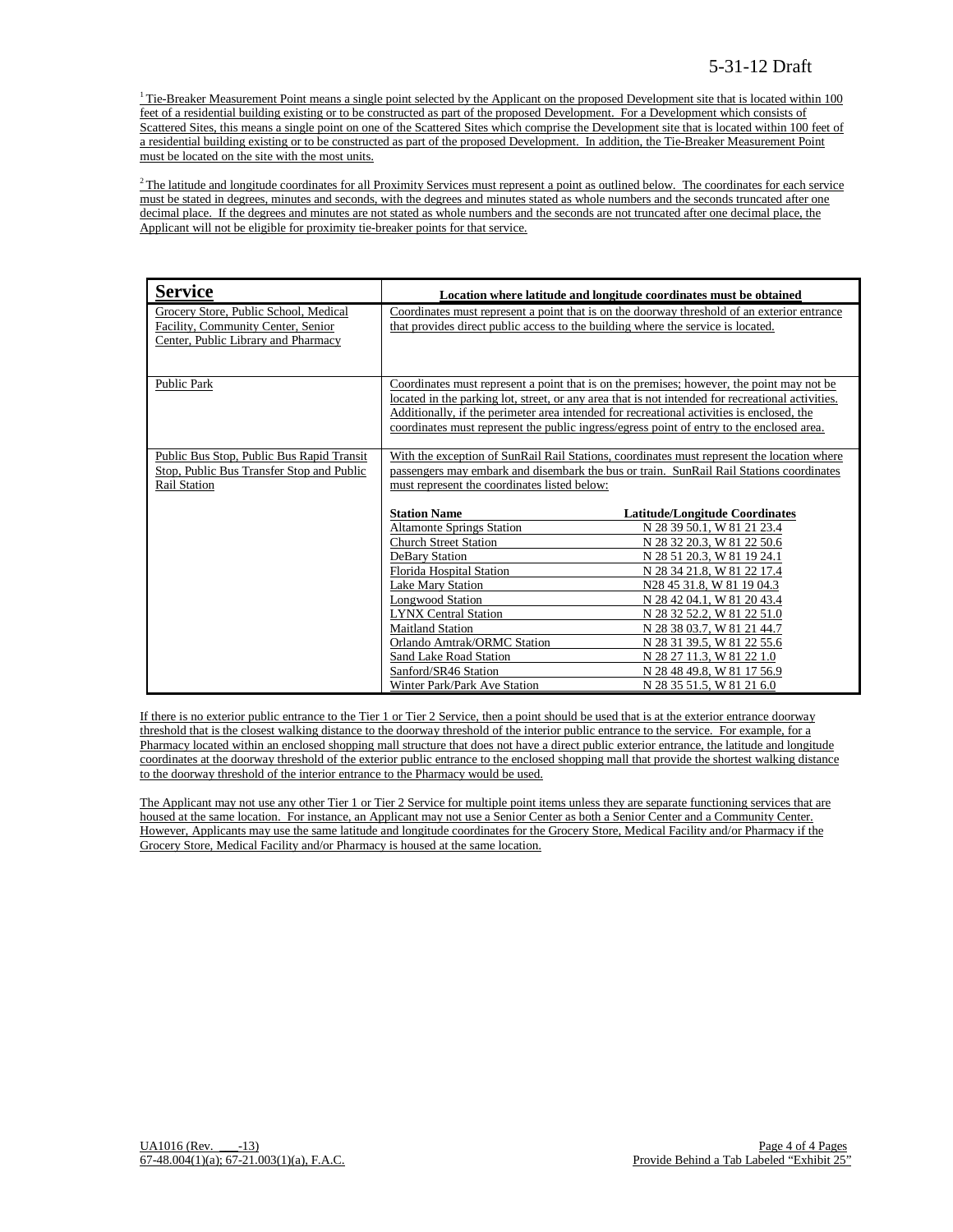### **2013 2011 UNIVERSAL CYCLE - LOCAL GOVERNMENT VERIFICATION OF STATUS OF SITE PLAN APPROVAL FOR MULTIFAMILY DEVELOPMENTS**

Name of Development:

(Part III.A.1. of the 2013 2011 Universal Cycle Application)

Development Location:

(At a minimum, provide the address assigned by the United States Postal Service, including the address number, street name and city, and/or if the address has not yet been assigned, provide (i) the street name, closest designated intersection and city if located within a city or (ii) the street name, closest designated intersection and county if located in the unincorporated area of the county.)

Zoning Designation:

Mark the applicable statement:

1.  $\circ$  The above-referenced Development is <u>(a)</u> new construction, or <u>(b)</u> rehabilitation with new construction, or (c) rehabilitation without new construction that requires additional site plan approval or similar process, and the final site plan, in the zoning designation stated above, was approved on or before the Application Deadline for the 2013 2011 Universal Application Cycle (as stated on the FHFC Website \_\_\_\_\_\_\_\_\_\_\_[\\_http://apps.floridahousing.org/StandAlone/FHFC\\_ECM/ContentPage.aspx?PAGE=0238\)](http://apps.floridahousing.org/StandAlone/FHFC_ECM/ContentPage.aspx?PAGE=0238) by action of the appropriate City/County legally authorized body; e.g. council, commission, board, department, division, etc., responsible for such approval process.

\_\_\_\_\_\_\_\_\_\_\_\_\_\_\_\_\_\_\_\_\_\_\_\_\_\_\_\_\_\_\_\_\_\_\_\_\_\_\_\_\_ (Legally Authorized Body\*).

2.  $\circ$  The above-referenced Development is (a) new construction, or (b) rehabilitation with new construction, or (c) rehabilitation without new construction that requires additional site plan approval or similar process, and (i) this jurisdiction provides either preliminary site plan approval or conceptual site plan approval which has been issued, or (ii) site plan approval is required for the new construction work and/or the rehabilitation work; however, this jurisdiction provides neither preliminary site plan approval nor conceptual site plan approval, nor is any other similar process provided prior to issuing final site plan approval. Although there is no preliminary or conceptual site plan approval process and the final site plan approval has not yet been issued, the site plan, in the zoning designation stated above, has been reviewed.

The necessary approval and/or review was performed on or before the Application Deadline for the 2013 2011 Universal Application Cycle (as stated on the FHFC Website [http://apps.floridahousing.org/StandAlone/FHFC\\_ECM/ContentPage.aspx?PAGE=0238\)](http://apps.floridahousing.org/StandAlone/FHFC_ECM/ContentPage.aspx?PAGE=0238) by the appropriate City/County legally authorized body; e.g. council, commission, board, department, division, etc., responsible for such approval process. \_\_\_\_\_\_\_\_\_\_\_\_\_\_\_\_\_\_\_\_\_\_\_\_\_\_\_\_\_\_\_.(Legally Authorized Body\*).

3. ○ The above-referenced Development, in the zoning designation stated above, is rehabilitation without any new construction and does not require additional site plan approval or similar process.

"Legally Authorized Body" is not an individual. Applicant must state the name of the City Council, County Council, and the Division, Board, Department, Department, Division, Board, Department, Division, etc.,, and the Unit ith authority over

### **CERTIFICATION**

I certify that the City/County of \_\_\_\_\_\_\_\_\_\_\_\_\_\_\_\_\_\_\_\_ has vested in me the authority to verify status of site plan approval (Name of City or County) as specified above and I further certify that the information stated above is true and correct.

\_\_\_\_\_\_\_\_\_\_\_\_\_\_\_\_\_\_\_\_\_\_\_\_\_\_\_\_\_\_\_\_\_\_\_\_\_\_\_\_\_\_\_\_\_\_\_ \_\_\_\_\_\_\_\_\_\_\_\_\_\_\_\_\_\_\_\_\_\_\_\_\_\_\_\_\_\_\_\_\_\_\_\_\_\_\_\_\_\_\_\_\_\_\_\_\_ Signature **Print or Type Name and Title** 

> \_\_\_\_\_\_\_\_\_\_\_\_\_\_\_\_\_\_\_\_\_\_\_\_\_\_\_\_\_\_\_\_\_\_\_\_\_\_\_\_\_\_\_\_\_\_\_ Print or Type Title

This certification must be signed by the applicable City's or County's Director of Planning and Zoning, chief appointed official (staff) responsible for determination of issues related to site plan approval, City Manager, or County Manager/Administrator/Coordinator. Signatures from local elected officials are not acceptable, nor are other signatories. If this certification is applicable to this Development and it is inappropriately signed, the Application will fail to meet threshold. If this certification contains corrections or 'white-out', or if it is scanned, imaged, altered, or retyped, the form will not be considered and the Application will fail to meet threshold. The certification may be photocopied.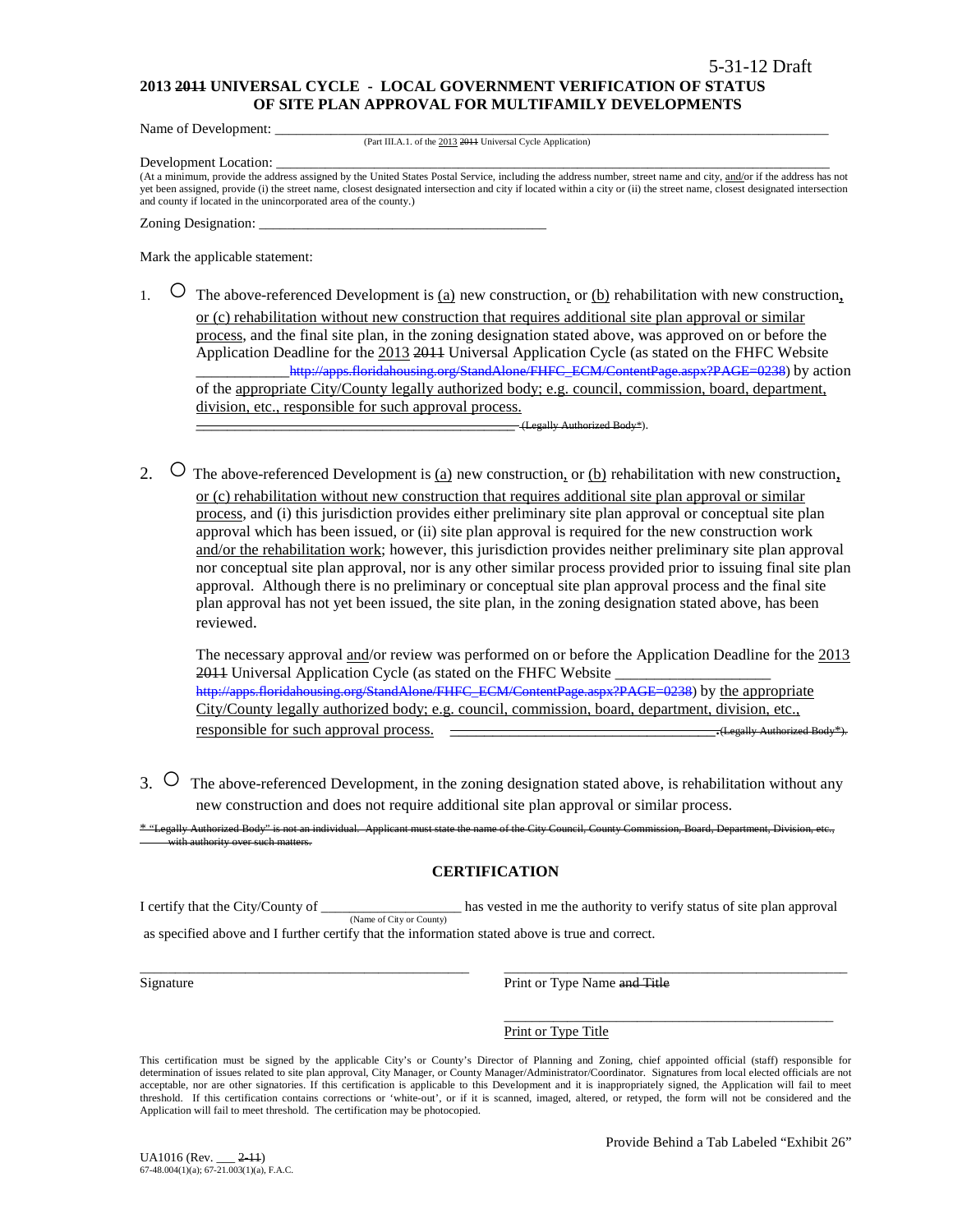### **2013 2011 UNIVERSAL CYCLE - LOCAL GOVERNMENT VERIFICATION OF STATUS OF PLAT APPROVAL FOR SINGLE-FAMILY RENTAL DEVELOPMENTS**

Name of Development:

(Part III.A.1. of the 2013 2011 Universal Cycle Application)

### Development Location:

(At a minimum, provide the address assigned by the United States Postal Service, including the address number, street name and city, and/or if the address has not yet been assigned, provide (i) the street name, closest designated intersection and city if located within a city or (ii) the street name, closest designated intersection and county if located in the unincorporated area of the county.)

Mark the applicable statement:

- 1. The above-referenced Development is (a) new construction, or (b) rehabilitation with new construction, or (c) rehabilitation without new construction that requires additional site plan approval or similar process, and the final plat was approved on or before the Application Deadline for the 2013 2011 Universal Application Cycle (as stated on the FHFC Website [http://apps.floridahousing.org/StandAlone/FHFC\\_ECM/ContentPage.aspx?PAGE=023](http://apps.floridahousing.org/StandAlone/FHFC_ECM/ContentPage.aspx?PAGE=0238) [8\)](http://apps.floridahousing.org/StandAlone/FHFC_ECM/ContentPage.aspx?PAGE=0238) by action of the appropriate City/County legally authorized body; e.g. council, commission, board, department, division, etc., responsible for such approval process. \_\_\_\_\_\_\_\_\_\_\_\_\_\_\_\_\_\_\_\_(Legally Authorized Body\*).
- 2. O The above-referenced Development is new construction or rehabilitation with new construction and the preliminary or conceptual plat was approved on or before the Application Deadline for the 2013 2011 Universal Application Cycle (as stated on the FHFC Website http://apps.floridahousing.org/StandAlone/FHFC\_ECM/ContentPag

[e.aspx?PAGE=0238\)](http://apps.floridahousing.org/StandAlone/FHFC_ECM/ContentPage.aspx?PAGE=0238) by action of the appropriate City/County legally authorized body; e.g. council, commission, board, department, division, etc., responsible for such approval process.  $\overline{\qquad \qquad }$  (Legally Authorized Body\*)

3. ○ The above-referenced Development is rehabilitation without any new construction and does not require additional plat approval.

\* "Legally Authorized Body" is not an individual. Applicant must state the name of the City Council, County Commission, Board, Department, Division, etc., with authority over such matters.

# **CERTIFICATION**

I certify that the City/County of \_\_\_\_\_\_\_\_\_\_\_\_\_\_\_\_\_\_\_\_\_\_\_\_\_\_ has vested in me the authority to

(Name of City or County)

\_\_\_\_\_\_\_\_\_\_\_\_\_\_\_\_\_\_\_\_\_\_\_\_\_\_\_\_\_\_\_\_\_\_ \_\_\_\_\_\_\_\_\_\_\_\_\_\_\_\_\_\_\_\_\_\_\_\_\_\_\_\_\_\_\_\_\_\_\_

verify status of plat approval as specified above and I further certify that the information above is true and correct.

Signature Print or Type Name

\_\_\_\_\_\_\_\_\_\_\_\_\_\_\_\_\_\_\_\_\_\_\_\_\_\_\_\_\_\_\_\_\_\_\_

Print or Type Title

This certification must be signed by the applicable City's or County's Director of Planning and Zoning, chief appointed official (staff) responsible for determination of issues related to plat approval, City Manager, or County Manager/Administrator/Coordinator. Signatures from local elected officials are not acceptable, nor are other signatories. If this certification is applicable to this Development and it is inappropriately signed, the Application will fail to meet threshold.

If this certification contains corrections or 'white-out', or if it is scanned, imaged, altered, or retyped, the form will not be considered and the Application will fail to meet threshold. The certification may be photocopied.

Provide Behind a Tab Labeled "Exhibit 26"

UA1016 (Rev. \_\_\_ 2-11) 67-48.004(1)(a); 67-21.003(1)(a), F.A.C.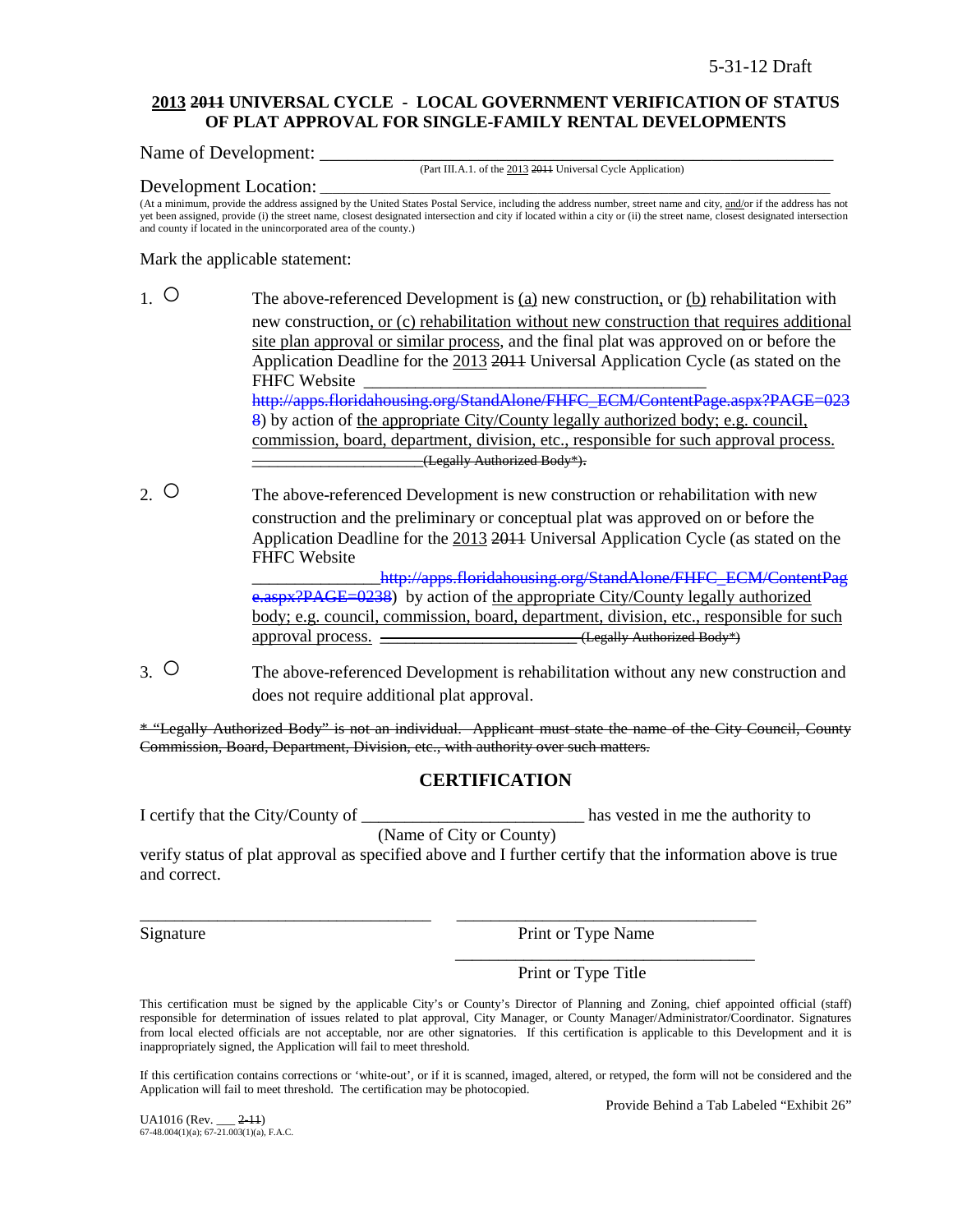# **2013 2011 UNIVERSAL CYCLE - VERIFICATION OF AVAILABILITY OF INFRASTRUCTURE - ELECTRICITY**

Name of Development:

(Part III.A.1. of the 2013 2011 Universal Cycle Application)

Development Location: (At a minimum, provide the address assigned by the United States Postal Service, including the address number, street name and city, and/or if the address has not yet been assigned, provide (i) the street name, closest designated intersection and city if located within a city or (ii) the street name, closest designated intersection and county if located in the unincorporated area of the county.)

The undersigned service provider confirms that on or before the Application Deadline for the 2013 2011 Universal Application Cycle (as stated on the FHFC Website [http://apps.floridahousing.org/StandAlone/FHFC\\_ECM/ContentPage.aspx?PAGE=0238\)](http://apps.floridahousing.org/StandAlone/FHFC_ECM/ContentPage.aspx?PAGE=0238) :

- 1. Electricity is available to the proposed Development.
- 2. There are no impediments to the proposed Development for obtaining electric service other than payment of hook-up or installation fees, line extensions to be paid for by the Applicant in connection with the construction of the Development, or other such routine administrative procedure.
- 3. To the best of our knowledge, no variance or local hearing is required to make electricity available to the proposed Development.
- 4. To the best of our knowledge, there are no moratoriums pertaining to electric service which are applicable to the proposed Development.

# **CERTIFICATION**

\_\_\_\_\_\_\_\_\_\_\_\_\_\_\_\_\_\_\_\_\_\_\_\_\_\_\_\_\_\_\_\_\_\_\_\_\_\_\_\_ \_\_\_\_\_\_\_\_\_\_\_\_\_\_\_\_\_\_\_\_\_\_\_\_\_\_\_\_\_\_\_\_

\_\_\_\_\_\_\_\_\_\_\_\_\_\_\_\_\_\_\_\_\_\_\_\_\_\_\_\_\_\_\_\_\_\_\_\_\_\_\_\_ \_\_\_\_\_\_\_\_\_\_\_\_\_\_\_\_\_\_\_\_\_\_\_\_\_\_\_\_\_\_\_\_

I certify that the foregoing information is true and correct.

Signature Name of Entity Providing Service

Print or Type Name Address (street address, city, state)

Print or Type Title

\_\_\_\_\_\_\_\_\_\_\_\_\_\_\_\_\_\_\_\_\_\_\_\_\_\_\_\_\_\_\_\_\_\_ Telephone Number (including area code)

This certification may not be signed by the Applicant, by any related parties of the Applicant, or by any Principals or Financial Beneficiaries of the Applicant. In addition, signatures from local elected officials are not acceptable. If the certification is applicable to this Development and it is inappropriately signed, the Application will fail threshold.

If this certification contains corrections or 'white-out', or if it is scanned, imaged, altered, or retyped, the form will not be considered and the Application will fail to meet threshold. The certification may be photocopied.

Provide Behind a Tab Labeled "Exhibit 28"

UA1016 (Rev. \_\_\_\_ 2-11)  $67-48.004(1)(a)$ ;  $67-21.003(1)(a)$ , F.A.C.

\_\_\_\_\_\_\_\_\_\_\_\_\_\_\_\_\_\_\_\_\_\_\_\_\_\_\_\_\_\_\_\_\_\_\_\_ \_\_\_\_\_\_\_\_\_\_\_\_\_\_\_\_\_\_\_\_\_\_\_\_\_\_\_\_\_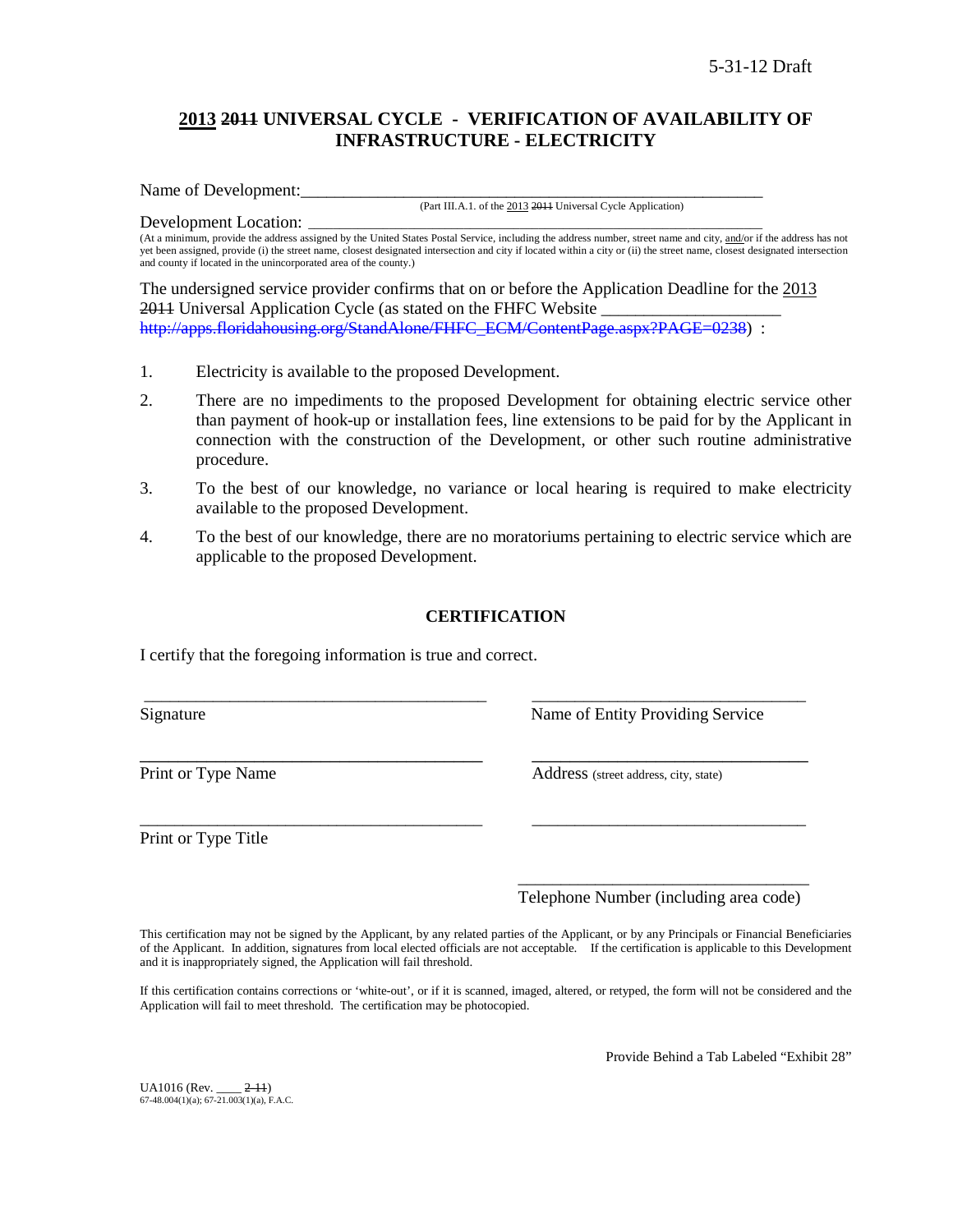### **2013 2011 UNIVERSAL CYCLE - VERIFICATION OF AVAILABILITY OF INFRASTRUCTURE - WATER**

Name of Development:

#### (Part III.A.1. of the 2013 2011 Universal Cycle Application)

Development Location:

(At a minimum, provide the address assigned by the United States Postal Service, including the address number, street name and city, and/or if the address has not yet been assigned, provide (i) the street name, closest designated intersection and city if located within a city or (ii) the street name, closest designated intersection and county if located in the unincorporated area of the county.)

The undersigned service provider confirms that on or before the Application Deadline for the 2013 2011 Universal Application Cycle (as stated on the FHFC Website \_\_\_\_\_\_\_\_\_\_\_\_\_\_\_\_\_\_\_\_\_\_ [http://apps.floridahousing.org/StandAlone/FHFC\\_ECM/ContentPage.aspx?PAGE=0238\)](http://apps.floridahousing.org/StandAlone/FHFC_ECM/ContentPage.aspx?PAGE=0238) :

- 1. Potable water is available to the proposed Development.
- 2. There are no impediments to the proposed Development for obtaining potable water service other than payment of hook-up or installation fees, line extensions to be paid for by the Applicant in connection with the construction of the Development, or other such routine administrative procedure.
- 3. To the best of our knowledge, no variance or local hearing is required to make potable water available to the proposed Development.
- 4. To the best of our knowledge, there are no moratoriums pertaining to potable water which are applicable to the proposed Development.

### **CERTIFICATION**

I certify that the foregoing information is true and correct.

| Signature          | Name of Entity Providing Service      |  |  |
|--------------------|---------------------------------------|--|--|
| Print or Type Name | Address (street address, city, state) |  |  |
|                    |                                       |  |  |

Print or Type Title

\_\_\_\_\_\_\_\_\_\_\_\_\_\_\_\_\_\_\_\_\_\_\_\_\_\_\_\_\_\_\_\_\_\_\_\_\_\_\_ Telephone Number (including area code)

This certification may not be signed by the Applicant, by any related parties of the Applicant, or by any Principals or Financial Beneficiaries of the Applicant. In addition, signatures from local elected officials are not acceptable. If the certification is applicable to this Development and it is inappropriately signed, the Application will fail threshold.

If this certification contains corrections or 'white-out', or if it is scanned, imaged, altered, or retyped, the form will not be considered and the Application will fail to meet threshold. The certification may be photocopied.

Provide Behind a Tab Labeled "Exhibit 29"

UA1016 (Rev. \_\_\_ 2-11) 67-48.004(1)(a); 67-21.003(1)(a), F.A.C.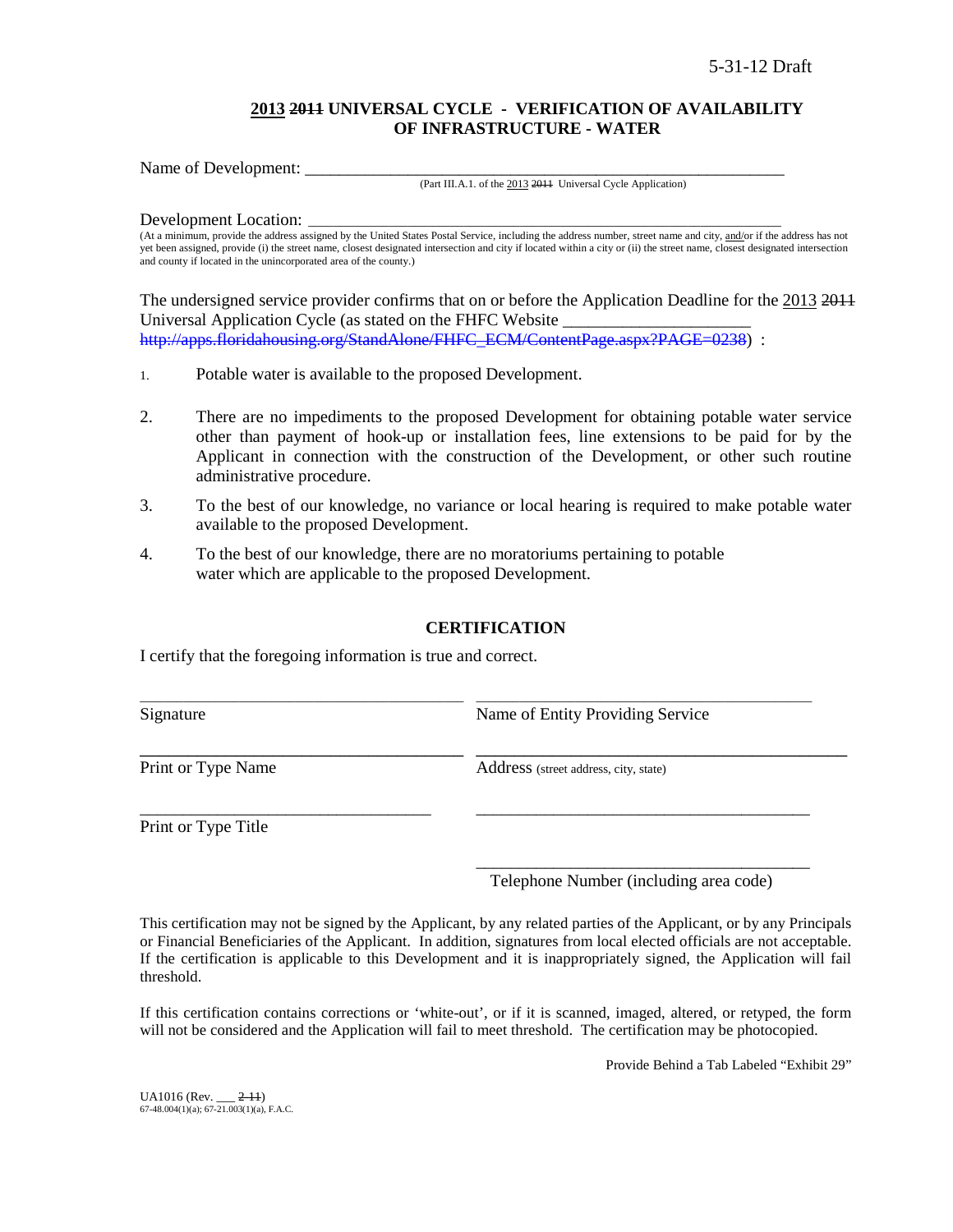# **2013 2011 UNIVERSAL CYCLE - VERIFICATION OF AVAILABILITY OF INFRASTRUCTURE - SEWER CAPACITY, PACKAGE TREATMENT, OR SEPTIC TANK**

Name of Development:

(Part III.A.1. of the 2013 2011 Universal Cycle Application)

### Development Location:

(At a minimum, provide the address assigned by the United States Postal Service, including the address number, street name and city, and/or if the address has not yet been assigned, provide (i) the street name, closest designated intersection and city if located within a city or (ii) the street name, closest designated intersection and county if located in the unincorporated area of the county.)

The undersigned service provider or permitting authority confirms that on or before the Application Deadline for the 2013 2014 Universal Application Cycle (as stated on the FHFC Website [http://apps.floridahousing.org/StandAlone/FHFC\\_ECM/ContentPage.aspx?PAGE=0238\)](http://apps.floridahousing.org/StandAlone/FHFC_ECM/ContentPage.aspx?PAGE=0238)

- 1. Sewer Capacity, Package Treatment, or Septic Tank is available to the proposed Development.
- 2. There are no impediments to the proposed Development for obtaining the specified waste treatment service other than payment of hook-up or installation fees, line extensions to be paid for by the Applicant in connection with the construction of the Development, or other such routine administrative procedure.
- 3. To the best of our knowledge, no variance or local hearing is required to make this service available to the proposed Development.
- 4. To the best of our knowledge, there are no moratoriums pertaining to this service, which are applicable to the proposed Development.

### **CERTIFICATION**

\_\_\_\_\_\_\_\_\_\_\_\_\_\_\_\_\_\_\_\_\_\_\_\_\_\_\_\_\_\_\_\_\_\_\_\_\_\_\_\_\_\_\_\_\_\_\_\_\_\_\_\_ \_\_\_\_\_\_\_\_\_\_\_\_\_\_\_\_\_\_\_\_\_\_\_\_\_\_\_\_\_\_\_\_\_\_\_\_\_\_\_\_\_\_\_\_\_\_

\_\_\_\_\_\_\_\_\_\_\_\_\_\_\_\_\_\_\_\_\_\_\_\_\_\_\_\_\_\_\_\_\_\_\_\_\_\_\_\_\_\_\_\_\_\_\_ \_\_\_\_\_\_\_\_\_\_\_\_\_\_\_\_\_\_\_\_\_\_\_\_\_\_\_\_\_\_\_\_\_\_\_\_\_\_\_\_\_\_\_\_\_\_

\_\_\_\_\_\_\_\_\_\_\_\_\_\_\_\_\_\_\_\_\_\_\_\_\_\_\_\_\_\_\_\_\_\_\_\_\_\_ \_\_\_\_\_\_\_\_\_\_\_\_\_\_\_\_\_\_\_\_\_\_\_\_\_\_\_\_\_\_\_\_\_\_\_\_

I certify that the foregoing information is true and correct.

Signature **Name of Entity Providing Service** Research Name of Entity Providing Service

Print or Type Name Address (street address, city, state)

Print or Type Title

Telephone Number (including area code)

\_\_\_\_\_\_\_\_\_\_\_\_\_\_\_\_\_\_\_\_\_\_\_\_\_\_\_\_\_\_\_\_\_\_\_\_\_\_\_

This certification may not be signed by the Applicant, by any related parties of the Applicant, or by any Principals or Financial Beneficiaries of the Applicant. In addition, signatures from local elected officials are not acceptable. If the certification is applicable to this Development and it is inappropriately signed, the Application will fail threshold.

If this certification contains corrections or 'white-out', or if it is scanned, imaged, altered, or retyped, the form will not be considered and the Application will fail to meet threshold. The certification may be photocopied.

 $UA1016$  (Rev.  $2-11$ )  $67-48.004(1)(a)$ ;  $67-21.003(1)(a)$ , F.A.C. Provide Behind a Tab Labeled "Exhibit 30"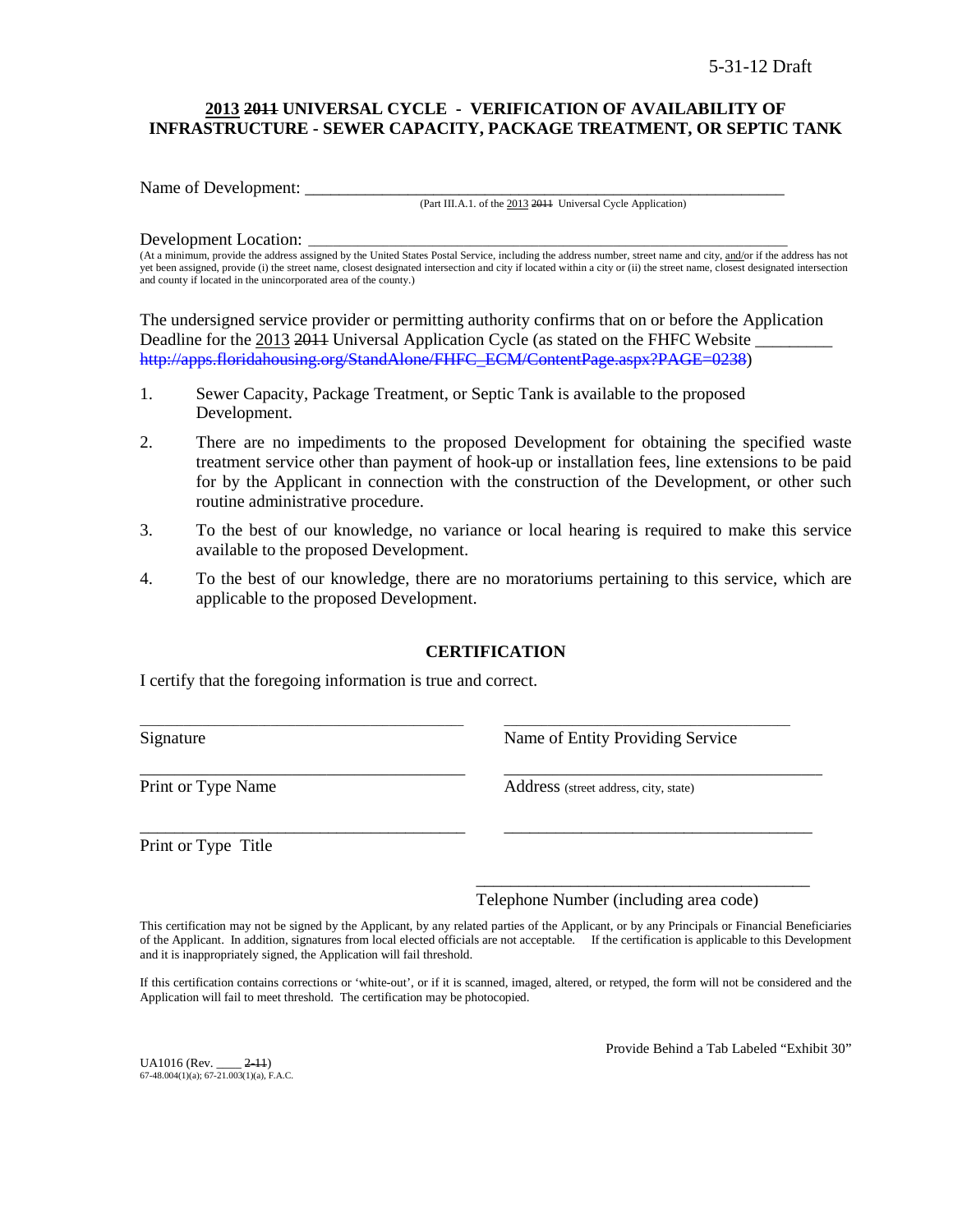# **2013 2011 UNIVERSAL CYCLE - VERIFICATION OF AVAILABILITY OF INFRASTRUCTURE - ROADS**

Name of Development:

(Part III.A.1. of the 2013 2011 Universal Cycle Application)

### Development Location:

(At a minimum, provide the address assigned by the United States Postal Service, including the address number, street name and city, and/or if the address has not yet been assigned, provide (i) the street name, closest designated intersection and city if located within a city or (ii) the street name, closest designated intersection and county if located in the unincorporated area of the county.)

The undersigned local government representative confirms that on or before the Application Deadline for the 2013 2014 Universal Application Cycle (as stated on the FHFC Website [http://apps.floridahousing.org/StandAlone/FHFC\\_ECM/ContentPage.aspx?PAGE=0238\)](http://apps.floridahousing.org/StandAlone/FHFC_ECM/ContentPage.aspx?PAGE=0238):

- 1. Existing paved roads provide access to the proposed Development or paved roads will be constructed as part of the proposed Development.
- 2. There are no impediments to the proposed Development using the roads other than payment of impact fees or providing curb cuts, turn lanes, signalization, or securing required final approvals and permits for the proposed Development.
- 3. The execution of this verification is not a granting of traffic concurrency approval for the proposed Development.
- 4. To the best of our knowledge, there are no moratoriums pertaining to road usage which are applicable to the proposed Development.

# **CERTIFICATION**

\_\_\_\_\_\_\_\_\_\_\_\_\_\_\_\_\_\_\_\_\_\_\_\_\_\_\_\_\_\_\_\_\_\_\_\_\_\_ \_\_\_\_\_\_\_\_\_\_\_\_\_\_\_\_\_\_\_\_\_\_\_\_\_\_\_\_\_\_\_\_\_\_\_\_\_\_\_

\_\_\_\_\_\_\_\_\_\_\_\_\_\_\_\_\_\_\_\_\_\_\_\_\_\_\_\_\_\_\_\_\_\_\_\_\_\_ \_\_\_\_\_\_\_\_\_\_\_\_\_\_\_\_\_\_\_\_\_\_\_\_\_\_\_\_\_\_\_\_\_\_\_

I certify that the foregoing information is true and correct.

Signature Name of Local Government

\_\_\_\_\_\_\_\_\_\_\_\_\_\_\_\_\_\_\_\_\_\_\_\_\_\_\_\_\_\_\_\_\_\_ \_\_\_\_\_\_\_\_\_\_\_\_\_\_\_\_\_\_\_\_\_\_\_\_\_\_\_\_\_\_\_\_ Print or Type Name Address (street address, city, state)

Print or Type Title

\_\_\_\_\_\_\_\_\_\_\_\_\_\_\_\_\_\_\_\_\_\_\_\_\_\_\_\_\_\_\_\_\_\_\_\_\_\_\_ Telephone Number (including area code)

This certification may not be signed by the Applicant, by any related parties of the Applicant, or by any Principals or Financial Beneficiaries of the Applicant. In addition, signatures from local elected officials are not acceptable. If the certification is applicable to this Development and it is inappropriately signed, the Application will fail threshold.

If this certification contains corrections or 'white-out', or if it is scanned, imaged, altered, or retyped, the form will not be considered and the Application will fail to meet threshold. The certification may be photocopied.

UA1016 (Rev. \_\_\_\_ 2-11)  $67-48.004(1)(a)$ ;  $67-21.003(1)(a)$ , F.A.C. Provide Behind a Tab Labeled "Exhibit 31"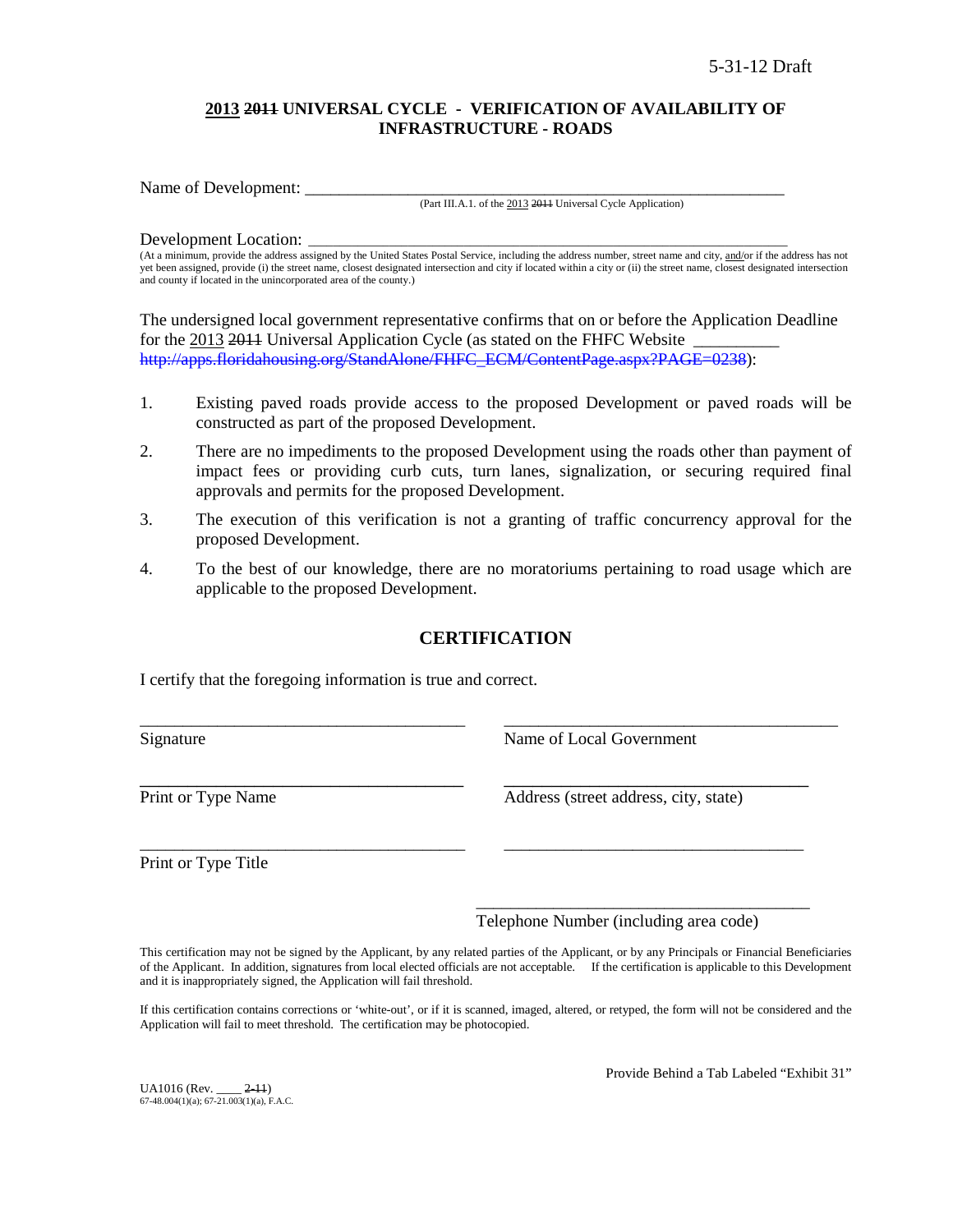#### **2013 2011 UNIVERSAL CYCLE - LOCAL GOVERNMENT VERIFICATION THAT DEVELOPMENT IS CONSISTENT WITH ZONING AND LAND USE REGULATIONS**

Name of Development: \_\_\_\_\_\_\_\_\_\_\_\_\_\_\_\_\_\_\_\_\_\_\_\_\_\_\_\_\_\_\_\_\_\_\_\_\_\_\_\_\_\_\_\_\_\_\_\_\_\_\_\_\_\_\_\_\_\_

(Part III.A.1. of the 2013 2011 Universal Cycle Application)

Development Location:

or

(At a minimum, provide the address assigned by the United States Postal Service, including the address number, street name and city, and/or if the address has not yet been assigned, provide (i) the street name, closest designated intersection and city if located within a city or (ii) the street name, closest designated intersection and county if located in the unincorporated area of the county.)

The undersigned Local Government official confirms that on or before the Application Deadline for the 2013 2014 Universal Application Cycle (as stated on the FHFC Website [http://apps.floridahousing.org/StandAlone/FHFC\\_ECM/ContentPage.aspx?PAGE=0238\)](http://apps.floridahousing.org/StandAlone/FHFC_ECM/ContentPage.aspx?PAGE=0238):

 $(1)$  The number of units (not buildings) allowed for this development site (if restricted) is: if a PUD, the number of units (not buildings) allowed per development site is:

if not a PUD and development site is subject to existing special use or similar permit, number of units allowed for this development site is: \_\_\_\_\_\_; and

 $(1)$  (2) The zoning designation for the above- referenced Development location site is \_\_\_\_\_\_\_\_\_\_\_; and

(Name of City/County)

 $(2)$   $(3)$  The proposed number of units and intended use is consistent with current land use regulations and the referenced zoning designation or, if the Development consists of rehabilitation, the intended use is allowed as a legally nonconforming use. To the best of my knowledge, there are no additional land use regulation hearings or approvals required to obtain the zoning classification or density described herein. Assuming compliance with the applicable land use regulations, there are no known conditions which would preclude construction or rehabilitation (as the case may be) of the referenced Development on the proposed site.

### **CERTIFICATION**

I certify that the City/County of \_\_\_\_\_\_\_\_\_\_\_\_\_\_\_\_\_\_\_\_\_\_\_\_\_\_\_\_\_\_\_\_ has vested in me the authority

to verify consistency with local land use regulations and the zoning designation specified above or, if the Development consists of rehabilitation, the intended use is allowed as a "legally non-conforming use" and I further certify that the foregoing information is true and correct. In addition, if the proposed Development site is in the Florida Keys Area as defined in Rule Chapters 67-21 and 67-48, F.A.C., I further certify that the Applicant has obtained the necessary Rate of Growth Ordinance (ROGO) allocations from the Local Government.

\_\_\_\_\_\_\_\_\_\_\_\_\_\_\_\_\_\_\_\_\_\_\_\_\_\_\_\_\_\_\_\_\_\_\_\_\_\_\_\_\_\_\_\_ \_\_\_\_\_\_\_\_\_\_\_\_\_\_\_\_\_\_\_\_\_\_\_\_\_\_\_\_\_\_\_\_\_\_\_\_\_\_\_\_

Signature Print or Type Name

Print or Type Title

This certification must be signed by the applicable City's or County's Director of Planning and Zoning, chief appointed official (staff) responsible for determination of issues related to comprehensive planning and zoning, City Manager, or County Manager/Administrator/Coordinator. Signatures from local elected officials are not acceptable, nor are other signatories. If the certification is applicable to this Development and it is inappropriately signed, the Application will fail to meet threshold.

If this certification contains corrections or 'white-out', or if it is scanned, imaged, altered, or retyped, the form will not be considered and the Application will fail to meet threshold. The certification may be photocopied.

Provide Behind a Tab Labeled "Exhibit 32"

\_\_\_\_\_\_\_\_\_\_\_\_\_\_\_\_\_\_\_\_\_\_\_\_\_\_\_\_\_\_\_\_\_\_\_\_\_\_\_\_

UA1016 (Rev. \_\_\_ 2-11) 67-48.004(1)(a); 67-21.003(1)(a), F.A.C.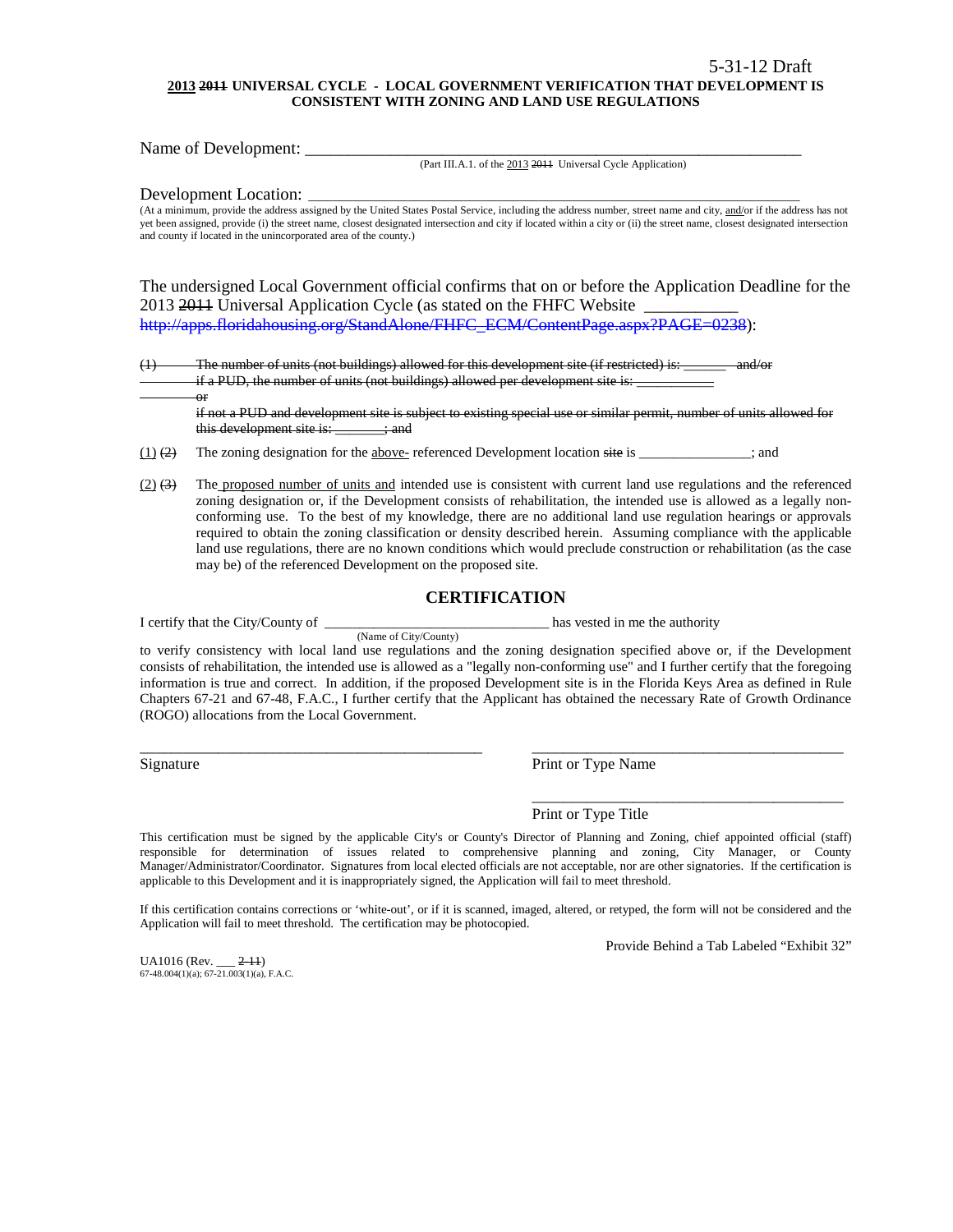### **2013 2011 UNIVERSAL CYCLE - LOCAL GOVERNMENT VERIFICATION THAT PERMITS ARE NOT REQUIRED FOR THIS DEVELOPMENT**

Name of Development:

(Part III.A.1. of the 2013 2011 Universal Cycle Application)

#### Development Location:

(At a minimum, provide the address assigned by the United States Postal Service, including the address number, street name and city, and/or if the address has not yet been assigned, provide (i) the street name, closest designated intersection and city if located within a city or (ii) the street name, closest designated intersection and county if located in the unincorporated area of the county.)

Building permits: If no building permits are required for the rehabilitation of the referenced Development site, complete the following certification:

### **CERTIFICATION**

I certify that the foregoing information is true and correct and that the City/County of  $\frac{N_{\text{ame of City}/\text{Country}}}{N_{\text{amp of City}/\text{Country}}}$ 

has vested in me the authority to verify that the rehabilitation of the referenced Development site does not require the issuance of building permits. In addition, if the proposed Development site is in the Florida Keys Area as defined in Rule Chapters 67-21 and 67-48, F.A.C., I further certify that the Applicant has obtained the necessary Rate of Growth Ordinance (ROGO) allocations from the Local Government.

\_\_\_\_\_\_\_\_\_\_\_\_\_\_\_\_\_\_\_\_\_\_\_\_\_\_\_\_\_\_\_\_\_\_\_\_\_\_\_\_ \_\_\_\_\_\_\_\_\_\_\_\_\_\_\_\_\_\_\_\_\_\_\_\_\_\_\_\_\_\_\_\_\_\_\_\_

Signature Print or Type Name

Print or Type Title

\_\_\_\_\_\_\_\_\_\_\_\_\_\_\_\_\_\_\_\_\_\_\_\_\_\_\_\_\_\_\_\_\_\_\_\_

This certification must be signed by the applicable City's or County's Director of Planning and Zoning, chief appointed official (staff) responsible for determination of issues related to comprehensive planning and zoning, City Manager, or County Manager / Administrator / Coordinator. Signatures from local elected officials are not acceptable, nor are other signatories. If this certification is applicable to this Development and it is inappropriately signed, this Application will fail to meet threshold.

If this certification contains corrections or 'white-out', or if it is scanned, imaged, altered, or retyped, the form will not be considered and the Application will fail to meet threshold. The certification may be photocopied.

Provide Behind a Tab Labeled "Exhibit 32"

UA1016 (Rev. \_\_\_ 2-11) 67-48.004(1)(a); 67-21.003(1)(a), F.A.C.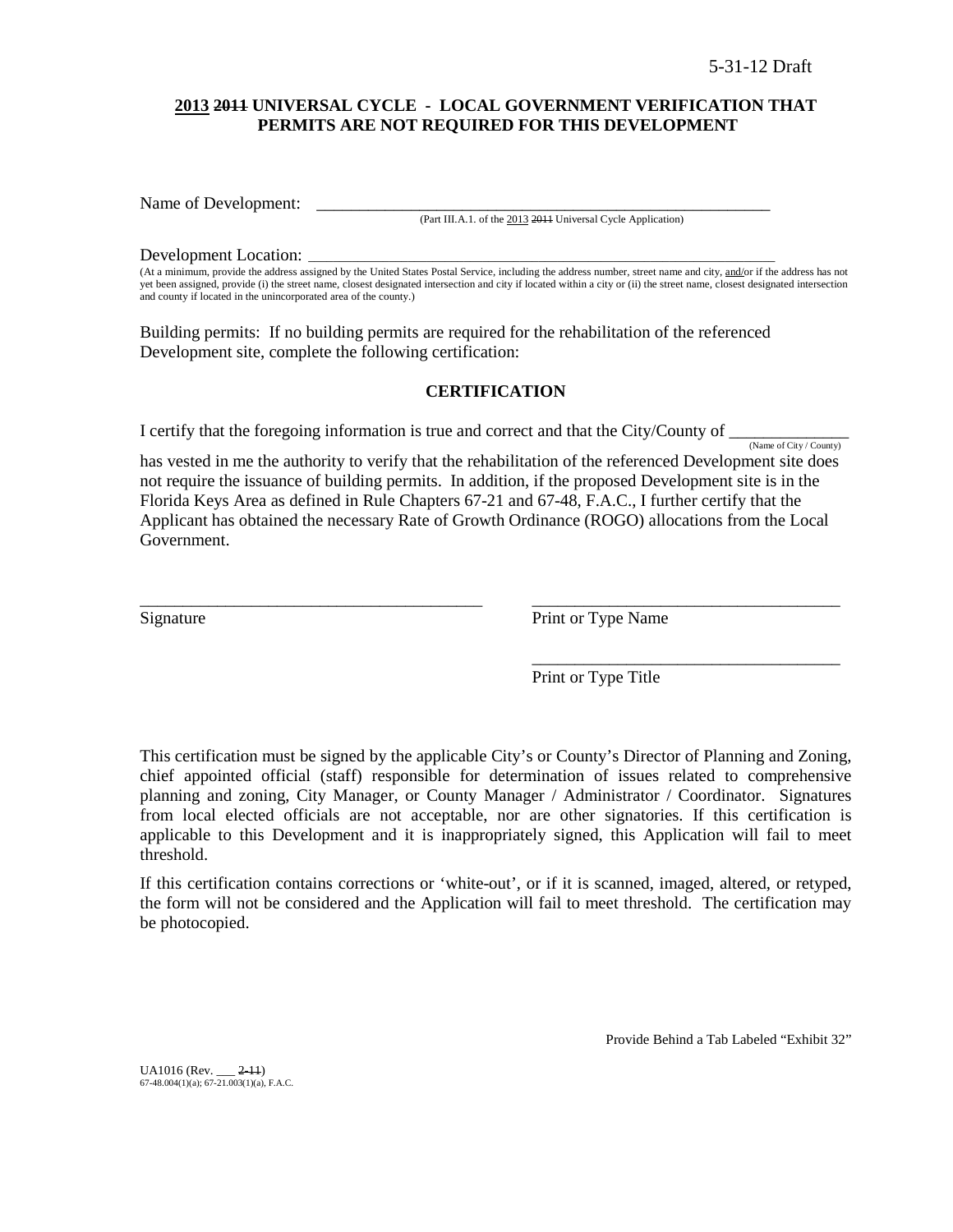#### **2013 2011 UNIVERSAL CYCLE - VERIFICATION OF ENVIRONMENTAL SAFETY - PHASE I ENVIRONMENTAL SITE ASSESSMENT**

|    | Name of Development:        |                                                                                                                                                                                                                                                                                                                                                                                                                      |
|----|-----------------------------|----------------------------------------------------------------------------------------------------------------------------------------------------------------------------------------------------------------------------------------------------------------------------------------------------------------------------------------------------------------------------------------------------------------------|
|    | Development Location:       | (Part III.A.1. of the 2013 2014 Universal Cycle Application)                                                                                                                                                                                                                                                                                                                                                         |
|    |                             | (At a minimum, provide the address assigned by the United States Postal Service, including the address number, street name and city, and/or if the address has not<br>yet been assigned, provide (i) the street name, closest designated intersection and city if located within a city or (ii) the street name, closest designated intersection<br>and county if located in the unincorporated area of the county.) |
|    |                             | As a representative of the firm that performed the Phase I Environmental Site Assessment (ESA), I certify that a Phase I ESA of the above<br>referenced Development site was conducted by the undersigned environmental firm as of<br>and                                                                                                                                                                            |
|    |                             | (Date of Phase I ESA - mm/dd/yyyy)<br>such Phase I ESA meets the standards of ASTM Practice #E-1527-05.                                                                                                                                                                                                                                                                                                              |
|    |                             | Check all that apply in Items 1, 2 and 3 below:                                                                                                                                                                                                                                                                                                                                                                      |
| 1. |                             | If the Phase I ESA is over 12 months old from the Application Deadline for this Application, has the site's environmental<br>condition changed since the date of the original Phase I ESA?                                                                                                                                                                                                                           |
|    | Yes                         | No                                                                                                                                                                                                                                                                                                                                                                                                                   |
|    |                             | If "Yes", to demonstrate the condition of the site, the signatory must answer question $(1)$ or $(2)$ below:                                                                                                                                                                                                                                                                                                         |
|    |                             | (1) an update to the original Phase I ESA was prepared on (Date - mm/dd/yyyy)<br>(Date of update must be within 12 months of the Application Deadline for this Application), or                                                                                                                                                                                                                                      |
|    |                             | (Date of new Phase I ESA must be within 12 months of the Application Deadline for this Application).                                                                                                                                                                                                                                                                                                                 |
|    |                             | Note: The Corporation will not consider a Phase II ESA to be a substitute for the updated Ph. I ESA or new Ph. I ESA.                                                                                                                                                                                                                                                                                                |
| 2. |                             | If there are one or more existing buildings on the proposed site, the presence or absence of asbestos or asbestos containing<br>materials and lead based paint must be addressed either as a part of the Phase IESA or as a separate report. The signatory must<br>indicate which of the following (Item a. or b.) applies:                                                                                          |
|    | $\Box$<br>a.                | the Phase I ESA referenced above addresses the presence or absence of asbestos or asbestos containing materials and<br>lead based paint; or                                                                                                                                                                                                                                                                          |
|    | $\mathsf{L}$<br>b.          | separate report(s) addressing the presence or absence of asbestos or asbestos containing materials and lead-based paint have<br>been prepared and the undersigned has reviewed the separate report(s). Such separate report(s) may or may not be<br>incorporated by reference in the Phase I ESA.                                                                                                                    |
| 3. |                             | If the Phase I ESA discloses potential problems (including, but not limited to asbestos or asbestos containing materials, lead-based<br>paint, radon gas, etc.) on the proposed site, the signatory must indicate which of the following (Item a., b., or c.) applies:                                                                                                                                               |
|    | ΙI<br>a.                    | environmental safety conditions on the site require remediation and a plan that includes anticipated costs and estimated<br>time needed to complete the remediation has been prepared, either as a part of the Phase I ESA or as a separate report;<br>or                                                                                                                                                            |
|    | b.                          | a Phase II ESA is required or recommended (the firm that performed the Phase II ESA, even if it is the same firm that<br>prepared the Phase I ESA, MUST complete and execute the Phase II Environmental Site Assessment Verification); or                                                                                                                                                                            |
|    | c.                          | although environmental safety conditions exist on the site, no remediation or further study is required or recommended.                                                                                                                                                                                                                                                                                              |
|    |                             | <b>CERTIFICATION</b>                                                                                                                                                                                                                                                                                                                                                                                                 |
|    |                             | I certify that the foregoing information is true and correct.                                                                                                                                                                                                                                                                                                                                                        |
|    | <b>Authorized Signature</b> | Name of Firm that Performed the Phase I ESA                                                                                                                                                                                                                                                                                                                                                                          |
|    |                             | Print or Type Name of Signatory<br>Address of Environmental Firm (street address, city, state)                                                                                                                                                                                                                                                                                                                       |

Print or Type Title of Signatory Telephone Number Including Area Code

This certification must be signed by a representative of the firm that performed the Phase I ESA for the proposed Development location.If this certification contains corrections or 'white-out', or if it is scanned, imaged, altered, or retyped, the form will not be considered and the Application will fail to meet threshold. The certification may be photocopied.

\_\_\_\_\_\_\_\_\_\_\_\_\_\_\_\_\_\_\_\_\_\_\_\_\_\_\_\_\_\_\_\_\_\_\_\_\_\_\_\_\_\_\_\_\_\_\_\_\_ \_\_\_\_\_\_\_\_\_\_\_\_\_\_\_\_\_\_\_\_\_\_\_\_\_\_\_\_\_\_\_\_\_\_\_\_\_\_\_\_\_\_\_\_\_\_\_\_\_\_\_\_

UA1016 (Rev. \_\_\_ <del>2-11</del>)<br>67-48.004(1)(a); 67-21.003(1)(a), F.A.C.

Provide Behind a Tab Labeled "Exhibit 33"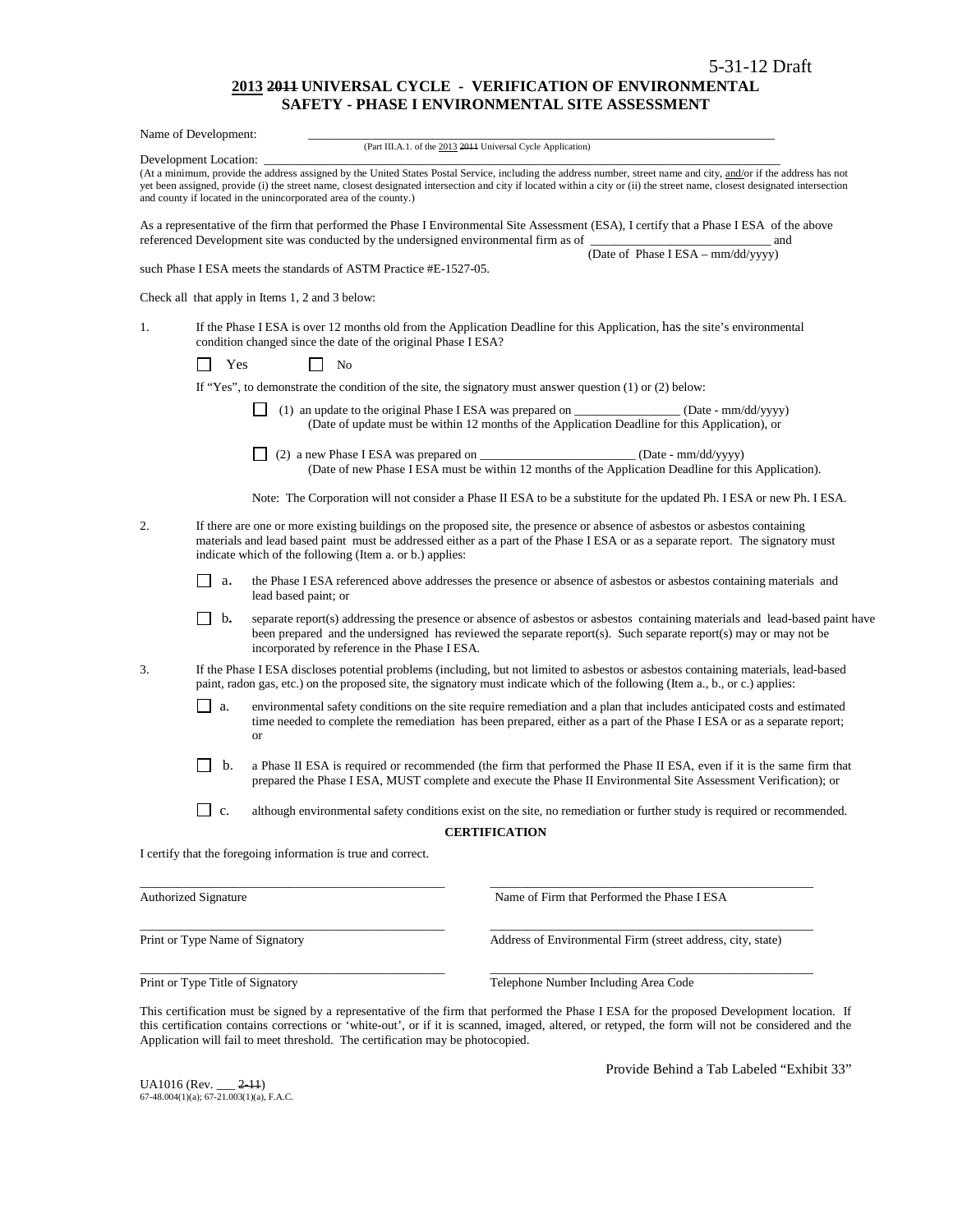# **2013 2011 UNIVERSAL CYCLE - VERIFICATION OF ENVIRONMENTAL SAFETY - PHASE II ENVIRONMENTAL SITE ASSESSMENT**

Name of Development:

(Part III.A.1. of the 2013 2011 Universal Cycle Application)

### Development Location:

(At a minimum, provide the address assigned by the United States Postal Service, including the address number, street name and city, and/or if the address has not yet been assigned, provide (i) the street name, closest designated intersection and city if located within a city or (ii) the street name, closest designated intersection and county if located in the unincorporated area of the county.)

As a representative of the firm that performed the Phase II Environmental Site Assessment (ESA), I certify that:

1. A Phase II ESA of the above referenced Development location was required or recommended by the Phase I ESA. The Phase II ESA was conducted by the undersigned environmental firm as of <br>in accordance with ASTM Practice #E-1903-97(2002). (Date of Phase II ESA – mm/dd/yyyy)

If the Phase II ESA is over 12 months old from the Application Deadline for this Application, has the site's environmental condition changed since the date of the Phase II ESA?

 $Yes \t\t \Box No$ 

If "Yes", to demonstrate the condition of the site, an update to the original Phase II ESA was prepared on

(Date of Update to Phase II ESA –  $mm/dd/yyyy^*$ )

- Date of the update to the Phase II ESA, as stated above, must be within 12 months of the Application Deadline for this Application)
- 2. If the Phase II ESA disclosed potential problems (including, but not limited to asbestos or asbestos containing materials, lead-based paint, radon gas, etc.) on the proposed site, a plan that includes anticipated costs and estimated time needed to complete the remediation has been prepared either as a part of the Phase II ESA or as a separate report.

### **CERTIFICATION**

I certify that the foregoing information is true and correct.

\_\_\_\_\_\_\_\_\_\_\_\_\_\_\_\_\_\_\_\_\_\_\_\_\_\_\_\_\_\_\_\_\_\_\_ \_\_\_\_\_\_\_\_\_\_\_\_\_\_\_\_\_\_\_\_\_\_\_\_\_\_\_\_\_\_\_\_\_\_\_\_ Authorized Signature Name of Firm that Performed the Ph. II ESA \_\_\_\_\_\_\_\_\_\_\_\_\_\_\_\_\_\_\_\_\_\_\_\_\_\_\_\_\_\_\_\_\_\_\_ \_\_\_\_\_\_\_\_\_\_\_\_\_\_\_\_\_\_\_\_\_\_\_\_\_\_\_\_\_\_\_\_\_\_\_ Print or Type Name of Signatory **Address of Environmental Firm** (street address, city, state) \_\_\_\_\_\_\_\_\_\_\_\_\_\_\_\_\_\_\_\_\_\_\_\_\_\_\_\_\_\_\_\_\_\_\_ \_\_\_\_\_\_\_\_\_\_\_\_\_\_\_\_\_\_\_\_\_\_\_\_\_\_\_\_\_\_\_\_\_\_\_ Print or Type Title of Signatory Telephone Number Including Area Code

This certification must be signed by a representative of the firm that performed the Phase II ESA for the proposed Development location.If this certification contains corrections or 'white-out', or if it is scanned, imaged, altered, or retyped, the form will not be considered and the Application will fail to meet threshold. The certification may be photocopied.

Provide Behind a Tab Labeled "Exhibit 34"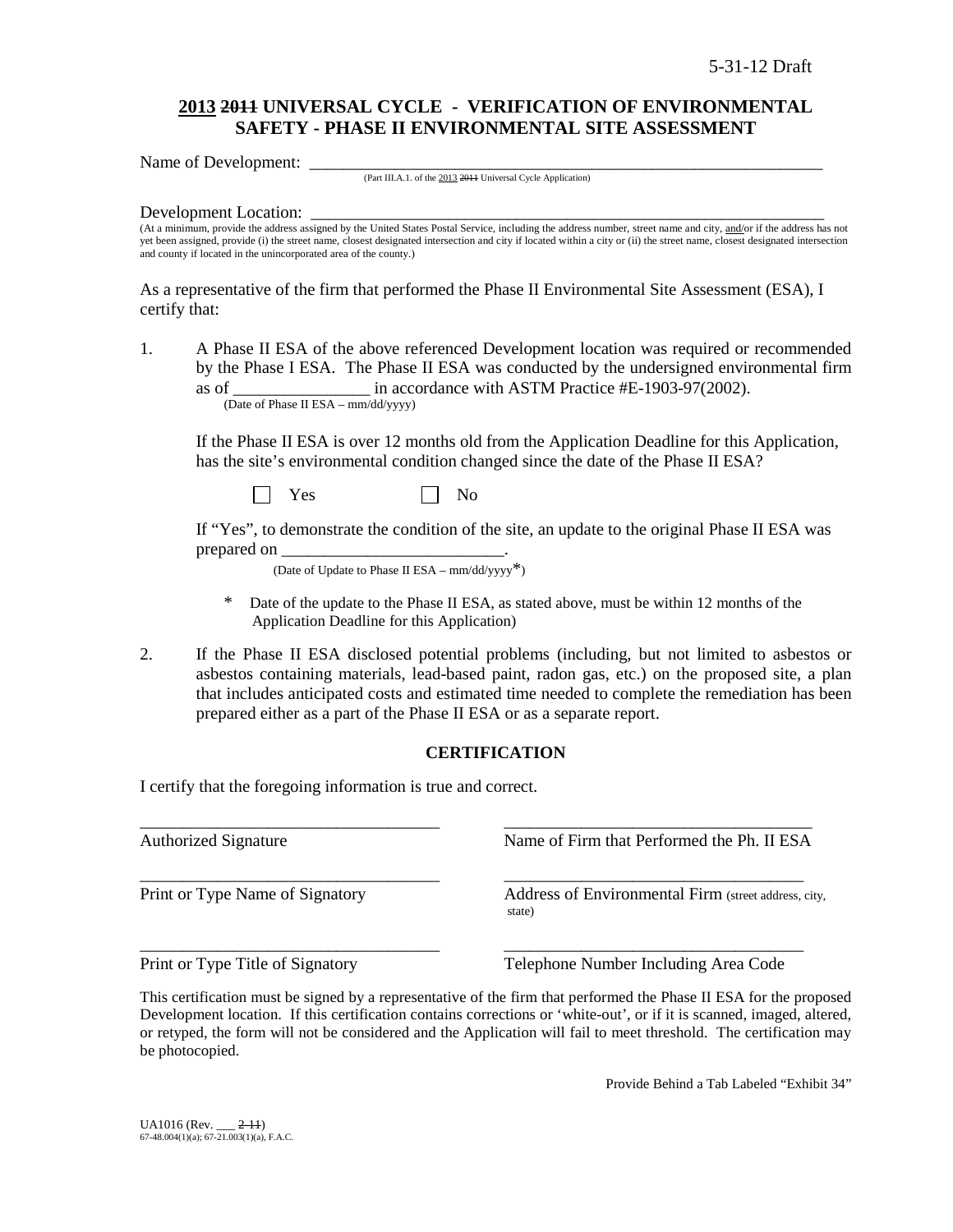### **2013 2011 UNIVERSAL CYCLE - VERIFICATION OF INCLUSION IN LOCAL HOMELESS ASSISTANCE CONTINUUM OF CARE PLAN BY LEAD AGENCY**

Name of Development:

(Part III.A.1. of the 2013 2011 Universal Application)

Development Location:

(At a minimum, provide the address assigned by the United States Postal Service, including the address number, street name and city, and/or if the address has not yet been assigned, provide (i) the street name, closest designated intersection and city if located within a city or (ii) the street name, closest designated intersection and county if located in the unincorporated area of the county.)

Catchment Area:

Lead Agency (if it has been designated):

The Lead Agency for the Catchment Area identified above confirms that the Development identified above meets the following criteria:

- 1. The proposed Development is located within the Catchment Area identified above;
- 2. The nature and scope of the proposed Development is in conformance with the Local Homeless Assistance Continuum of Care Plan that is on file, at the time of Application Deadline, with the State Office on Homelessness; and
- 3. The proposed Development is specifically included in the list of activities to be undertaken as part of the implementation of the Local Homeless Assistance Continuum of Care Plan that is on file, at the time of Application Deadline, with the State Office on Homelessness.

### **CERTIFICATION BY THE LEAD AGENCY OF INCLUSION IN LOCAL HOMELESS CONTINUUM OF CARE PLAN:**

I certify that the above information is true and correct.

Print or Type Agency Name Print or Type Title

Signature Print or Type Name

**-OR-**

The State Office on Homelessness confirms that the Development identified above meets the following criteria:

1. The proposed Development is located within the Catchment Area identified above, and

\_\_\_\_\_\_\_\_\_\_\_\_\_\_\_\_\_\_\_\_\_\_\_\_\_\_\_\_\_\_\_\_\_\_\_\_\_\_\_\_\_\_ \_\_\_\_\_\_\_\_\_\_\_\_\_\_\_\_\_\_\_\_\_\_\_\_\_\_\_\_\_\_\_

\_\_\_\_\_\_\_\_\_\_\_\_\_\_\_\_\_\_\_\_\_\_\_\_\_\_\_\_\_\_\_\_\_\_\_\_\_\_\_\_\_\_ \_\_\_\_\_\_\_\_\_\_\_\_\_\_\_\_\_\_\_\_\_\_\_\_\_\_\_\_\_\_\_\_

2. The proposed Development is in a Catchment Area for which no Local Homeless Assistance Continuum of Care Plan has been recognized by the State Office on Homelessness at the time of Application Deadline.

### **CERTIFICATION BY THE STATE OFFICE ON HOMELESSNESS THAT NO LOCAL HOMELESS CONTINUUM OF CARE PLAN EXISTS:**

I certify that the above information is true and correct.

\_\_\_\_\_\_\_\_\_\_\_\_\_\_\_\_\_\_\_\_\_\_\_\_\_\_\_\_\_\_\_\_\_\_\_\_\_\_\_\_\_\_\_\_

Signature

Print or Type Name Print or Type Title

\_\_\_\_\_\_\_\_\_\_\_\_\_\_\_\_\_\_\_\_\_\_\_\_\_\_\_\_\_\_\_\_\_\_\_\_\_\_\_\_\_\_\_\_ \_\_\_\_\_\_\_\_\_\_\_\_\_\_\_\_\_\_\_\_\_\_\_\_\_\_\_\_\_\_\_\_

Provide Behind a Tab Labeled "Exhibit 35"

This certification must be signed by the authorized signatory from the Lead Agency or from the State Office on Homelessness. Other signatories are not acceptable. If the certification is inappropriately signed, the Application will not qualify for the Homeless Demographic Commitment. If the certification contains corrections or 'white-out' or if it is scanned, imaged, altered, or retyped, the Application will fail to qualify for the Homeless Demographic Commitment. The certification may be photocopied.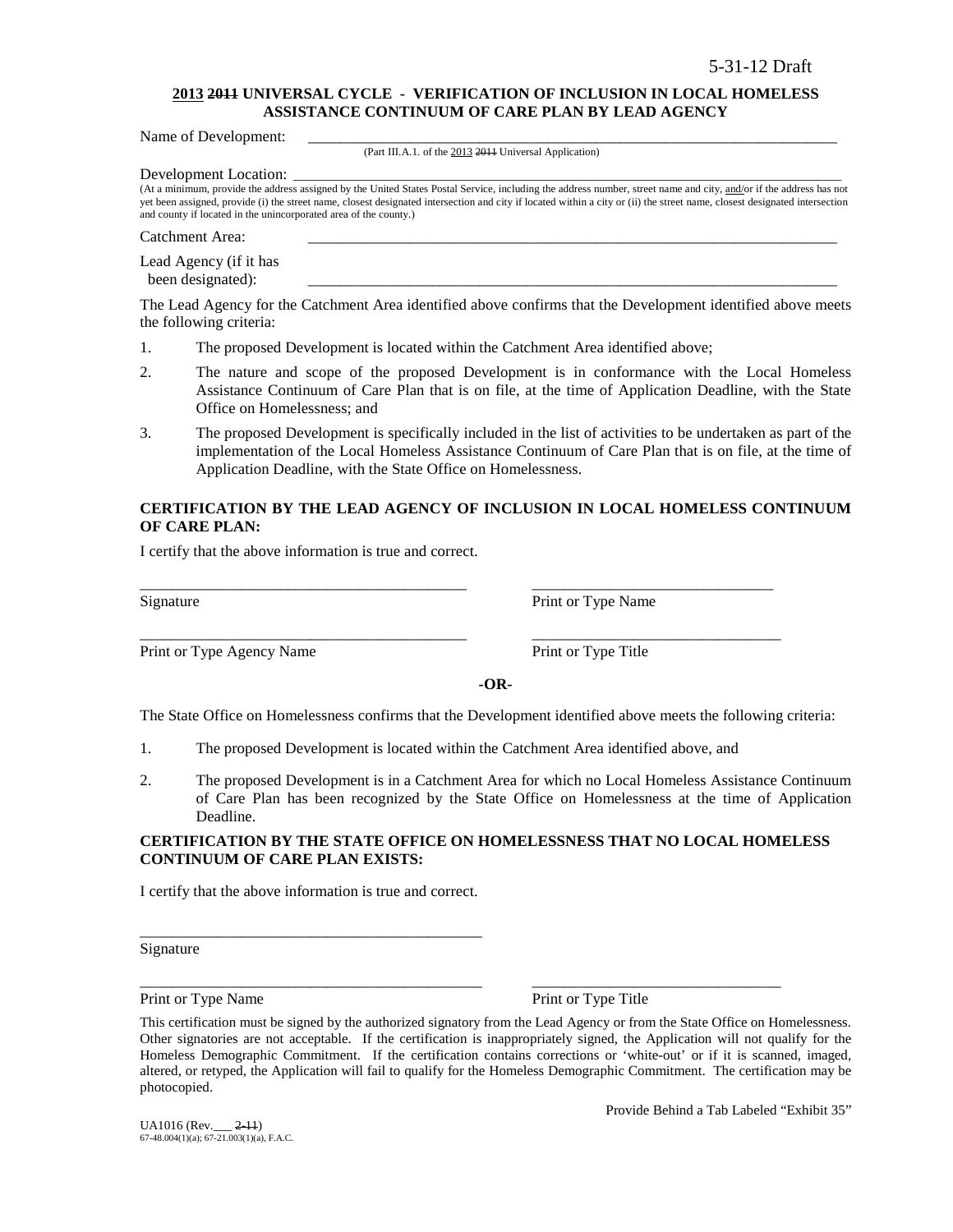# **2013 2011 UNIVERSAL CYCLE - LOCAL GOVERNMENT VERIFICATION OF CONTRIBUTION - GRANT**

Name of Development: (Part III.A.1. of the 2013 2011 Universal Application)

Development Location:

(At a minimum, provide the address assigned by the United States Postal Service, including the address number, street name and city, and/or if the address has not yet been assigned, provide (i) the street name, closest designated intersection and city if located within a city or (ii) the street name, closest designated intersection and county if located in the unincorporated area of the county.)

On of before the Application Deadline for the 2013 2011 Universal Application Cycle (as stated on the FHFC Website [http://apps.floridahousing.org/StandAlone/FHFC\\_ECM/ContentPage.aspx?PAGE=0238\)](http://apps.floridahousing.org/StandAlone/FHFC_ECM/ContentPage.aspx?PAGE=0238)<br>the City/County of as a grant to the  $\frac{1}{\sqrt{1-\frac{1}{\sqrt{1-\frac{1}{\sqrt{1-\frac{1}{\sqrt{1-\frac{1}{\sqrt{1-\frac{1}{\sqrt{1-\frac{1}{\sqrt{1-\frac{1}{\sqrt{1-\frac{1}{\sqrt{1-\frac{1}{\sqrt{1-\frac{1}{\sqrt{1-\frac{1}{\sqrt{1-\frac{1}{\sqrt{1-\frac{1}{\sqrt{1-\frac{1}{\sqrt{1-\frac{1}{\sqrt{1-\frac{1}{\sqrt{1-\frac{1}{\sqrt{1-\frac{1}{\sqrt{1-\frac{1}{\sqrt{1-\frac{1}{\sqrt{1-\frac{1}{\sqrt{1-\frac{1}{\sqrt{1-\frac{1}{\sqrt{1-\frac{1$ 

(Name of City or County)

Applicant for its use solely for assisting the proposed Development referenced above. The City/County does not expect to be repaid or reimbursed by the Applicant, or any other entity, provided the funds are expended solely for the Development referenced above. No consideration or promise of consideration has been given with respect to the grant. For purposes of the foregoing, the promise of providing affordable housing does not constitute consideration. This grant is provided specifically with respect to the proposed Development. The source of the grant is: \_\_\_\_\_\_\_\_\_\_\_\_\_\_\_\_\_\_\_\_\_\_\_\_\_\_\_\_\_\_\_\_\_\_\_\_\_\_\_\_\_\_\_\_\_\_\_\_\_\_\_\_\_\_\_\_\_\_\_\_\_\_\_\_

(e.g., SHIP, HOME, CDBG)

The following government point of contact can verify the above stated contribution:

Name of Government Contact: Address (street address and city): \_\_\_\_\_\_\_\_\_\_\_\_\_\_\_\_\_\_\_\_\_\_\_\_\_\_\_\_\_\_\_\_\_\_\_\_\_\_\_\_\_\_\_\_\_\_\_\_\_\_\_\_\_\_\_\_\_\_\_\_\_\_\_\_\_\_\_

Telephone Number:

### **CERTIFICATION**

\_\_\_\_\_\_\_\_\_\_\_\_\_\_\_\_\_\_\_\_\_\_\_\_\_\_\_\_\_\_\_\_\_\_\_\_\_\_\_\_\_\_\_\_\_\_\_\_\_\_\_\_\_\_\_\_\_\_\_\_\_\_\_\_\_\_\_\_\_\_\_\_\_\_\_\_\_\_\_\_\_\_\_

I certify that the foregoing information is true and correct and that this commitment is effective through

\_\_\_\_\_\_\_\_\_\_\_\_\_\_\_\_\_\_\_\_\_\_\_\_\_\_\_\_\_\_\_\_\_\_\_\_\_\_\_\_\_\_\_\_\_\_\_\_\_\_\_\_\_ \_\_\_\_\_\_\_\_\_\_\_\_\_\_\_\_\_\_\_\_\_\_\_\_\_\_\_\_\_\_\_\_\_\_\_\_\_\_\_\_\_\_\_\_\_

\_\_\_\_\_\_\_\_\_\_\_\_\_\_\_\_\_\_\_\_\_\_\_\_\_\_\_\_\_\_\_\_\_\_\_\_\_\_\_\_\_\_\_\_\_ \_\_\_\_\_\_\_\_\_\_\_\_\_\_\_\_\_\_\_\_\_\_\_\_\_\_\_\_\_\_\_\_\_\_\_\_

Date (mm/dd/yyyy)

\_\_\_\_\_\_\_\_\_\_\_\_\_\_\_\_\_.

Signature Print or Type Name

Telephone Number Print or Type Title

This certification must be signed by the chief appointed official (staff) responsible for such approvals, Mayor, City Manager, County Manager/Administrator/Coordinator, Chairperson of the City Council/Commission or Chairperson of the Board of County Commissioners. If the contribution is from a Land Authority organized pursuant to Chapter 380.0663, Florida Statutes, this certification must be signed by the Chair of the Land Authority. One of the authorized persons named above may sign this form for certification of state, federal or Local Government funds initially obtained by or derived from a Local Government that is directly administered by an intermediary such as a housing finance authority, a community reinvestment corporation, or a state-certified Community Housing Development Organization (CHDO). Other signatories are not acceptable. The Applicant will not receive credit for this contribution if the certification is improperly signed. To be considered for points, the amount of the contribution stated on this form must be a precise dollar amount and cannot include words such as estimated, up to, maximum of, not to exceed, etc.

This contribution will not be considered if the certification contains corrections or 'white-out' or if the certification is scanned, imaged, altered, or retyped. The certification may be photocopied.

The Application may still be eligible for automatic points.

Provide Behind a Tab Labeled "Exhibit 36"

 $UA1016$  (Rev.  $2-11$ )  $67-48.004(1)(a)$ ;  $67-21.003(1)(a)$ , F.A.C.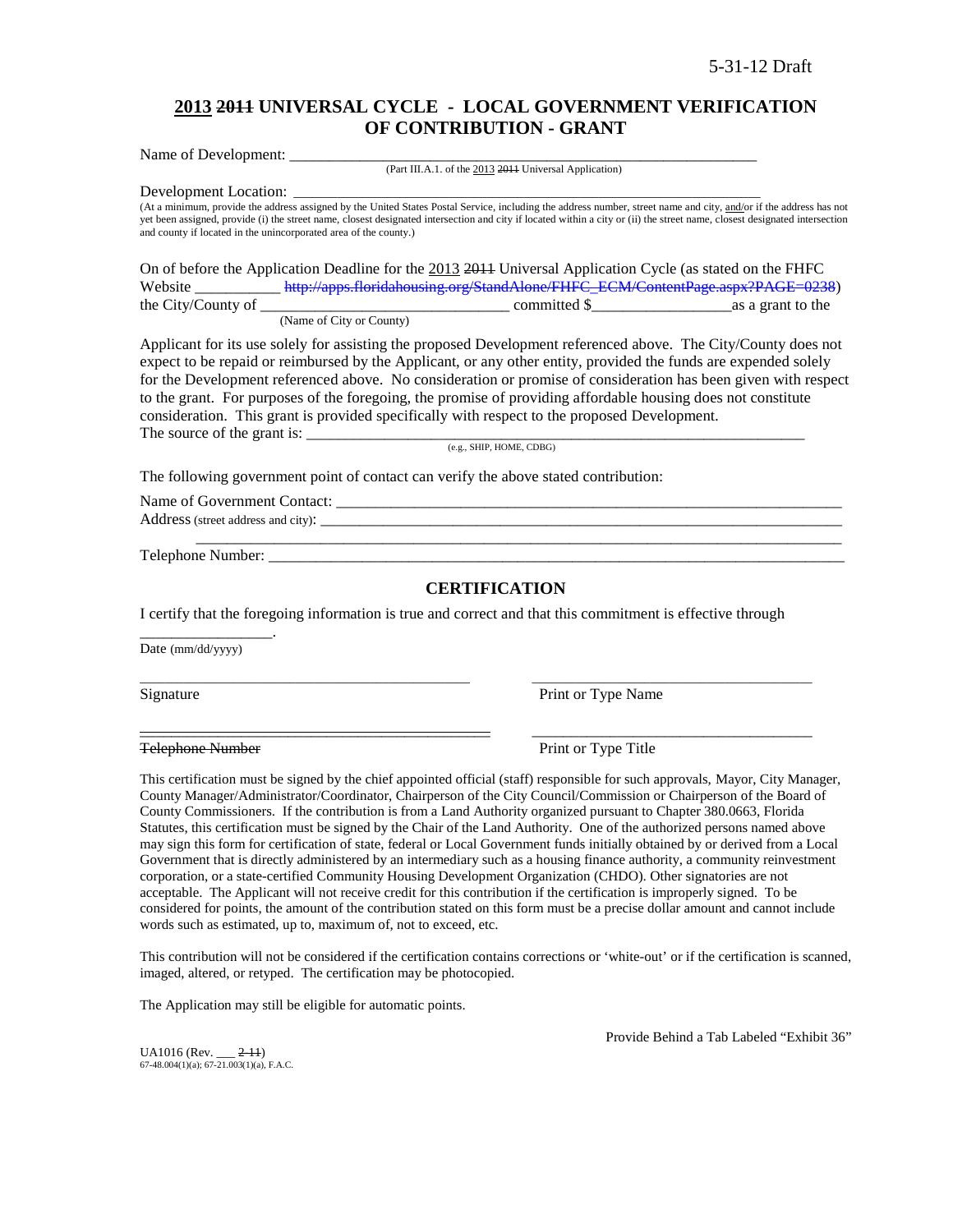### **2013 2011 UNIVERSAL CYCLE - LOCAL GOVERNMENT VERIFICATION OF CONTRIBUTION - FEE WAIVER**

**To be eligible to be considered for points, a sheet showing the computations by which the total amount of each fee waiver is determined must be attached to this verification form. Computations should include, where applicable, waived fee amount per set-aside unit.**

| Name of Development: ________                                                                                                                                                                                                                                                                                                                                                                                                               |                                                                                                                                                                                                                                                                                                                                                                                                                                                                                                                                                                                                                                                                                                                   |
|---------------------------------------------------------------------------------------------------------------------------------------------------------------------------------------------------------------------------------------------------------------------------------------------------------------------------------------------------------------------------------------------------------------------------------------------|-------------------------------------------------------------------------------------------------------------------------------------------------------------------------------------------------------------------------------------------------------------------------------------------------------------------------------------------------------------------------------------------------------------------------------------------------------------------------------------------------------------------------------------------------------------------------------------------------------------------------------------------------------------------------------------------------------------------|
|                                                                                                                                                                                                                                                                                                                                                                                                                                             | (Part III.A.1. of the 2011 Universal Application)                                                                                                                                                                                                                                                                                                                                                                                                                                                                                                                                                                                                                                                                 |
| Development Location:                                                                                                                                                                                                                                                                                                                                                                                                                       |                                                                                                                                                                                                                                                                                                                                                                                                                                                                                                                                                                                                                                                                                                                   |
| and county if located in the unincorporated area of the county.)                                                                                                                                                                                                                                                                                                                                                                            | (At a minimum, provide the address assigned by the United States Postal Service, including the address number, street name and city, and/or if the address has not<br>yet been assigned, provide (i) the street name, closest designated intersection and city if located within a city or (ii) the street name, closest designated intersection                                                                                                                                                                                                                                                                                                                                                                  |
| Amount of Fee Waiver: \$<br>computation? $\Box$ yes<br>no                                                                                                                                                                                                                                                                                                                                                                                   | <u>_________</u> __________. Is this amount based upon a per set-aside (affordable) unit                                                                                                                                                                                                                                                                                                                                                                                                                                                                                                                                                                                                                          |
| On or before the Application Deadline for the 2011 Universal Application Cycle (as stated on the FHFC Website                                                                                                                                                                                                                                                                                                                               | http://apps.floridahousing.org/StandAlone/FHFC_ECM/ContentPage.aspx?PAGE=0238) the City/County of                                                                                                                                                                                                                                                                                                                                                                                                                                                                                                                                                                                                                 |
| $\frac{1}{\sqrt{1-\frac{1}{2}}}\frac{1}{\sqrt{1-\frac{1}{2}}}\$ , pursuant to $\frac{1}{\sqrt{1-\frac{1}{2}}}\frac{1}{\sqrt{1-\frac{1}{2}}}\frac{1}{\sqrt{1-\frac{1}{2}}}\frac{1}{\sqrt{1-\frac{1}{2}}}\frac{1}{\sqrt{1-\frac{1}{2}}}\frac{1}{\sqrt{1-\frac{1}{2}}}\frac{1}{\sqrt{1-\frac{1}{2}}}\frac{1}{\sqrt{1-\frac{1}{2}}}\frac{1}{\sqrt{1-\frac{1}{2}}}\frac{1}{\sqrt{1-\frac{1}{2}}}\frac{1}{\sqrt{1-\frac$<br>(Name of City/County) | (Reference Official Action, cite Ordinance or Resolution Number and Date), waived the                                                                                                                                                                                                                                                                                                                                                                                                                                                                                                                                                                                                                             |
|                                                                                                                                                                                                                                                                                                                                                                                                                                             |                                                                                                                                                                                                                                                                                                                                                                                                                                                                                                                                                                                                                                                                                                                   |
| respect to the proposed Development.                                                                                                                                                                                                                                                                                                                                                                                                        | No consideration or promise of consideration has been given with respect to the fee waiver. For purposes of the foregoing, the<br>promise of providing affordable housing does not constitute consideration. This fee waiver is provided specifically with                                                                                                                                                                                                                                                                                                                                                                                                                                                        |
| The following government point of contact can verify the above stated contribution:                                                                                                                                                                                                                                                                                                                                                         |                                                                                                                                                                                                                                                                                                                                                                                                                                                                                                                                                                                                                                                                                                                   |
|                                                                                                                                                                                                                                                                                                                                                                                                                                             |                                                                                                                                                                                                                                                                                                                                                                                                                                                                                                                                                                                                                                                                                                                   |
|                                                                                                                                                                                                                                                                                                                                                                                                                                             | <b>CERTIFICATION</b>                                                                                                                                                                                                                                                                                                                                                                                                                                                                                                                                                                                                                                                                                              |
| that this commitment is effective through                                                                                                                                                                                                                                                                                                                                                                                                   | I certify that the foregoing information and the computations stated on the sheet attached to this form are true and correct and                                                                                                                                                                                                                                                                                                                                                                                                                                                                                                                                                                                  |
| Date (mm/dd/yyyy)                                                                                                                                                                                                                                                                                                                                                                                                                           |                                                                                                                                                                                                                                                                                                                                                                                                                                                                                                                                                                                                                                                                                                                   |
| Signature                                                                                                                                                                                                                                                                                                                                                                                                                                   | Print or Type Name                                                                                                                                                                                                                                                                                                                                                                                                                                                                                                                                                                                                                                                                                                |
| Telephone Number                                                                                                                                                                                                                                                                                                                                                                                                                            | Print or Type Title                                                                                                                                                                                                                                                                                                                                                                                                                                                                                                                                                                                                                                                                                               |
| Government Contribution" exists and no points will be awarded.                                                                                                                                                                                                                                                                                                                                                                              | NOTE TO LOCAL GOVERNMENT OFFICIAL: Waivers that are not specifically made for the benefit of this Development but are instead<br>of general benefit to the area in which the Development is located will NOT qualify as a contribution to the Development. Further, the fact<br>that no impact fees or other fees are levied by a local jurisdiction for ANY type of development DOES NOT constitute a "Local Government"<br>Contribution" to the proposed Development. Similarly, if such fees ARE levied by the local jurisdiction but the nature of the proposed<br>Development exempts it (e.g., typically, a Rehabilitation Development is not subject to impact fees), for purposes of this form, no "Local |
| estimated, up to, maximum of, not to exceed, etc.                                                                                                                                                                                                                                                                                                                                                                                           | This certification must be signed by the chief appointed official (staff) responsible for such approvals, Mayor, City Manager, County<br>Manager/Administrator/Coordinator, Chairperson of the City Council/Commission or Chairperson of the Board of County Commissioners.<br>Other signatories are not acceptable. The Applicant will not receive credit for this contribution if the certification is improperly signed. To be<br>considered for points, the amount of the contribution stated on this form must be a precise dollar amount and cannot include words such as                                                                                                                                   |

This contribution will not be considered if the certification contains corrections or 'white-out' or if the certification is scanned, imaged, altered, or retyped. The certification may be photocopied.

The Application may still be eligible for automatic points.

Provide Behind a Tab Labeled "Exhibit 37"

UA1016 (Rev. \_\_\_2-11) 67-48.004(1)(a); 67-21.003(1)(a), F.A.C.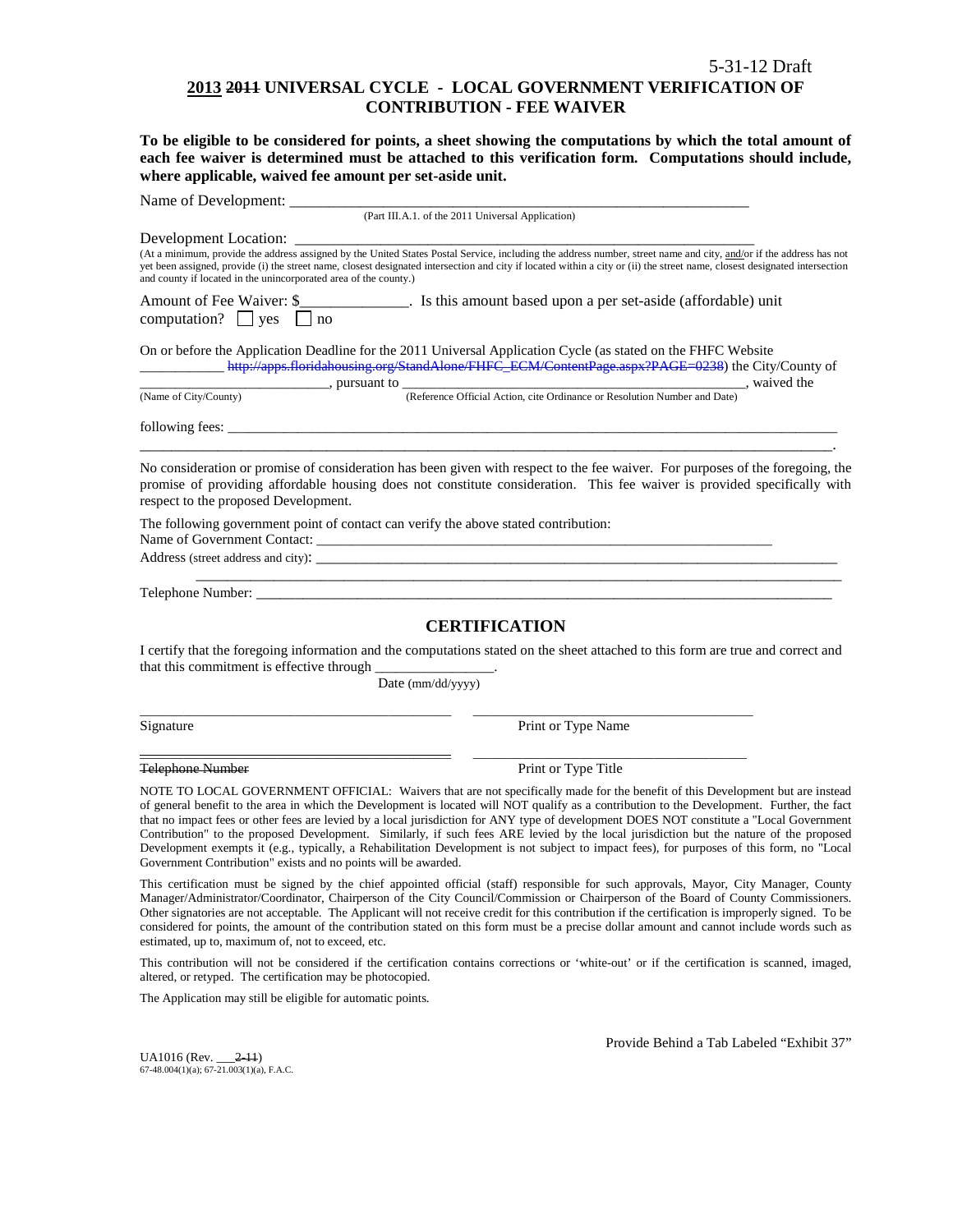# **2013 2011 UNIVERSAL CYCLE - LOCAL GOVERNMENT VERIFICATION OF CONTRIBUTION - LOAN**

**To be eligible to be considered for points, a sheet showing the payment stream for which the net present value of the loan was calculated must be attached to this verification form.** 

Name of Development:

(Part III.A.1. of the 2011 Universal Cycle Application)

Development Location:

(At a minimum, provide the address assigned by the United States Postal Service, including the address number, street name and city, and/or if the address has not yet been assigned, provide (i) the street name, closest designated intersection and city if located within a city or (ii) the street name, closest designated intersection and county if located in the unincorporated area of the county.)

On or before the Application Deadline for the 2011 Universal Application Cycle (as stated on the FHFC Website \_\_\_\_\_\_ [http://apps.floridahousing.org/StandAlone/FHFC\\_ECM/ContentPage.aspx?PAGE=0238\)](http://apps.floridahousing.org/StandAlone/FHFC_ECM/ContentPage.aspx?PAGE=0238) the City/County of

\_\_\_\_\_\_\_\_\_\_\_\_\_\_\_\_\_\_\_\_\_\_\_\_\_\_\_\_\_\_\_\_\_\_\_\_\_\_\_\_\_\_\_\_\_\_\_\_\_\_\_\_\_\_\_\_\_\_\_\_\_\_\_\_\_\_\_\_\_\_\_\_\_\_\_\_\_\_\_\_\_\_\_\_\_\_\_\_\_\_\_\_\_\_\_\_\_\_\_\_\_\_\_\_\_ \_\_\_\_\_\_\_\_\_\_\_\_\_\_\_\_\_\_\_\_\_\_\_\_\_\_\_\_\_\_\_\_\_\_\_\_\_\_\_\_\_\_\_\_\_\_\_\_\_\_\_\_\_\_\_\_\_\_\_\_\_\_\_\_\_\_\_\_\_\_\_\_\_\_\_\_\_\_\_\_\_\_\_\_\_\_\_\_\_\_\_\_\_\_\_\_\_\_\_\_\_\_\_\_\_

|                          |              | in the form of a reduced interest rate loan |
|--------------------------|--------------|---------------------------------------------|
| (Name of City or County) | (Ioan amount |                                             |

to the Applicant for its use solely for assisting the proposed Development referenced above. The loan will bear interest at a rate of \_\_\_\_\_\_\_% per annum over a period of \_\_\_\_\_ years. The loan's repayment period, amortization period, payment frequency and other applicable terms are:

No consideration or promise of consideration has been given with respect to the loan. For purposes of the foregoing, the promise of providing affordable housing does not constitute consideration. This loan is provided specifically with respect to the proposed Development.

The following government point of contact can verify the above stated contribution:

Name of Government Contact: \_\_\_\_\_\_\_\_\_\_\_\_\_\_\_\_\_\_\_\_\_\_\_\_\_\_\_\_\_\_\_\_\_\_\_\_\_\_\_\_\_\_\_\_\_\_\_\_\_\_\_\_\_\_\_\_\_\_\_\_\_\_\_\_\_ Address (street address and city): \_\_\_\_\_\_\_\_\_\_\_\_\_\_\_\_\_\_\_\_\_\_\_\_\_\_\_\_\_\_\_\_\_\_\_\_\_\_\_\_\_\_\_\_\_\_\_\_\_\_\_\_\_\_\_\_\_\_\_\_\_\_\_\_\_\_\_ \_\_\_\_\_\_\_\_\_\_\_\_\_\_\_\_\_\_\_\_\_\_\_\_\_\_\_\_\_\_\_\_\_\_\_\_\_\_\_\_\_\_\_\_\_\_\_\_\_\_\_\_\_\_\_\_\_\_\_\_\_\_\_\_\_\_\_\_\_\_\_\_\_\_\_\_\_\_\_\_\_\_\_

Telephone Number:

### **CERTIFICATION**

I certify that the foregoing information and the payment stream stated on the sheet attached to this form are true and correct and that this commitment is effective through

\_\_\_\_\_\_\_\_\_\_\_\_\_\_\_\_\_\_\_\_\_\_\_\_\_\_\_\_\_\_\_\_\_\_\_\_\_\_\_\_\_\_\_ \_\_\_\_\_\_\_\_\_\_\_\_\_\_\_\_\_\_\_\_\_\_\_\_\_\_\_\_\_\_\_\_\_\_\_\_

\_\_\_\_\_\_\_\_\_\_\_\_\_\_\_\_\_\_\_\_\_\_\_\_\_\_\_\_\_\_\_\_\_\_\_\_\_\_\_\_\_\_\_ \_\_\_\_\_\_\_\_\_\_\_\_\_\_\_\_\_\_\_\_\_\_\_\_\_\_\_\_\_\_\_\_\_\_\_

Date (mm/dd/yyyy)

Signature **Print or Type Name** Print or Type Name

#### Telephone Number **Print of Type Title** Print or Type Title

This certification must be signed by the chief appointed official (staff) responsible for such approvals, Mayor, City Manager, County Manager /Administrator/Coordinator, Chairperson of the City Council/Commission or Chairperson of the Board of County Commissioners. If the contribution is from a Land Authority organized pursuant to Chapter 380.0663, Florida Statutes, this certification must be signed by the Chair of the Land Authority. One of the authorized persons named above may sign this form for certification of state, federal or Local Government funds initially obtained by or derived from a Local Government that is directly administered by an intermediary such as a housing finance authority, a community reinvestment corporation, or a state-certified Community Housing Development Organization (CHDO). Other signatories are not acceptable. The Applicant will not receive credit for this contribution if the certification is improperly signed. To be considered for points, the amount of the contribution stated on this form must be a precise dollar amount and cannot include words such as estimated, up to, maximum of, not to exceed, etc.

This contribution will not be considered if the certification contains corrections or 'white-out' or if the certification is scanned, imaged, altered, or retyped. The certification may be photocopied.

The Application may still be eligible for automatic points.

Provide Behind a Tab Labeled "Exhibit 38"

UA1016 (Rev. \_\_\_ 2-11)  $67-48.004(1)(a)$ ;  $67-21.003(1)(a)$ , F.A.C.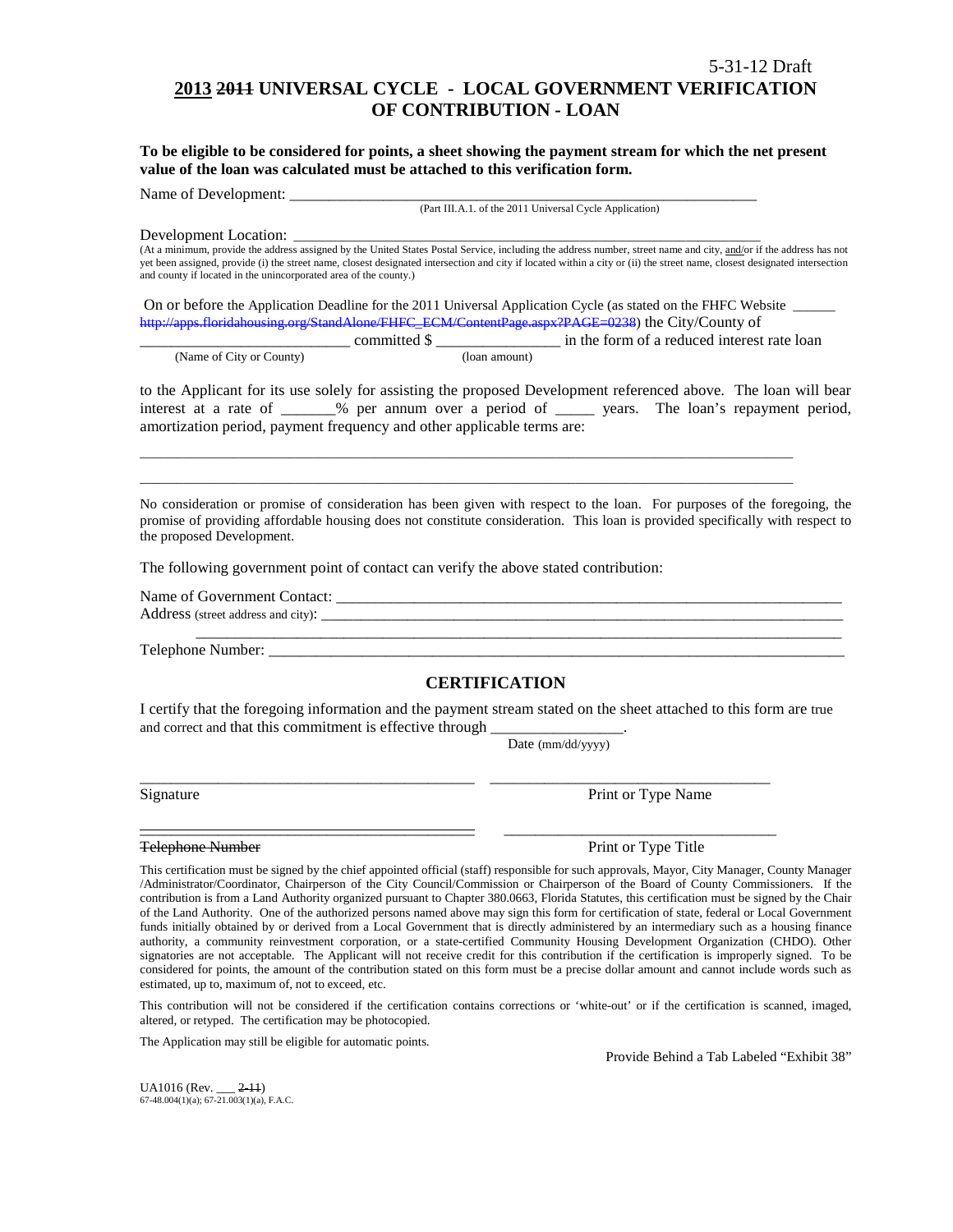# **2013 2011 UNIVERSAL CYCLE - LOCAL GOVERNMENT VERIFICATION OF CONTRIBUTION - FEE DEFERRAL**

**To be eligible to be considered for points, a sheet showing the payment stream for which the net present value of the fee deferral was calculated must be attached to this verification form.**

Name of Development: \_\_\_\_\_\_\_\_\_\_\_\_\_\_\_\_\_\_\_\_\_\_\_\_\_\_\_\_\_\_\_\_\_\_\_\_\_\_\_\_\_\_\_\_\_\_\_\_\_\_\_\_\_\_\_\_\_\_\_

(Part III.A.1. of the 2011 Universal Cycle Application)

Development Location:

(At a minimum, provide the address assigned by the United States Postal Service, including the address number, street name and city, and/or if the address has not yet been assigned, provide (i) the street name, closest designated intersection and city if located within a city or (ii) the street name, closest designated intersection and county if located in the unincorporated area of the county.) Complete the following:

| On or before the Application Deadline for the 2011 Universal Application Cycle (as stated on the FHFC Website |     |                                      |    |
|---------------------------------------------------------------------------------------------------------------|-----|--------------------------------------|----|
| http://apps.floridahousing.org/StandAlone/FHFC_ECM/ContentPage.aspx?PAGE=0238)                                | the | City/County                          | of |
| committed to defer \$                                                                                         |     | in fees for the proposed Development |    |

(Name of City or County) referenced above. The fee deferral will bear interest at a rate of \_\_\_\_\_\_\_% per annum over a period of \_\_ years. The fee deferral repayment period, amortization period, payment frequency and other applicable terms are:

\_\_\_\_\_\_\_\_\_\_\_\_\_\_\_\_\_\_\_\_\_\_\_\_\_\_\_\_\_\_\_\_\_\_\_\_\_\_\_\_\_\_\_\_\_\_\_\_\_\_\_\_\_\_\_\_\_\_\_\_\_\_\_\_\_\_\_\_\_\_\_\_\_\_\_\_\_\_\_\_\_\_\_\_\_\_\_\_\_\_\_\_\_\_\_\_\_\_\_\_\_\_ \_\_\_\_\_\_\_\_\_\_\_\_\_\_\_\_\_\_\_\_\_\_\_\_\_\_\_\_\_\_\_\_\_\_\_\_\_\_\_\_\_\_\_\_\_\_\_\_\_\_\_\_\_\_\_\_\_\_\_\_\_\_\_\_\_\_\_\_\_\_\_\_\_\_\_\_\_\_\_\_\_\_\_\_\_\_\_\_\_\_\_\_\_\_\_\_\_\_\_\_\_\_

No consideration or promise of consideration has been given with respect to the fee deferral. For purposes of the foregoing, the promise of providing affordable housing does not constitute consideration. This fee deferral is provided specifically with respect to the proposed Development.

The following government point of contact can verify the above stated contribution:

Name of Government Contact: \_\_\_\_\_\_\_\_\_\_\_\_\_\_\_\_\_\_\_\_\_\_\_\_\_\_\_\_\_\_\_\_\_\_\_\_\_\_\_\_\_\_\_\_\_\_\_\_\_\_\_\_\_\_\_\_\_\_\_\_\_\_\_\_\_ Address (street address and city): \_\_\_\_\_\_\_\_\_\_\_\_\_\_\_\_\_\_\_\_\_\_\_\_\_\_\_\_\_\_\_\_\_\_\_\_\_\_\_\_\_\_\_\_\_\_\_\_\_\_\_\_\_\_\_\_\_\_\_\_\_\_\_\_\_\_\_ \_\_\_\_\_\_\_\_\_\_\_\_\_\_\_\_\_\_\_\_\_\_\_\_\_\_\_\_\_\_\_\_\_\_\_\_\_\_\_\_\_\_\_\_\_\_\_\_\_\_\_\_\_\_\_\_\_\_\_\_\_\_\_\_\_\_\_\_\_\_\_\_\_\_\_\_\_\_\_\_\_\_\_

Telephone Number: \_\_\_\_\_\_\_\_\_\_\_\_\_\_\_\_\_\_\_\_\_\_\_\_\_\_\_\_\_\_\_\_\_\_\_\_\_\_\_\_\_\_\_\_\_\_\_\_\_\_\_\_\_\_\_\_\_\_\_\_\_\_\_\_\_\_\_\_\_\_\_\_\_\_

# **CERTIFICATION**

I certify that the foregoing information and the payment stream stated on the sheet attached to this form are true and correct and that this commitment is effective through

\_\_\_\_\_\_\_\_\_\_\_\_\_\_\_\_\_\_\_\_\_\_\_\_\_\_\_\_\_\_\_\_\_\_\_\_\_\_\_\_\_\_\_ \_\_\_\_\_\_\_\_\_\_\_\_\_\_\_\_\_\_\_\_\_\_\_\_\_\_\_\_\_\_\_\_\_\_\_\_

Date (mm/dd/yyyy)

Signature Print or Type Name

\_\_\_\_\_\_\_\_\_\_\_\_\_\_\_\_\_\_\_\_\_\_\_\_\_\_\_\_\_\_\_\_\_\_\_\_\_\_\_\_\_\_\_ \_\_\_\_\_\_\_\_\_\_\_\_\_\_\_\_\_\_\_\_\_\_\_\_\_\_\_\_\_\_\_\_\_\_\_\_ Telephone Number **Print or Type Title** 

This certification must be signed by the chief appointed official (staff) responsible for such approvals, Mayor, City Manager, County Manager /Administrator/Coordinator, Chairperson of the City Council/Commission or Chairperson of the Board of County Commissioners. If the contribution is from a Land Authority organized pursuant to Chapter 380.0663, Florida Statutes, this certification must be signed by the Chair of the Land Authority. Other signatories are not acceptable. The Applicant will not receive credit for this contribution if the certification is improperly signed. To be considered for points, the amount of the contribution stated on this form must be a precise dollar amount and cannot include words such as estimated, up to, maximum of, not to exceed, etc.

This contribution will not be considered if the certification contains corrections or 'white-out' or if the certification is scanned, imaged, altered, or retyped. The certification may be photocopied.

The Application may still be eligible for automatic points.

Provide Behind a Tab Labeled "Exhibit 39"

UA1016 (Rev. \_\_\_ 2-11) 67-48.004(1)(a); 67-21.003(1)(a), F.A.C.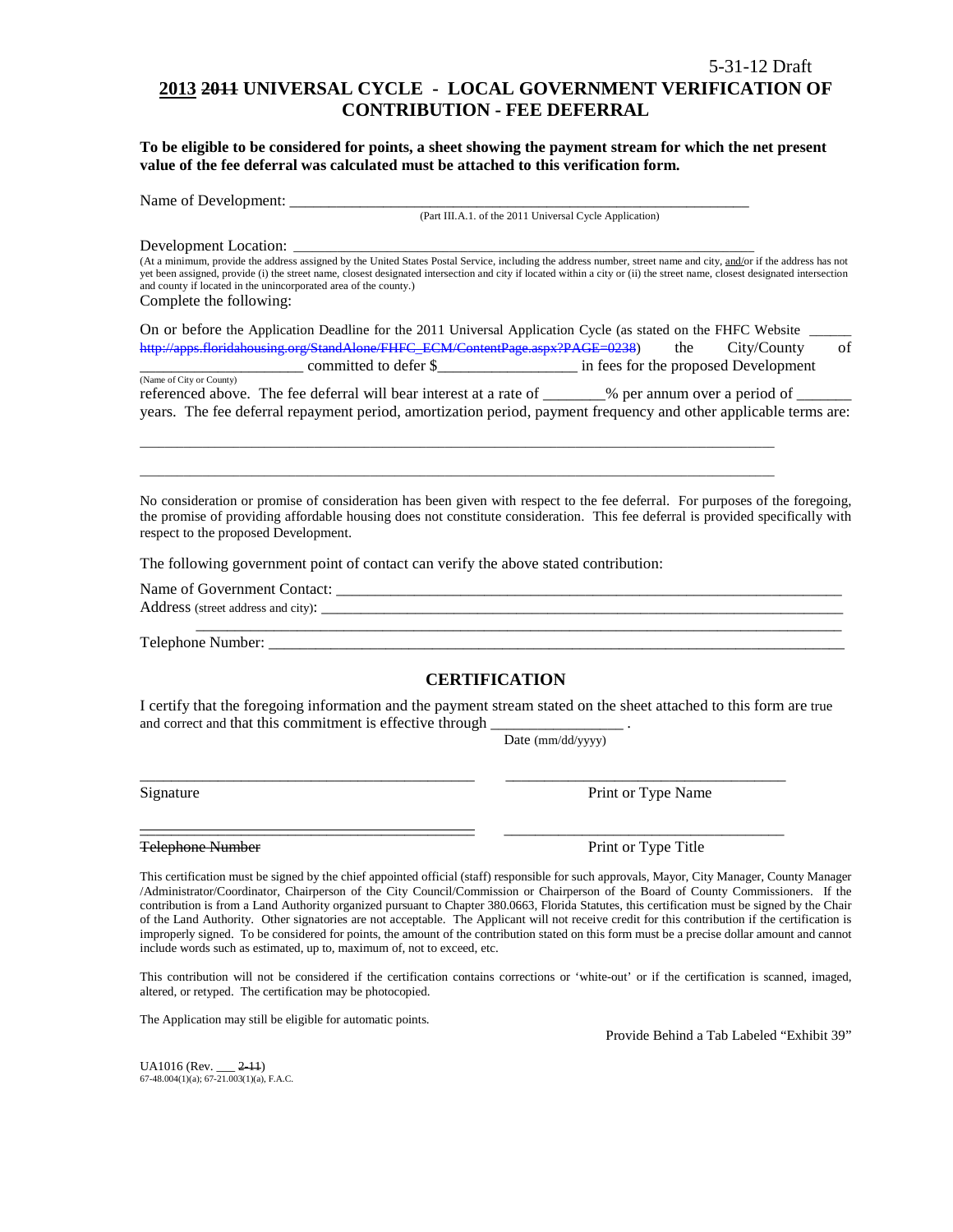### **2013 2011 UNIVERSAL CYCLE - LOCAL GOVERNMENT VERIFICATION OF AFFORDABLE HOUSING INCENTIVES EXPEDITED PERMITTING PROCESS FOR AFFORDABLE HOUSING**

| (Part III.A.1. of the 2011 Universal Cycle Application)                                                                                                                                                                                                                                                                                                                                                              |                                                      |
|----------------------------------------------------------------------------------------------------------------------------------------------------------------------------------------------------------------------------------------------------------------------------------------------------------------------------------------------------------------------------------------------------------------------|------------------------------------------------------|
|                                                                                                                                                                                                                                                                                                                                                                                                                      |                                                      |
| (At a minimum, provide the address assigned by the United States Postal Service, including the address number, street name and city, and/or if the address has not<br>yet been assigned, provide (i) the street name, closest designated intersection and city if located within a city or (ii) the street name, closest designated intersection<br>and county if located in the unincorporated area of the county.) |                                                      |
|                                                                                                                                                                                                                                                                                                                                                                                                                      |                                                      |
|                                                                                                                                                                                                                                                                                                                                                                                                                      |                                                      |
|                                                                                                                                                                                                                                                                                                                                                                                                                      |                                                      |
| (Name of City or County)                                                                                                                                                                                                                                                                                                                                                                                             |                                                      |
|                                                                                                                                                                                                                                                                                                                                                                                                                      |                                                      |
|                                                                                                                                                                                                                                                                                                                                                                                                                      | (Ordinance, Resolution Number or citation of policy) |
|                                                                                                                                                                                                                                                                                                                                                                                                                      |                                                      |
|                                                                                                                                                                                                                                                                                                                                                                                                                      | <b>CERTIFICATION</b>                                 |
|                                                                                                                                                                                                                                                                                                                                                                                                                      |                                                      |

I certify that the above information is true and correct.

Signature Print or Type Name

\_\_\_\_\_\_\_\_\_\_\_\_\_\_\_\_\_\_\_\_\_\_\_\_\_\_\_\_\_\_\_\_\_\_ Print or Type Title

This certification must be signed by the chief appointed official (staff) responsible for issues related to this incentive, Mayor, City Manager, County Manager/Administrator/Coordinator, or Chairperson of the City Council/Commission or Chairperson of the Board of County Commissioners. Other signatories are not acceptable. Zero points will be awarded if the certification is improperly signed. Signatory must be a representative of the local government that has enacted the incentive. For purposes of this form only, if a Development is located within a municipality but the incentive is not available in the city, Applicant may use county incentive. For example, if a Development is located in a town which does not have impact fee requirements but the county has such requirements and they have a reduction or waiver of these fees for affordable housing, the Applicant may submit a properly executed Local Government Verification of Affordable Housing Incentives Form from the county.

\_\_\_\_\_\_\_\_\_\_\_\_\_\_\_\_\_\_\_\_\_\_\_\_\_\_\_\_\_\_\_\_\_\_\_\_\_\_\_\_\_ \_\_\_\_\_\_\_\_\_\_\_\_\_\_\_\_\_\_\_\_\_\_\_\_\_\_\_\_\_\_\_\_\_\_

The Applicant will not receive credit for this incentive if the certification contains corrections or 'white-out' or if the certification is scanned, imaged, altered, or retyped. The certification may be photocopied.

Provide Behind a Tab Labeled "Exhibit 40"

 $UA1016$  (Rev.  $2-11$ )  $67-48.004(1)(a)$ ;  $67-21.003(1)(a)$ , F.A.C.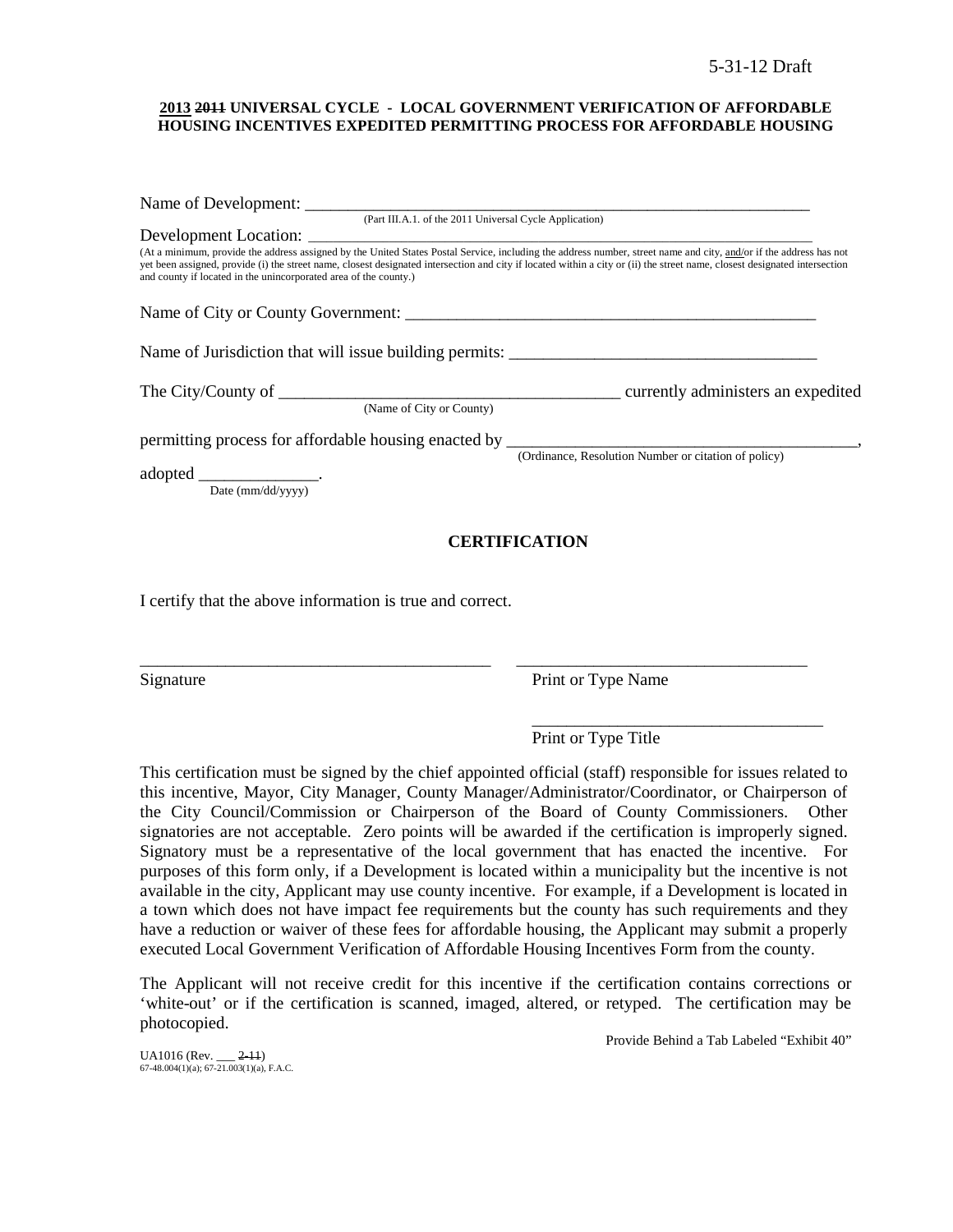### **2013 2011 UNIVERSAL CYCLE - LOCAL GOVERNMENT VERIFICATION OF AFFORDABLE HOUSING INCENTIVES CONTRIBUTIONS TO AFFORDABLE HOUSING PROPERTIES OR DEVELOPMENTS**

Name of Development:

(Part III.A.1. of the 2011 Universal Cycle Application)

#### Development Location:

(At a minimum, provide the address assigned by the United States Postal Service, including the address number, street name and city, and/or if the address has not yet been assigned, provide (i) the street name, closest designated intersection and city if located within a city or (ii) the street name, closest designated intersection and county if located in the unincorporated area of the county.)

Name of City or County Government \_\_\_\_\_\_\_\_\_\_\_\_\_\_\_\_\_\_\_\_\_\_\_\_\_\_\_\_\_\_\_\_\_\_\_\_\_\_\_\_\_\_\_\_\_

The referenced Local Government has an on-going and current process for providing contributions to affordable housing properties or developments.

### **CERTIFICATION**

\_\_\_\_\_\_\_\_\_\_\_\_\_\_\_\_\_\_\_\_\_\_\_\_\_\_\_\_\_\_\_\_\_\_\_\_\_\_\_\_\_ \_\_\_\_\_\_\_\_\_\_\_\_\_\_\_\_\_\_\_\_\_\_\_\_\_\_\_\_\_\_\_\_\_\_

I certify that the above information is true and correct.

Signature Print or Type Name

\_\_\_\_\_\_\_\_\_\_\_\_\_\_\_\_\_\_\_\_\_\_\_\_\_\_\_\_\_\_\_\_\_

Print or Type Title

This certification must be signed by the chief appointed official (staff) responsible for issues related to this incentive, Mayor, City Manager, County Manager/Administrator/Coordinator, or Chairperson of the City Council/Commission or Chairperson of the Board of County Commissioners. Other signatories are not acceptable. Zero points will be awarded. Signatory must be a representative of the local government that has enacted the incentive. For purposes of this form only, if a Development is located within a municipality but the incentive is not available in the city, Applicant may use county incentive. For example, if a Development is located in a town which does not have impact fee requirements but the county has such requirements and they have a reduction or waiver of these fees for affordable housing, the Applicant may submit a properly executed Local Government Verification of Affordable Housing Incentives Form from the county.

The Applicant will not receive credit for this incentive if the certification contains corrections or 'white-out' or if the certification is scanned, imaged, altered, or retyped. The certification may be photocopied.

 $UA1016$  (Rev.  $2-11$ )  $67-48.004(1)(a)$ ;  $67-21.003(1)(a)$ , F.A.C. Provide Behind a Tab Labeled "Exhibit 41"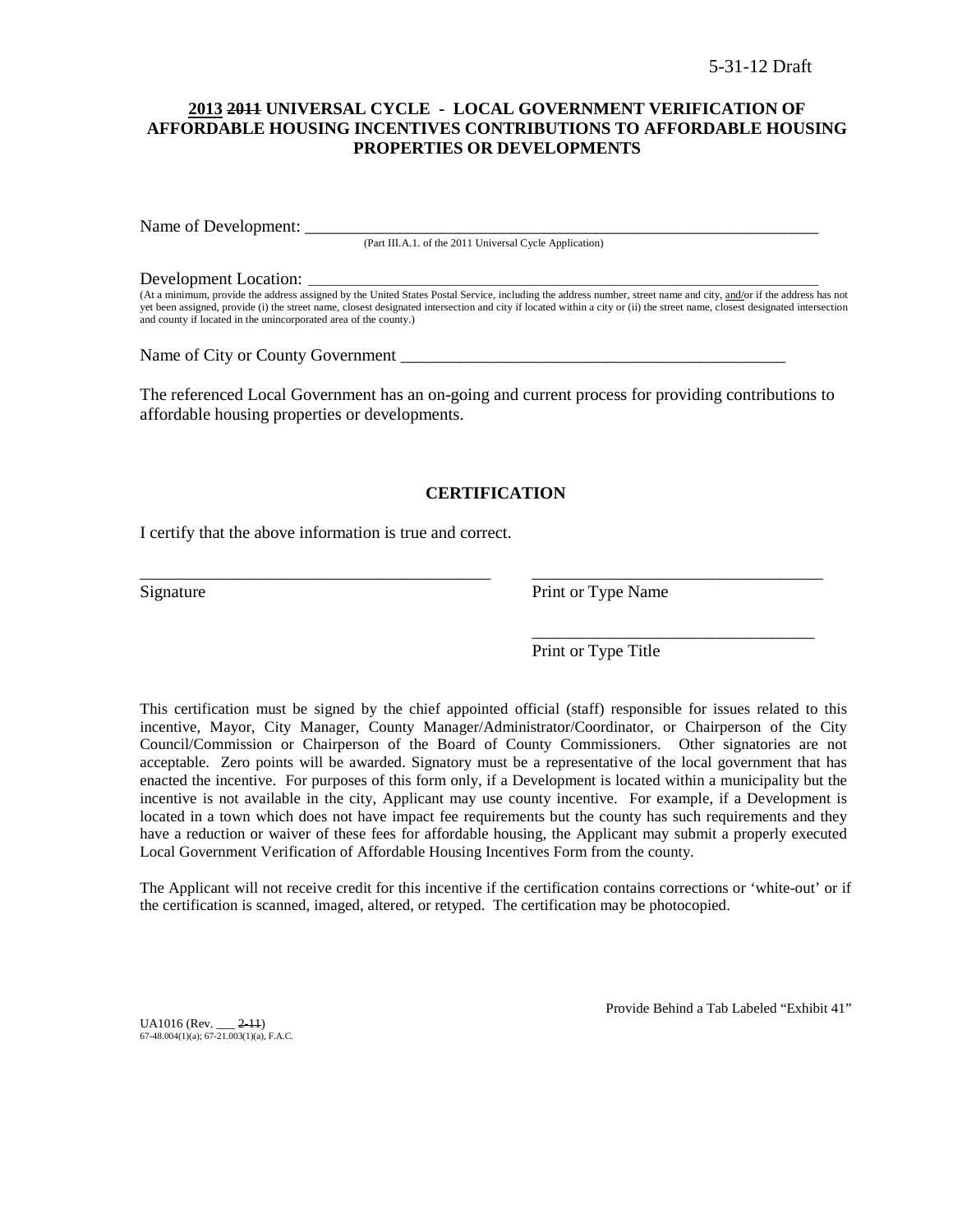### **2013 2011 UNIVERSAL CYCLE - LOCAL GOVERNMENT VERIFICATION OF AFFORDABLE HOUSING INCENTIVES MODIFICATION OF FEE REQUIREMENTS FOR AFFORDABLE HOUSING PROPERTIES OR DEVELOPMENTS**

Name of Development: \_

(Part III.A.1. of the 2011 Universal Cycle Application)

Development Location:

(At a minimum, provide the address assigned by the United States Postal Service, including the address number, street name and city, and/or if the address has not yet been assigned, provide (i) the street name, closest designated intersection and city if located within a city or (ii) the street name, closest designated intersection and county if located in the unincorporated area of the county.)

Name of City or County Government:

The referenced Local Government currently makes available to affordable housing properties or developments the modification of fee requirements, including a reduction or waiver of fees and alternative methods of fee payment.

### **CERTIFICATION**

\_\_\_\_\_\_\_\_\_\_\_\_\_\_\_\_\_\_\_\_\_\_\_\_\_\_\_\_\_\_\_\_\_\_\_\_\_\_\_\_ \_\_\_\_\_\_\_\_\_\_\_\_\_\_\_\_\_\_\_\_\_\_\_\_\_\_\_\_\_\_\_\_\_\_\_\_

I certify that the above information is true and correct.

Signature Print or Type Name

Print or Type Title

\_\_\_\_\_\_\_\_\_\_\_\_\_\_\_\_\_\_\_\_\_\_\_\_\_\_\_\_\_\_\_\_\_\_\_

This certification must be signed by the chief appointed official (staff) responsible for issues related to this incentive, Mayor, City Manager, County Manager/Administrator/Coordinator, or Chairperson of the City Council/Commission or Chairperson of the Board of County Commissioners. Other signatories are not acceptable. Zero points will be awarded. Signatory must be a representative of the local government that has enacted the incentive. For purposes of this form only, if a Development is located within a municipality but the incentive is not available in the city, Applicant may use county incentive. For example, if a Development is located in a town which does not have impact fee requirements but the county has such requirements and they have a reduction or waiver of these fees for affordable housing, the Applicant may submit a properly executed Local Government Verification of Affordable Housing Incentives Form from the county.

The Applicant will not receive credit for this incentive if the certification contains corrections or 'white-out' or if the certification is scanned, imaged, altered, or retyped. The certification may be photocopied.

 $UA1016$  (Rev.  $2-11$ )  $67-48.004(1)(a)$ ;  $67-21.003(1)(a)$ , F.A.C. Provide Behind a Tab Labeled "Exhibit 42"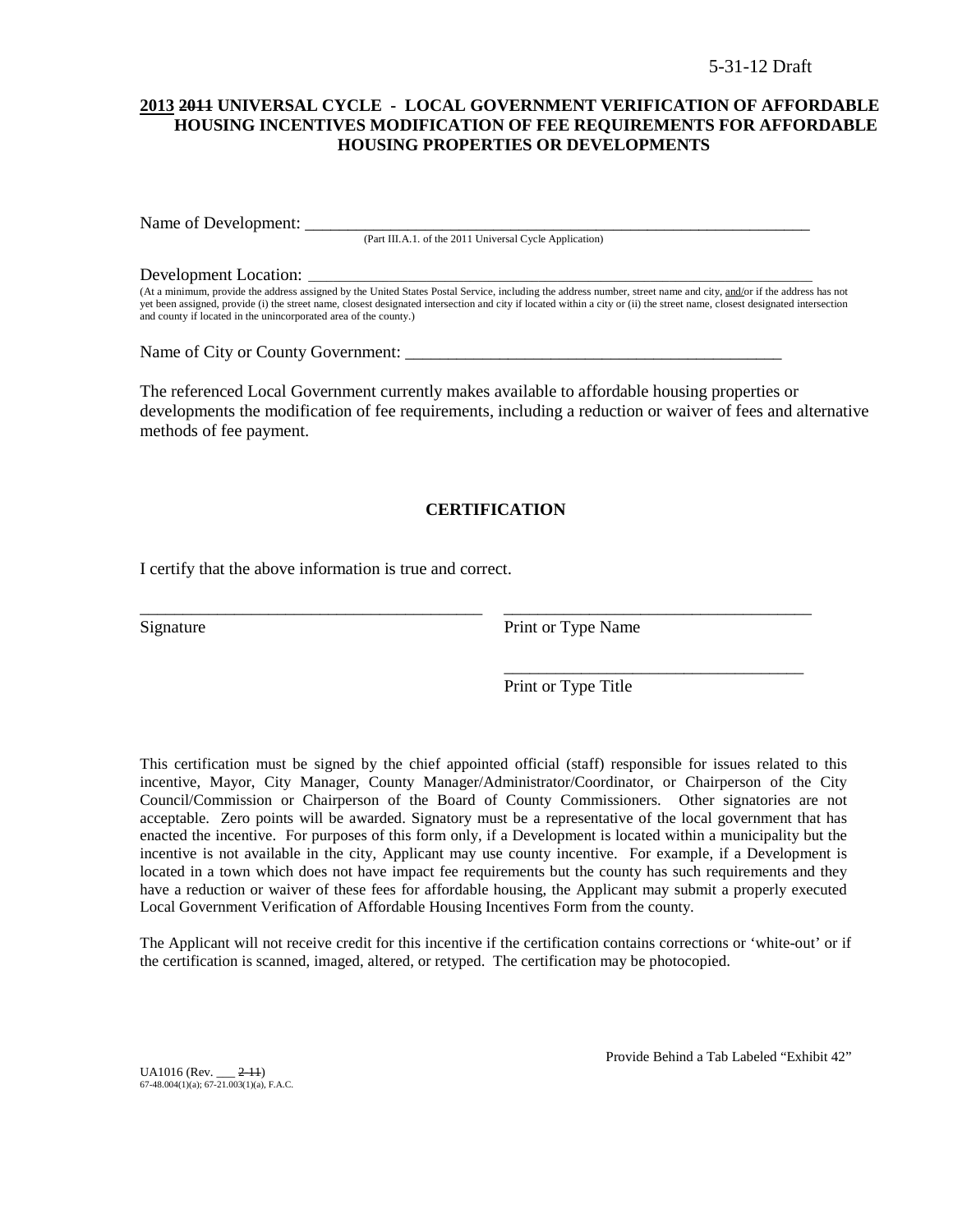### **2013 2011 UNIVERSAL CYCLE - LOCAL GOVERNMENT VERIFICATION OF AFFORDABLE HOUSING INCENTIVES IMPACT OF POLICIES, ORDINANCES, REGULATIONS, OR PLAN PROVISIONS ON COST OF AFFORDABLE HOUSING PROPERTIES OR DEVELOPMENTS**

Name of Development:

(Part III.A.1. of the 2011 Universal Cycle Application)

Development Location:

(At a minimum, provide the address assigned by the United States Postal Service, including the address number, street name and city, and/or if the address has not yet been assigned, provide (i) the street name, closest designated intersection and city if located within a city or (ii) the street name, closest designated intersection and county if located in the unincorporated area of the county.)

Name of City or County Government:

The referenced Local Government currently has a process, established by ordinance, resolution, plan, or policy, that requires consideration of the impact of proposed policies, ordinances, regulations, or plan provisions on the cost of affordable housing prior to adoption of such policies, ordinances, regulations, or plan provisions.

### **CERTIFICATION**

\_\_\_\_\_\_\_\_\_\_\_\_\_\_\_\_\_\_\_\_\_\_\_\_\_\_\_\_\_\_\_\_\_\_\_\_\_\_\_\_\_\_\_\_ \_\_\_\_\_\_\_\_\_\_\_\_\_\_\_\_\_\_\_\_\_\_\_\_\_\_\_\_\_\_\_\_\_

I certify that the above information is true and correct.

Signature Print or Type Name

Print or Type Title

\_\_\_\_\_\_\_\_\_\_\_\_\_\_\_\_\_\_\_\_\_\_\_\_\_\_\_\_\_\_\_\_\_

This certification must be signed by the chief appointed official (staff) responsible for issues related to this incentive, Mayor, City Manager, County Manager/Administrator/Coordinator, or Chairperson of the City Council/Commission or Chairperson of the Board of County Commissioners. Other signatories are not acceptable. Zero points will be awarded. Signatory must be a representative of the local government that has enacted the incentive. For purposes of this form only, if a Development is located within a municipality but the incentive is not available in the city, Applicant may use county incentive. For example, if a Development is located in a town which does not have impact fee requirements but the county has such requirements and they have a reduction or waiver of these fees for affordable housing, the Applicant may submit a properly executed Local Government Verification of Affordable Housing Incentives Form from the county.

The Applicant will not receive credit for this incentive if the certification contains corrections or 'white-out' or if the certification is scanned, imaged, altered, or retyped. The certification may be photocopied.

 $UA1016$  (Rev.  $2-11$ ) 67-48.004(1)(a); 67-21.003(1)(a), F.A.C. Provide Behind a Tab Labeled "Exhibit 43"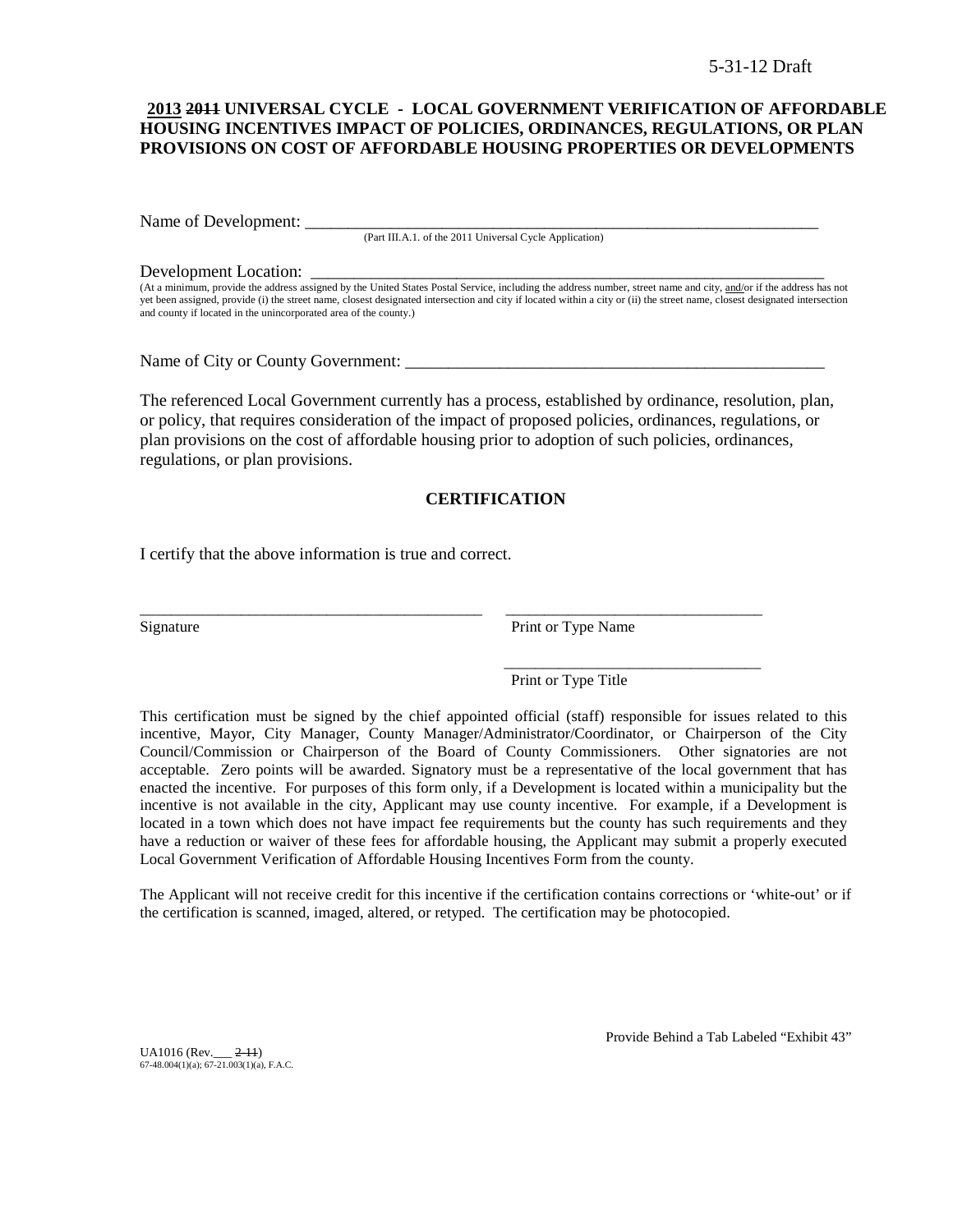# **2013 2011 UNIVERSAL CYCLE - COMMITMENT TO DEFER DEVELOPER FEE**

| commits to defer up to                                                                         |
|------------------------------------------------------------------------------------------------|
| (Name of Developer - Part II.B.1.a. - see Note below)                                          |
| of its Developer fee to offset any funding shortfall until the closing                         |
|                                                                                                |
|                                                                                                |
| Additionally, the Developer identified above commits to defer up to \$                         |
| fill any funding shortfall after closing of permanent financing for the Development identified |
| above.                                                                                         |
|                                                                                                |
| (Print or Type Name)                                                                           |
| have the authority to make this commitment on behalf of the above-named Developer.             |

Signature

\_\_\_\_\_\_\_\_\_\_\_\_\_\_\_\_\_\_\_\_\_\_\_\_\_\_\_\_\_\_\_\_\_\_\_

**NOTE:** If the proposed Development will have more than one Developer and the Developers are committing to defer some or all of the Developer fee, each Developer must complete and provide a Commitment to Defer Developer Fee form reflecting the portion of the Developer fee it is deferring.

If this certification contains corrections or 'white-out', or if it is scanned, imaged, altered, or retyped, the form will not be considered. The certification may be photocopied.

Provide Behind a Tab Labeled "Exhibit 45" (Supplemental MMRB App. Cycle);

or Provide Behind a Tab Labeled "Exhibit 10" (4 Percent HC County HFA Bonds Application Form)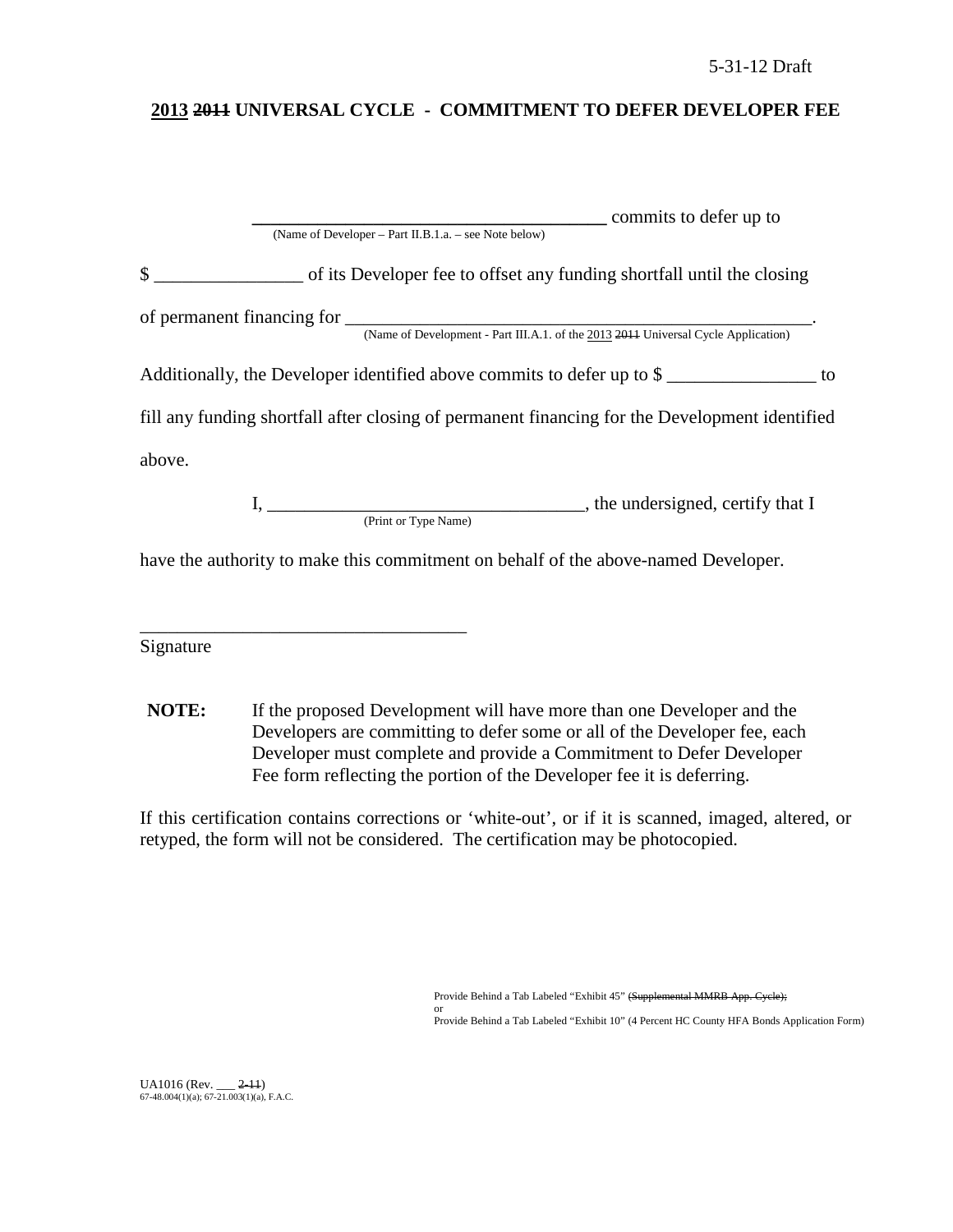# **4 PERCENT HC COUNTY HFA BONDS APPLICATION FORM**

### **1. Applicant:**

- a. Name of Applicant:
- b. Attach a listing of the Principals for the Applicant, including the percentage of ownership interest of each Principal, as **"Exhibit 1"** to this Application form.

### **2. Contact Person for this Application:**

| First<br>Name <sup>.</sup> | Middle<br>-Initial | Name<br>ast |  |
|----------------------------|--------------------|-------------|--|
|                            |                    |             |  |

| <b>Street Address:</b> |                            |
|------------------------|----------------------------|
| City:                  | State:<br>$\mathcal{L}ip:$ |
| Telephone:             | Facsimile:                 |
| E-Mail Address:        | Relationship to Applicant: |
|                        |                            |

\_\_\_\_\_\_\_\_\_\_\_\_\_\_\_\_\_\_\_\_\_\_\_\_\_\_\_\_\_\_\_\_\_\_\_\_\_\_\_\_\_\_\_\_\_\_\_\_\_\_\_\_\_\_\_\_\_\_\_\_\_\_\_\_\_\_\_\_\_\_\_\_\_\_\_\_\_\_\_\_\_

### **3. Developer:**

- a. Name of each Developer (include all co-Developers): \_\_\_\_\_\_\_\_\_\_\_\_\_\_\_\_\_\_\_\_\_\_\_\_\_\_
- b. Attach a listing of the Principals for each Developer as **"Exhibit 2"** to this Application form.

### **4. Proposed Development Information:**

- a. Name of Development:
- b. Location of Development Site:
	- (1) County: \_\_\_\_\_\_\_\_\_\_\_\_\_\_\_\_\_\_\_\_\_\_\_\_\_\_\_\_\_\_\_\_\_\_\_\_\_\_\_\_\_\_\_\_\_\_\_\_\_\_\_\_\_\_\_\_\_\_\_\_\_\_\_\_\_\_\_\_\_
	- (2) Address of Development Site:

Select the question(s) below that best applies to the proposed Development - question (a) or question (b) or both questions (a) and (b) below and provide the applicable information. If question (b) is selected, the Applicant must also select either question (b)(i) or question (b)(ii) below and, if question (b)(i) is selected, the name of the city must be stated.

 $\Box$  (a) The following address number, street name and city has been assigned by the USPS:

\_\_\_\_\_\_\_\_\_\_\_\_\_\_\_\_\_\_\_\_\_\_\_\_\_\_\_\_\_\_\_\_\_\_\_\_\_\_\_\_\_\_\_\_\_\_\_\_\_\_\_\_\_\_\_\_\_\_\_\_\_\_\_\_\_\_\_ \_\_\_\_\_\_\_\_\_\_\_\_\_\_\_\_\_\_\_\_\_\_\_\_\_\_\_\_\_\_\_\_\_\_\_\_\_\_\_\_\_\_\_\_\_\_\_\_\_\_\_\_\_\_\_\_\_\_\_\_\_\_\_\_\_\_\_\_\_

\_\_\_\_\_\_\_\_\_\_\_\_\_\_\_\_\_\_\_\_\_\_\_\_\_\_\_\_\_\_\_\_\_\_\_\_\_\_\_\_\_\_\_\_\_\_\_\_\_\_\_\_\_\_\_\_\_\_\_\_\_\_\_\_\_\_\_\_\_

or

(b) The address has not yet been assigned by the USPS:

(Street Name and closest designated intersection)

and

or

 $\circ$  (i) The proposed Development is located within the city limits of:

(Name of City)

○ (ii) The proposed Development is located within the unincorporated area of the County.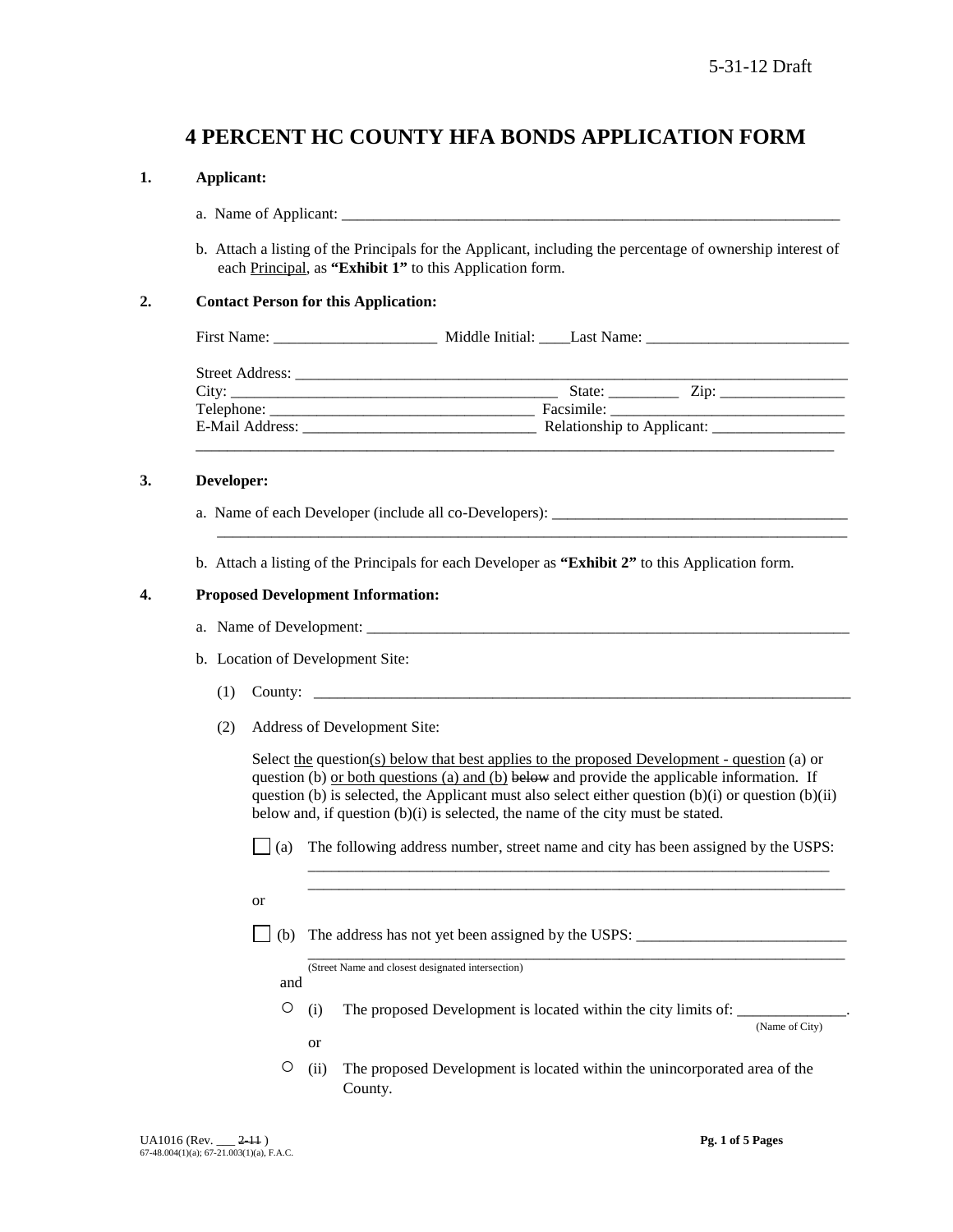(3) Local Jurisdiction:

| (a) Name of local jurisdiction where Development is located:                              |  |
|-------------------------------------------------------------------------------------------|--|
| If Development is located within a municipality (incorporated city, town, or village) the |  |
| municipality must be specified.                                                           |  |

| (b) Name of Chief elected official: First: | Middle Initial: | Last: |
|--------------------------------------------|-----------------|-------|
| Title.                                     |                 |       |

| Street Address:                            |        |      |  |
|--------------------------------------------|--------|------|--|
| City:                                      | State: | Zip: |  |
| Telephone No. (including area code): _____ |        |      |  |

c. Total number of units:

(1) Total number of units in proposed Development: \_\_\_\_\_\_\_\_\_\_\_\_\_\_\_\_\_\_\_\_\_\_\_\_\_\_\_\_\_

 $(3)(2)$  Total number of rental assistance units: (the number of units that receive and/or will receive PBRA and/or ACC)

- d. Total number of buildings in proposed Development:
- e. Indicate which of the following questions apply to the proposed Development and provide the required information:

(1) The proposed Development is located in the following DDA: \_\_\_\_\_\_\_\_\_\_\_\_\_\_

- (2) The proposed Development is located in the following QCT: \_\_\_\_\_\_\_\_\_\_\_\_\_ . A copy of a letter from the local planning office or census bureau which verifies that the proposed Development is located in the referenced QCT is provided as **"Exhibit 3"** to this Application form.
- $\vert$  (3) The Applicant indicated that the proposed Development is located in a DDA and/or QCT at questions (1) and/or (2) above and the proposed Development is the first phase of a multiphase Development as defined in Section 4.e.(3) of the Instructions to this Application form.
- (4) The Applicant is applying for Housing Credits for eligible acquisition expenses*.* If this applies to the proposed Development, answer the following questions:
	- (a) Is/are the building(s) acquired or to be acquired from a related party?  $\circ$  Yes  $\circ$  No
	- (b) Name of previous owner: \_\_\_\_\_\_\_\_\_\_\_\_\_\_\_\_\_\_\_\_\_\_\_\_\_\_\_\_\_\_\_\_\_\_\_\_\_\_\_\_\_\_\_\_\_\_\_\_

(c) Relationship to Applicant: \_\_\_\_\_\_\_\_\_\_\_\_\_\_\_\_\_\_\_\_\_\_\_\_\_\_\_\_\_\_\_\_\_\_\_\_\_\_\_\_\_\_\_\_\_\_\_\_

(d) Date Development originally placed in service: \_\_\_\_\_\_\_\_\_\_\_\_\_\_\_\_\_\_\_\_\_\_\_\_\_\_\_\_\_

(mm/dd/yyyy)

(e) Date (mm/dd/yyyy) and cost of last rehabilitation: \_\_\_\_\_\_\_\_\_\_\_\_\_\_\_\_\_\_\_\_\_\_\_\_\_\_\_\_\_

(f) Describe acquisition facts and circumstances relative to Section  $42(d)$ , IRC ("10-year rule"):

\_\_\_\_\_\_\_\_\_\_\_\_\_\_\_\_\_\_\_\_\_\_\_\_\_\_\_\_\_\_\_\_\_\_\_\_\_\_\_\_\_\_\_\_\_\_\_\_\_\_\_\_\_\_\_\_\_\_\_\_\_\_

\_\_\_\_\_\_\_\_\_\_\_\_\_\_\_\_\_\_\_\_\_\_\_\_\_\_\_\_\_\_\_\_\_\_\_\_\_\_\_\_\_\_\_\_\_\_\_\_\_\_\_\_\_\_\_\_\_\_\_\_\_\_\_\_\_\_\_

\_\_\_\_\_\_\_\_\_\_\_\_\_\_\_\_\_\_\_\_\_\_\_\_\_\_\_\_\_\_\_\_\_\_\_\_\_\_\_\_\_\_\_\_\_\_\_\_\_\_\_

(g) Is a waiver of the 10-year rule being sought by the Applicant?  $\circ$  Yes  $\circ$  No Explain why or why not: \_\_\_\_\_\_\_\_\_\_\_\_\_\_\_\_\_\_\_\_\_\_\_\_\_\_\_\_\_\_\_\_\_\_\_\_\_\_\_\_\_\_\_\_\_\_\_\_\_\_\_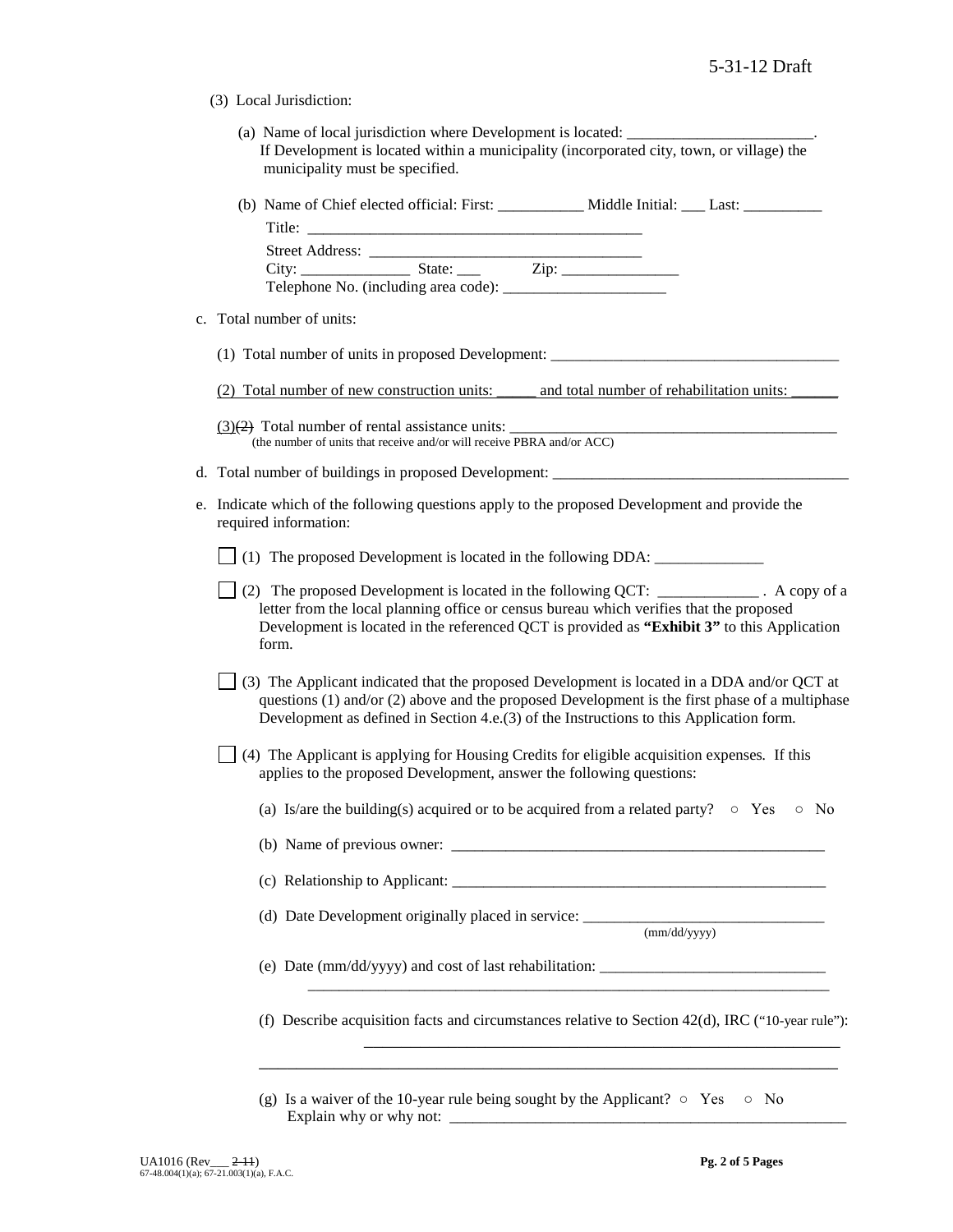- $\Box$  (5) The proposed Development will receive historic Housing Credits in the amount of  $\mathbb{S}_-$
- (6) The Applicant is applying for Housing Credits for eligible Rehabilitation expenses. The estimated qualified basis in Rehabilitation expenses per set-aside unit within one 24-month period for the building(s) being Rehabilitated is  $\$
- f. Development Category:  $\circ$  Rehabilitation  $\circ$  Acquisition and Rehabilitation
	- Redevelopment Acquisition and Redevelopment
	- O Preservation <sup>O</sup> Acquisition and Preservation
	- New Construction

If Redevelopment, Acquisition and Redevelopment, Preservation or Acquisition and Preservation is selected, provide the required documentation as **"Exhibit 4"** to this Application form.

| g. Development Type:       |                 |                                        |                   |  |  |
|----------------------------|-----------------|----------------------------------------|-------------------|--|--|
|                            |                 |                                        |                   |  |  |
| h. Demographic Commitment: | $\circ$ Elderly | $\circ$ Homeless                       | $\bigcirc$ Family |  |  |
|                            |                 | O Farmworker/Commercial Fishing Worker |                   |  |  |

- i. Provide the Surveyor Certification of Development Location Point for MMRB and Non-Competitive HC Applications form as **"Exhibit 5"** to this Application form.
- j. Set-Aside Commitment:
	- (1) Indicate the minimum set-aside:  $\qquad \qquad \circ$  20% of units at 50% AMI or less
		-
		- 40% of units at 60% AMI or less
		- Deep rent skewing option as defined in Section 42, IRC, as amended
	- (2) Complete the Set-Aside Breakdown Chart:

|                 | Percentage of Residential Units |               |                 |
|-----------------|---------------------------------|---------------|-----------------|
|                 | Commitment for                  |               | AMI Level       |
|                 | non-competitive HC              |               |                 |
|                 |                                 | $\%$          | At or Below 25% |
|                 |                                 | $\%$          | At or Below 28% |
|                 |                                 | $\%$          | At or Below 30% |
|                 |                                 | $\%$          | At or Below 33% |
|                 |                                 | $\frac{0}{0}$ | At or Below 35% |
|                 |                                 | $\frac{0}{0}$ | At or Below 40% |
|                 |                                 | $\%$          | At or Below 45% |
|                 |                                 | $\frac{0}{0}$ | At or Below 50% |
|                 |                                 | $\%$          | At or Below 60% |
| Total Set-Aside |                                 |               |                 |
| Percentage:     |                                 | $\frac{0}{0}$ |                 |

(3) Indicate the total number of years the Applicant irrevocably commits to set aside units in the proposed Development:  $\alpha$  affordability period:  $\rightarrow$  50 or more years  $\rightarrow$  45 to 49 years  $-$  0 40 to 44 years  $-$  0 35 to 39 years  $-$  0 31 to 34 years  $-$  0 30 years

### **5. Funding:**

a. Non-competitive HC funding request (annual amount): \$\_\_\_\_\_\_\_\_\_\_\_\_\_\_\_\_\_\_\_\_\_\_\_\_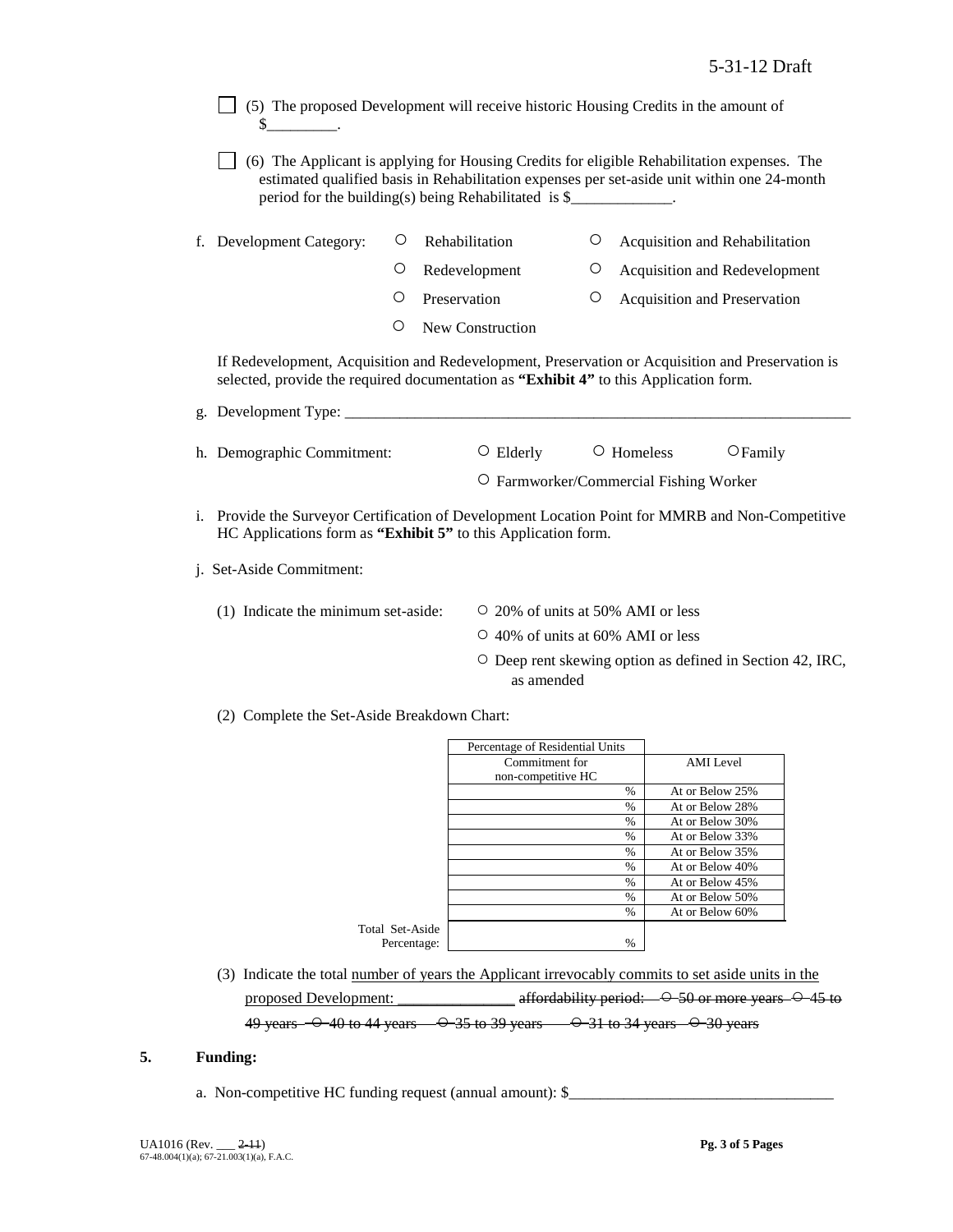- b. Finance Documents:
	- (1) If the credit underwriting for the bonds is complete, provide a complete copy of the final credit underwriting report as **"Exhibit 6"** to this Application form.
	- (2) If the credit underwriting for the bonds has not been completed or has been completed by a credit underwriter not under contract with the Corporation, provide the following information:
		- (a) Provide the completed Development Cost Pro-Forma, the Detail/Explanation Sheet, if applicable, the Construction or Rehab Analysis, and the Permanent Analysis as **"Exhibit 6"** to this Application form.
		- (b) Bond Financing
			- i. State the name of the assigned Credit Underwriter for the bonds: and
			- ii. Provide a copy of the inducement resolution or acknowledgement resolution awarding the Bonds as **"Exhibit 7"** to this Application form.
		- (c) Housing Credit Equity –

Provide the following documentation, as applicable, as **"Exhibit 8"** to this Application form:

- i. If the equity agreement has closed, provide a copy of the closed limited partnership agreement or limited liability company operating agreement; or
- ii. If the equity agreement has not closed, provide a copy of the equity commitment, executed by both parties.
- (d) Other Financing –

Provide a copy of all other funding commitments that will be used as a source of financing for the proposed Development as **"Exhibit 9"** to this Application form.

(e) Deferred Developer Fee –

For each Developer committing to defer some or all of the Developer fee, provide a completed and executed Commitment to Defer Developer Fee form as **"Exhibit 10"** to this Application form.

### **6. Certification:**

By completing, executing and submitting this Application (pages 1 through 5 and all applicable exhibits), the Applicant certifies and acknowledges that:

- a. The proposed Development can be completed and operating within the development schedule and budget (i) outlined in the final credit underwriting report submitted with the Application form, or (ii) submitted to the Corporation as a part of the Application form.
- b. The Applicant will promptly furnish such other supporting information, documents, and pay such fees as may be requested or required by the Corporation and/or the Credit Underwriter.
- c. If the Applicant enters credit underwriting at its own risk, the Applicant understands and agrees that the Corporation is not responsible or liable for actions taken by the Applicant in reliance on a conditional credit underwriting invitation by the Corporation. If the Applicant elects to enter credit underwriting based on a conditional credit underwriting invitation, the Applicant understands and agrees that it is doing so at Applicant's sole risk and, by its execution below, accepts such risk as its own, and hereby waives any and all claims and actions for damages or costs against Florida Housing and/or the Credit Underwriter in connection therewith.